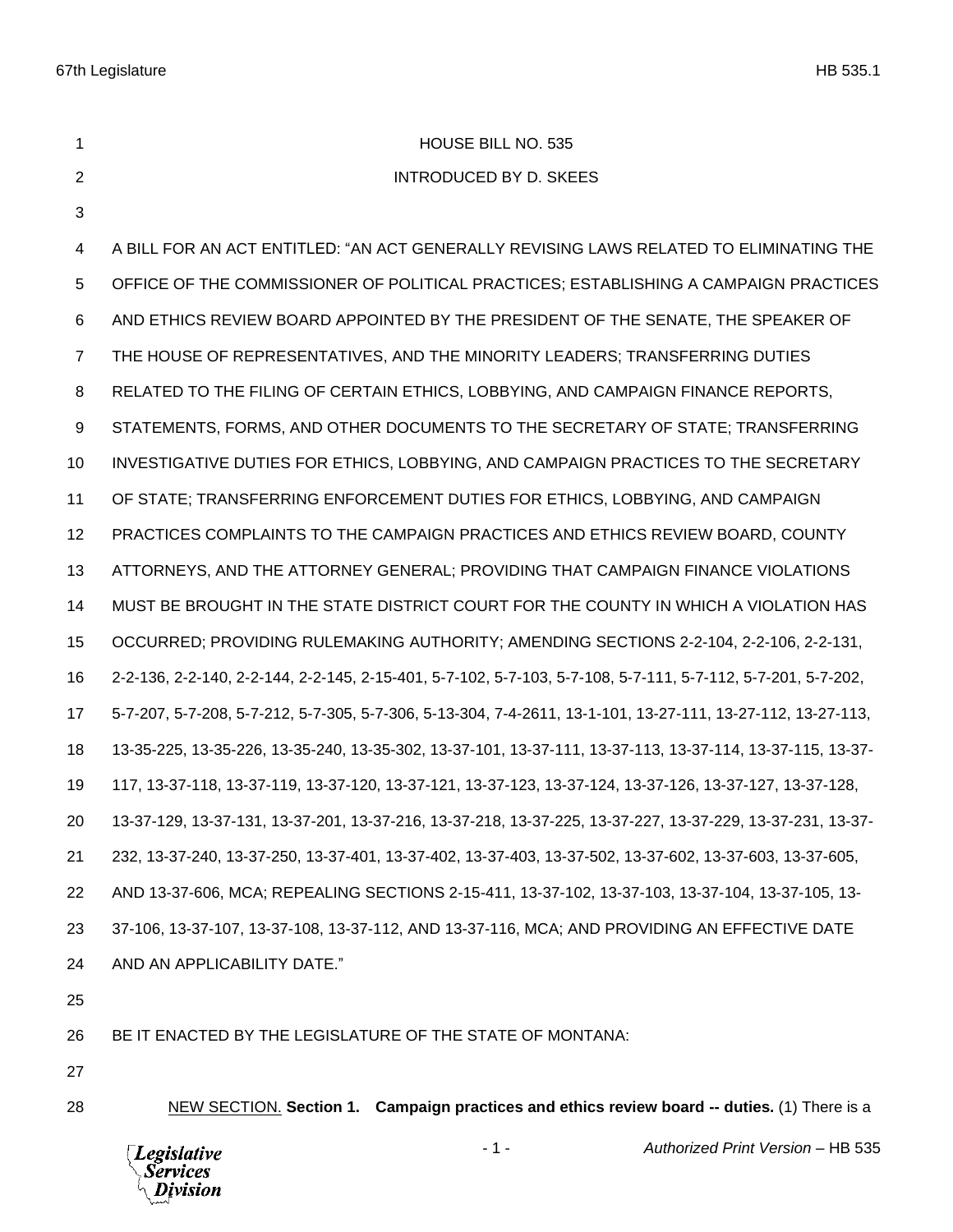campaign practices and ethics review board. (2) (a) The board consists of four members appointed as provided in subsection (3). A member of the board serves a term of 6 years. (b) A person who is a candidate for a public office or who is currently serving in a public office, including a legislator, may not be appointed to the board. (3) (a) By July 1 of every sixth year, the president of the senate, the speaker of the house of representatives, and the minority leaders of the senate and the house of representatives shall each appoint one individual to the board. (b) A vacancy on the board must be filled by the same appointing authority as the original appointment. The board may not take action on matters referred to the board while there is a vacancy on the board. (4) A member may be removed by the appointing authority only for incompetence, malfeasance, or neglect of duty. If an individual is removed, the appointing authority shall appoint a replacement as provided in subsection (3)(b). (5) The board shall elect a presiding officer and vice presiding officer and by vote determine its rules of operation. The commission shall meet at the call of the presiding officer, who shall determine meeting times 17 in consultation with the secretary of state. (6) Members of the board serve without compensation but must be paid expenses as provided in 2- 18-501 through 2-18-503. (7) The board is attached to the office of the secretary of state for administrative purposes only as provided in 2-15-121. **Section 2.** Section 2-2-104, MCA, is amended to read: "**2-2-104. Rules of conduct for public officers, legislators, and public employees.** (1) Proof of commission of any act enumerated in this section is proof that the actor has breached the actor's public duty. A public officer, legislator, or public employee may not: (a) disclose or use confidential information acquired in the course of official duties in order to further substantially the individual's personal economic interests; or

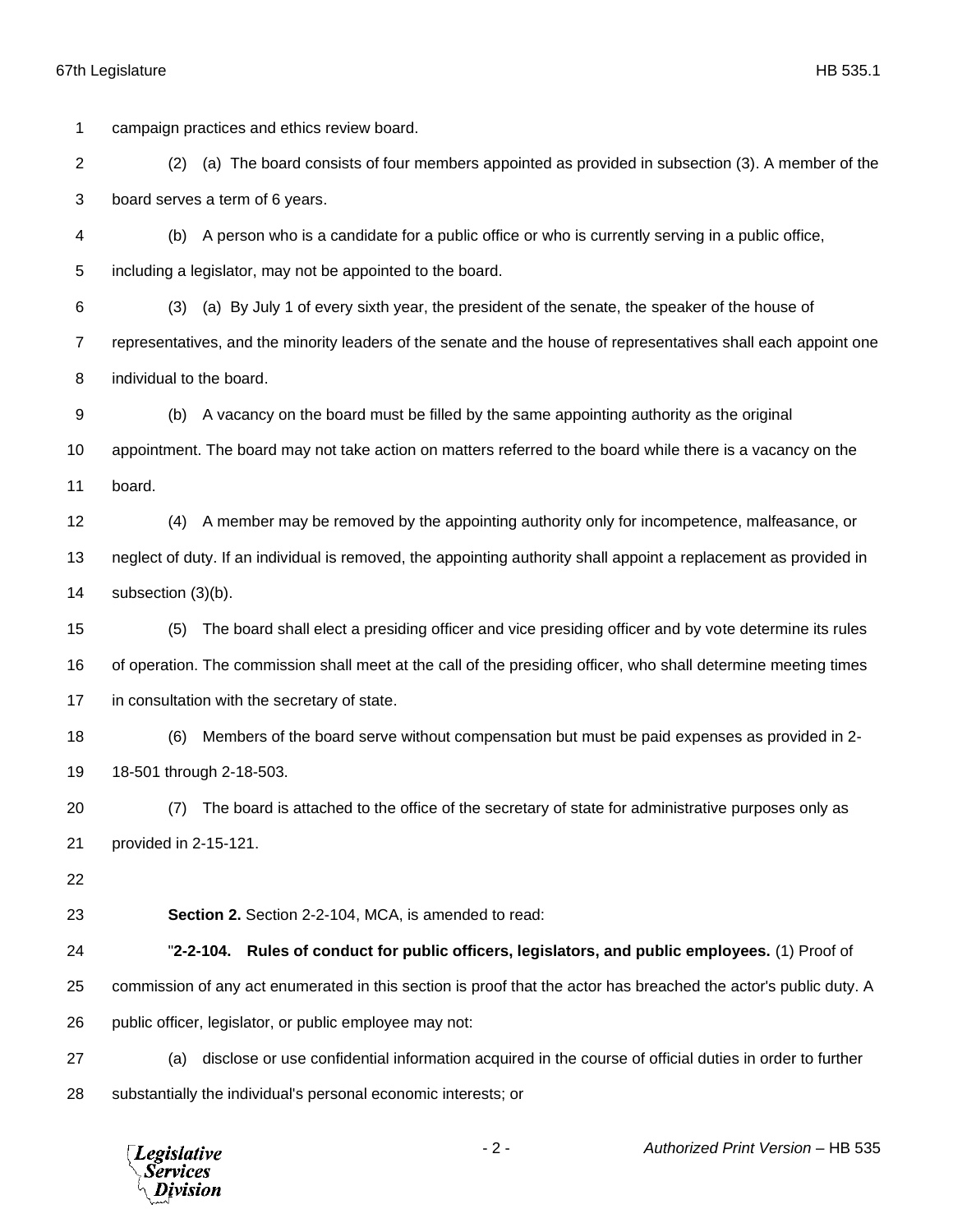(b) accept a gift of substantial value or a substantial economic benefit tantamount to a gift: (i) that would tend improperly to influence a reasonable person in the person's position to depart from the faithful and impartial discharge of the person's public duties; or (ii) that the person knows or that a reasonable person in that position should know under the circumstances is primarily for the purpose of rewarding the person for official action taken. (2) An economic benefit tantamount to a gift includes without limitation a loan at a rate of interest substantially lower than the commercial rate then currently prevalent for similar loans and compensation received for private services rendered at a rate substantially exceeding the fair market value of the services. Campaign contributions reported as required by statute are not gifts or economic benefits tantamount to gifts. (3) (a) Except as provided in subsection (3)(b), a public officer, legislator, or public employee may not receive salaries from two separate public employment positions that overlap for the hours being compensated, unless: (i) the public officer, legislator, or public employee reimburses the public entity from which the employee is absent for the salary paid for performing the function from which the officer, legislator, or employee is absent; or (ii) the public officer's, legislator's, or public employee's salary from one employer is reduced by the amount of salary received from the other public employer in order to avoid duplicate compensation for the overlapping hours. (b) Subsection (3)(a) does not prohibit: (i) a public officer, legislator, or public employee from receiving income from the use of accrued leave or compensatory time during the period of overlapping employment; or (ii) a public school teacher from receiving payment from a college or university for the supervision of student teachers who are enrolled in a teacher education program at the college or university if the supervision is performed concurrently with the school teacher's duties for a public school district. (c) In order to determine compliance with this subsection (3), a public officer, legislator, or public employee subject to this subsection (3) shall disclose the amounts received from the two separate public 27 employment positions to the commissioner of political practices secretary of state." 

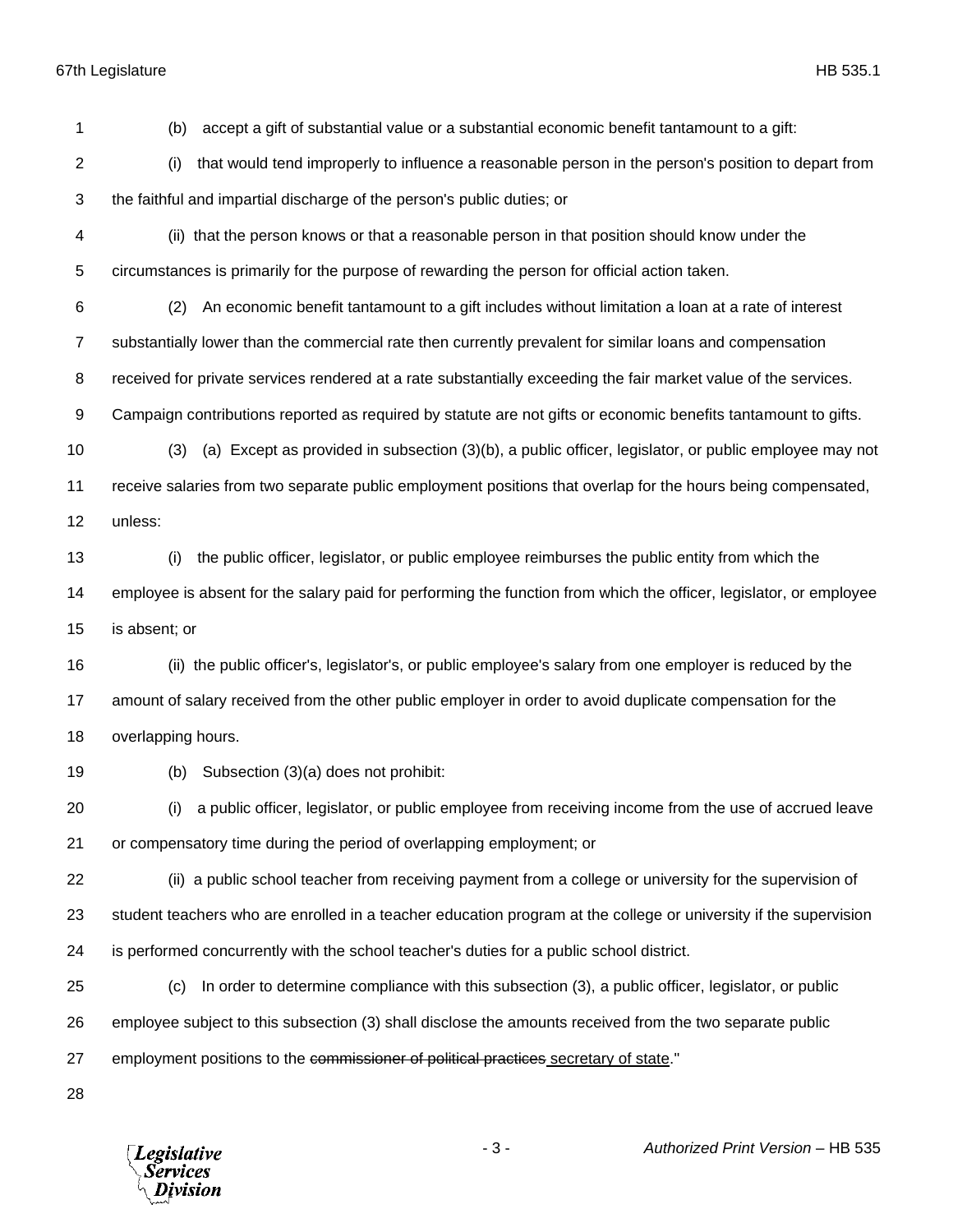| $\boldsymbol{2}$<br>$"2-2-106.$<br>$\sqrt{3}$<br>holdover senator, supreme court justice, and district court judge shall file with the commissioner of political<br>4<br>of state. An individual filing pursuant to subsection $(1)(b)$ or $(1)(c)$ is not required to file under this subsection<br>$\sqrt{5}$<br>$\,6$<br>(1)(a) during the same period.<br>$\overline{7}$<br>(b) Each candidate for a statewide or a state office elected from a district shall, within 5 days of the<br>8<br>time that the candidate files for office, file a business disclosure statement with the commissioner of political<br>$\boldsymbol{9}$<br>practices secretary of state on a form provided by the commissioner secretary of state.<br>10<br>(c)<br>11<br>12<br>for confirmation or the assumption of the office.<br>13<br>Except as provided in subsection (4), the statement must provide the following information:<br>(2)<br>14<br>the name, address, and type of business of the individual;<br>(a)<br>15<br>each present or past employing entity from which benefits, including retirement benefits, are<br>(b)<br>16<br>currently received by the individual;<br>17<br>(c)<br>18<br>which the individual holds an interest;<br>19<br>(d)<br>20<br>director, regardless of whether or not the entity is organized for profit; and<br>21<br>all real property, other than a personal residence, in which the individual holds an interest. Real<br>(e)<br>22<br>property may be described by general description.<br>23<br>(3)<br>24<br>that individual has been elected or appointed until the statement has been filed as provided in subsection (1).<br>25<br>An individual required to file a business disclosure statement may certify that the information<br>(4)<br>26<br>required by subsection (2) has not changed from the most recent statement filed by the individual. The<br>27<br>commissioner secretary of state shall provide a certification form. | 1 | Section 3. Section 2-2-106, MCA, is amended to read:                                                             |
|--------------------------------------------------------------------------------------------------------------------------------------------------------------------------------------------------------------------------------------------------------------------------------------------------------------------------------------------------------------------------------------------------------------------------------------------------------------------------------------------------------------------------------------------------------------------------------------------------------------------------------------------------------------------------------------------------------------------------------------------------------------------------------------------------------------------------------------------------------------------------------------------------------------------------------------------------------------------------------------------------------------------------------------------------------------------------------------------------------------------------------------------------------------------------------------------------------------------------------------------------------------------------------------------------------------------------------------------------------------------------------------------------------------------------------------------------------------------------------------------------------------------------------------------------------------------------------------------------------------------------------------------------------------------------------------------------------------------------------------------------------------------------------------------------------------------------------------------------------------------------------------------------------------------------------------------------------------------------|---|------------------------------------------------------------------------------------------------------------------|
|                                                                                                                                                                                                                                                                                                                                                                                                                                                                                                                                                                                                                                                                                                                                                                                                                                                                                                                                                                                                                                                                                                                                                                                                                                                                                                                                                                                                                                                                                                                                                                                                                                                                                                                                                                                                                                                                                                                                                                          |   | Disclosure. (1) (a) Prior to December 15 of each even-numbered year, each state officer,                         |
|                                                                                                                                                                                                                                                                                                                                                                                                                                                                                                                                                                                                                                                                                                                                                                                                                                                                                                                                                                                                                                                                                                                                                                                                                                                                                                                                                                                                                                                                                                                                                                                                                                                                                                                                                                                                                                                                                                                                                                          |   |                                                                                                                  |
|                                                                                                                                                                                                                                                                                                                                                                                                                                                                                                                                                                                                                                                                                                                                                                                                                                                                                                                                                                                                                                                                                                                                                                                                                                                                                                                                                                                                                                                                                                                                                                                                                                                                                                                                                                                                                                                                                                                                                                          |   | practices secretary of state a business disclosure statement on a form provided by the commissioner secretary    |
|                                                                                                                                                                                                                                                                                                                                                                                                                                                                                                                                                                                                                                                                                                                                                                                                                                                                                                                                                                                                                                                                                                                                                                                                                                                                                                                                                                                                                                                                                                                                                                                                                                                                                                                                                                                                                                                                                                                                                                          |   |                                                                                                                  |
|                                                                                                                                                                                                                                                                                                                                                                                                                                                                                                                                                                                                                                                                                                                                                                                                                                                                                                                                                                                                                                                                                                                                                                                                                                                                                                                                                                                                                                                                                                                                                                                                                                                                                                                                                                                                                                                                                                                                                                          |   |                                                                                                                  |
|                                                                                                                                                                                                                                                                                                                                                                                                                                                                                                                                                                                                                                                                                                                                                                                                                                                                                                                                                                                                                                                                                                                                                                                                                                                                                                                                                                                                                                                                                                                                                                                                                                                                                                                                                                                                                                                                                                                                                                          |   |                                                                                                                  |
|                                                                                                                                                                                                                                                                                                                                                                                                                                                                                                                                                                                                                                                                                                                                                                                                                                                                                                                                                                                                                                                                                                                                                                                                                                                                                                                                                                                                                                                                                                                                                                                                                                                                                                                                                                                                                                                                                                                                                                          |   |                                                                                                                  |
|                                                                                                                                                                                                                                                                                                                                                                                                                                                                                                                                                                                                                                                                                                                                                                                                                                                                                                                                                                                                                                                                                                                                                                                                                                                                                                                                                                                                                                                                                                                                                                                                                                                                                                                                                                                                                                                                                                                                                                          |   |                                                                                                                  |
|                                                                                                                                                                                                                                                                                                                                                                                                                                                                                                                                                                                                                                                                                                                                                                                                                                                                                                                                                                                                                                                                                                                                                                                                                                                                                                                                                                                                                                                                                                                                                                                                                                                                                                                                                                                                                                                                                                                                                                          |   | An individual appointed to office who would be required to file under subsection $(1)(a)$ or $(1)(b)$ is         |
|                                                                                                                                                                                                                                                                                                                                                                                                                                                                                                                                                                                                                                                                                                                                                                                                                                                                                                                                                                                                                                                                                                                                                                                                                                                                                                                                                                                                                                                                                                                                                                                                                                                                                                                                                                                                                                                                                                                                                                          |   | required to file the business disclosure statement at the earlier of the time of submission of the person's name |
|                                                                                                                                                                                                                                                                                                                                                                                                                                                                                                                                                                                                                                                                                                                                                                                                                                                                                                                                                                                                                                                                                                                                                                                                                                                                                                                                                                                                                                                                                                                                                                                                                                                                                                                                                                                                                                                                                                                                                                          |   |                                                                                                                  |
|                                                                                                                                                                                                                                                                                                                                                                                                                                                                                                                                                                                                                                                                                                                                                                                                                                                                                                                                                                                                                                                                                                                                                                                                                                                                                                                                                                                                                                                                                                                                                                                                                                                                                                                                                                                                                                                                                                                                                                          |   |                                                                                                                  |
|                                                                                                                                                                                                                                                                                                                                                                                                                                                                                                                                                                                                                                                                                                                                                                                                                                                                                                                                                                                                                                                                                                                                                                                                                                                                                                                                                                                                                                                                                                                                                                                                                                                                                                                                                                                                                                                                                                                                                                          |   |                                                                                                                  |
|                                                                                                                                                                                                                                                                                                                                                                                                                                                                                                                                                                                                                                                                                                                                                                                                                                                                                                                                                                                                                                                                                                                                                                                                                                                                                                                                                                                                                                                                                                                                                                                                                                                                                                                                                                                                                                                                                                                                                                          |   |                                                                                                                  |
|                                                                                                                                                                                                                                                                                                                                                                                                                                                                                                                                                                                                                                                                                                                                                                                                                                                                                                                                                                                                                                                                                                                                                                                                                                                                                                                                                                                                                                                                                                                                                                                                                                                                                                                                                                                                                                                                                                                                                                          |   |                                                                                                                  |
|                                                                                                                                                                                                                                                                                                                                                                                                                                                                                                                                                                                                                                                                                                                                                                                                                                                                                                                                                                                                                                                                                                                                                                                                                                                                                                                                                                                                                                                                                                                                                                                                                                                                                                                                                                                                                                                                                                                                                                          |   | each business, firm, corporation, partnership, and other business or professional entity or trust in             |
|                                                                                                                                                                                                                                                                                                                                                                                                                                                                                                                                                                                                                                                                                                                                                                                                                                                                                                                                                                                                                                                                                                                                                                                                                                                                                                                                                                                                                                                                                                                                                                                                                                                                                                                                                                                                                                                                                                                                                                          |   |                                                                                                                  |
|                                                                                                                                                                                                                                                                                                                                                                                                                                                                                                                                                                                                                                                                                                                                                                                                                                                                                                                                                                                                                                                                                                                                                                                                                                                                                                                                                                                                                                                                                                                                                                                                                                                                                                                                                                                                                                                                                                                                                                          |   | each entity not listed under subsections $(2)(a)$ through $(2)(c)$ in which the individual is an officer or      |
|                                                                                                                                                                                                                                                                                                                                                                                                                                                                                                                                                                                                                                                                                                                                                                                                                                                                                                                                                                                                                                                                                                                                                                                                                                                                                                                                                                                                                                                                                                                                                                                                                                                                                                                                                                                                                                                                                                                                                                          |   |                                                                                                                  |
|                                                                                                                                                                                                                                                                                                                                                                                                                                                                                                                                                                                                                                                                                                                                                                                                                                                                                                                                                                                                                                                                                                                                                                                                                                                                                                                                                                                                                                                                                                                                                                                                                                                                                                                                                                                                                                                                                                                                                                          |   |                                                                                                                  |
|                                                                                                                                                                                                                                                                                                                                                                                                                                                                                                                                                                                                                                                                                                                                                                                                                                                                                                                                                                                                                                                                                                                                                                                                                                                                                                                                                                                                                                                                                                                                                                                                                                                                                                                                                                                                                                                                                                                                                                          |   |                                                                                                                  |
|                                                                                                                                                                                                                                                                                                                                                                                                                                                                                                                                                                                                                                                                                                                                                                                                                                                                                                                                                                                                                                                                                                                                                                                                                                                                                                                                                                                                                                                                                                                                                                                                                                                                                                                                                                                                                                                                                                                                                                          |   | An individual may not assume or continue to exercise the powers and duties of the office to which                |
|                                                                                                                                                                                                                                                                                                                                                                                                                                                                                                                                                                                                                                                                                                                                                                                                                                                                                                                                                                                                                                                                                                                                                                                                                                                                                                                                                                                                                                                                                                                                                                                                                                                                                                                                                                                                                                                                                                                                                                          |   |                                                                                                                  |
|                                                                                                                                                                                                                                                                                                                                                                                                                                                                                                                                                                                                                                                                                                                                                                                                                                                                                                                                                                                                                                                                                                                                                                                                                                                                                                                                                                                                                                                                                                                                                                                                                                                                                                                                                                                                                                                                                                                                                                          |   |                                                                                                                  |
|                                                                                                                                                                                                                                                                                                                                                                                                                                                                                                                                                                                                                                                                                                                                                                                                                                                                                                                                                                                                                                                                                                                                                                                                                                                                                                                                                                                                                                                                                                                                                                                                                                                                                                                                                                                                                                                                                                                                                                          |   |                                                                                                                  |
|                                                                                                                                                                                                                                                                                                                                                                                                                                                                                                                                                                                                                                                                                                                                                                                                                                                                                                                                                                                                                                                                                                                                                                                                                                                                                                                                                                                                                                                                                                                                                                                                                                                                                                                                                                                                                                                                                                                                                                          |   |                                                                                                                  |
| 28<br>The commissioner of political practices secretary of state shall make the business disclosure<br>(5)                                                                                                                                                                                                                                                                                                                                                                                                                                                                                                                                                                                                                                                                                                                                                                                                                                                                                                                                                                                                                                                                                                                                                                                                                                                                                                                                                                                                                                                                                                                                                                                                                                                                                                                                                                                                                                                               |   |                                                                                                                  |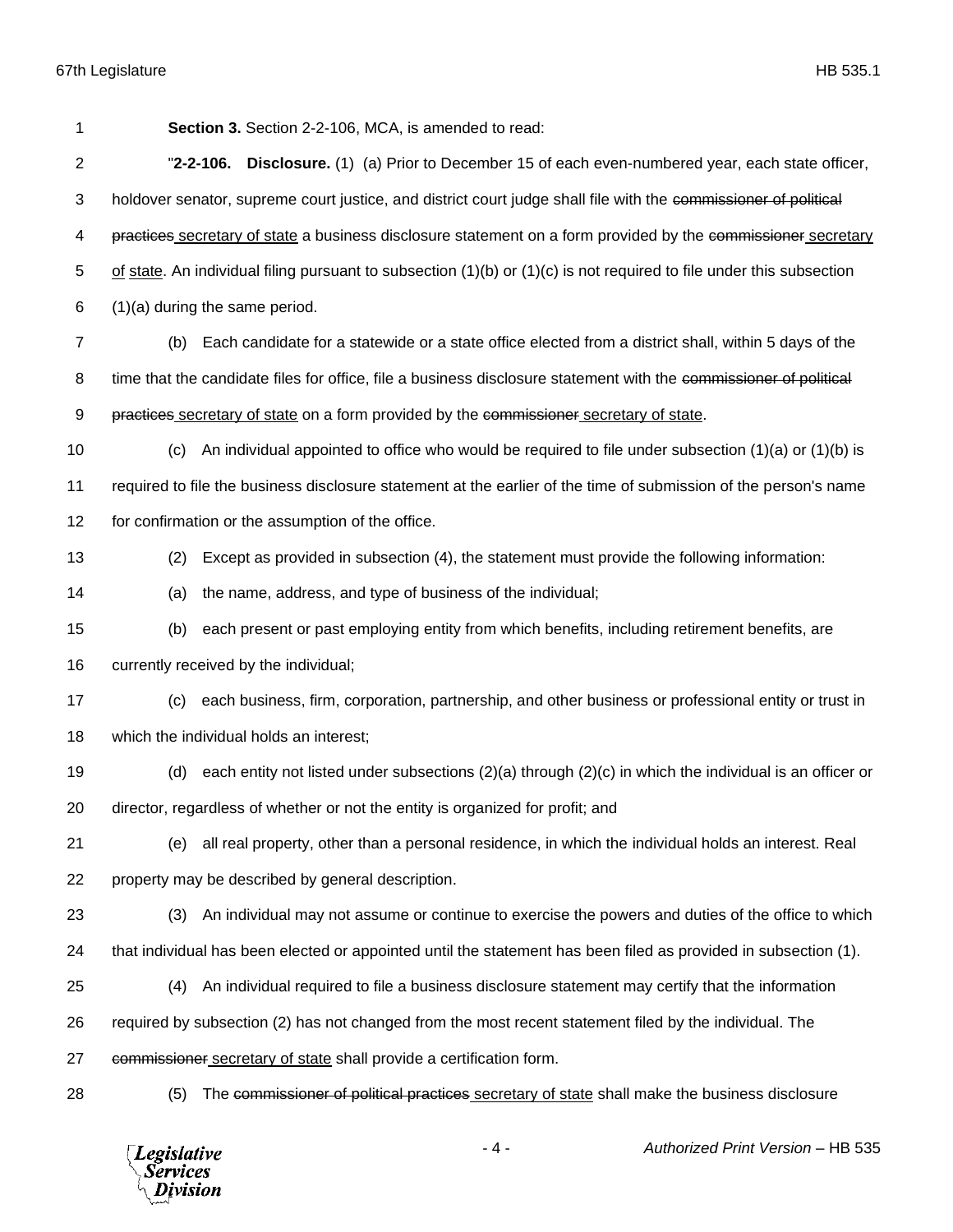statements and certification forms available to any individual upon request."

- 
- 

**Section 4.** Section 2-2-131, MCA, is amended to read:

 "**2-2-131. Disclosure.** A public officer or public employee shall, prior to acting in a manner that may impinge on public duty, including the award of a permit, contract, or license, disclose the nature of the private interest that creates the conflict. The public officer or public employee shall make the disclosure in writing to the 7 commissioner of political practices secretary of state, listing the amount of private interest, if any, the purpose and duration of the person's services rendered, if any, and the compensation received for the services or other information that is necessary to describe the interest. If the public officer or public employee then performs the official act involved, the officer or employee shall state for the record the fact and summary nature of the interest disclosed at the time of performing the act."

- 
- 

**Section 5.** Section 2-2-136, MCA, is amended to read:

 "**2-2-136. Enforcement for state officers, legislators, and state employees -- referral of complaint involving county attorney.** (1) (a) A person alleging a violation of this part by a state officer, 16 legislator, or state employee may file a complaint with the commissioner of political practices secretary of state. 17 The commissioner secretary of state does not have jurisdiction for a complaint concerning a legislator if a 18 legislative act is involved in the complaint. The commissioner secretary of state also has jurisdiction over complaints against a county attorney that are referred by a local government review panel pursuant to 2-2-144 20 or filed by a person directly with the commissioner-secretary of state pursuant to 2-2-144(6). If a complaint is 21 filed against the commissioner secretary of state or another individual employed in the office of the 22 <del>commissioner</del> secretary of state, the complaint must be resolved in the manner provided for in 13-37-111(5). (b) The commissioner secretary of state may request additional information from the complainant or the person who is the subject of the complaint to make an initial determination of whether the complaint states a potential violation of this part. (c) The commissioner secretary of state may dismiss a complaint that is frivolous, does not state a

27 potential violation of this part, or does not contain sufficient allegations to enable the commissioner-secretary of state to determine whether the complaint states a potential violation of this part.

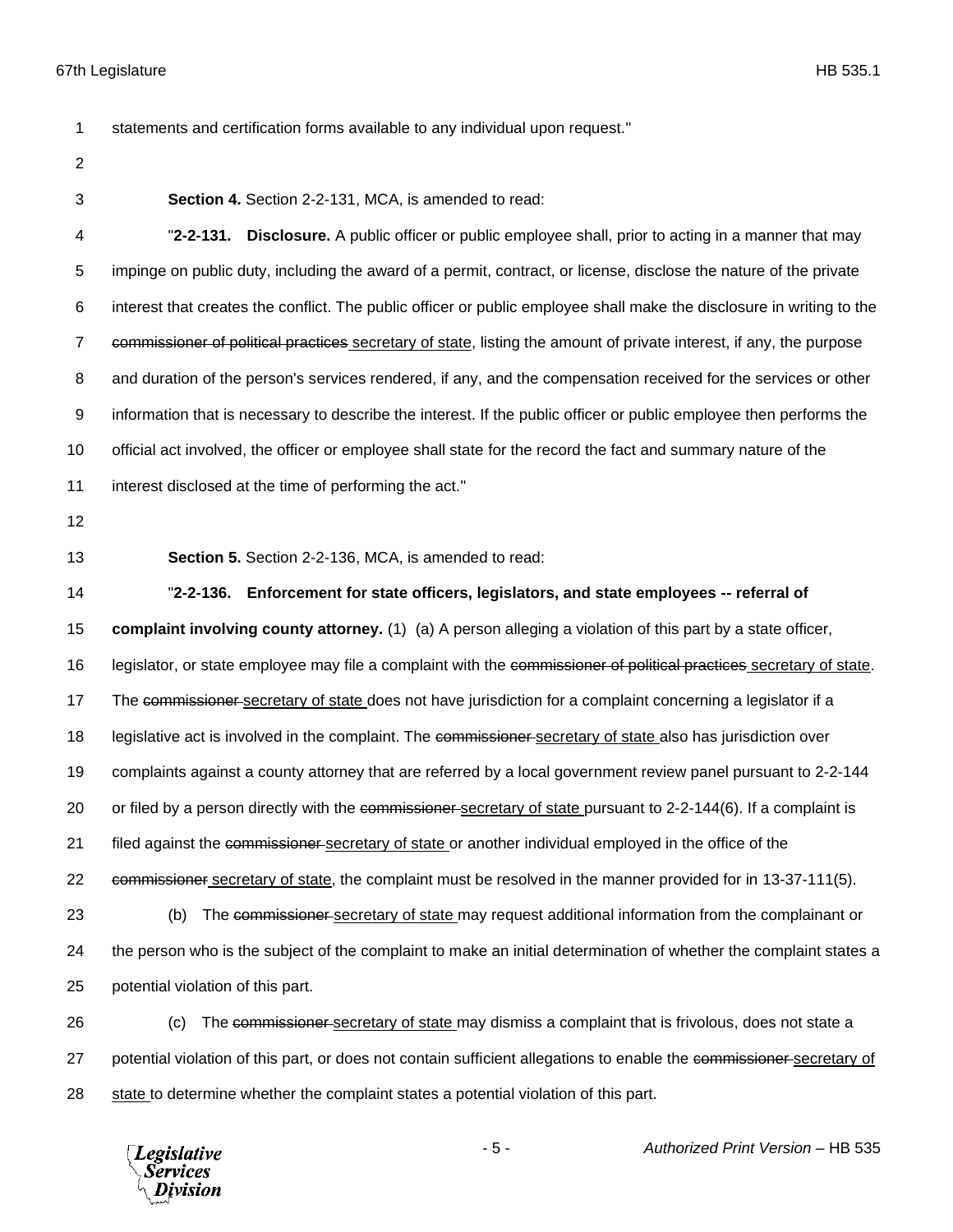| 2<br>3<br>4<br>5<br>6<br>$\overline{7}$ | to inquiries to confirm that a complaint has been filed, to identify against whom it has been filed, and to describe<br>the procedural aspects and status of the case.<br>(a) If the commissioner secretary of state determines that the complaint states a potential<br>(2)<br>violation of this part, the commissioner secretary of state shall refer the matter to the campaign practices and<br>ethics review board provided for in [section 1]. |
|-----------------------------------------|------------------------------------------------------------------------------------------------------------------------------------------------------------------------------------------------------------------------------------------------------------------------------------------------------------------------------------------------------------------------------------------------------------------------------------------------------|
|                                         |                                                                                                                                                                                                                                                                                                                                                                                                                                                      |
|                                         |                                                                                                                                                                                                                                                                                                                                                                                                                                                      |
|                                         |                                                                                                                                                                                                                                                                                                                                                                                                                                                      |
|                                         |                                                                                                                                                                                                                                                                                                                                                                                                                                                      |
|                                         |                                                                                                                                                                                                                                                                                                                                                                                                                                                      |
|                                         | (a) After receiving a matter referred by the secretary of state, the campaign practices and ethics<br>(3)                                                                                                                                                                                                                                                                                                                                            |
| 8                                       | review board shall meet and hold an informal contested case hearing on the complaint as provided in Title 2,                                                                                                                                                                                                                                                                                                                                         |
| 9                                       | chapter 4, part 6. The campaign practices and ethics review board may sit empaneled to hear the case or it                                                                                                                                                                                                                                                                                                                                           |
| 10                                      | may appoint a hearings examiner as provided in 2-4-611 to hear the case on its behalf. However, if the issues                                                                                                                                                                                                                                                                                                                                        |
| 11                                      | presented in a complaint have been addressed and decided in a prior decision and the commissioner campaign                                                                                                                                                                                                                                                                                                                                           |
| 12                                      | practices and ethics review board determines that no additional factual development is necessary, the                                                                                                                                                                                                                                                                                                                                                |
| 13                                      | commissioner campaign practices and ethics review board may issue a summary decision without holding an                                                                                                                                                                                                                                                                                                                                              |
| 14                                      | informal contested case hearing on the complaint.                                                                                                                                                                                                                                                                                                                                                                                                    |
| 15                                      | Except as provided in 2-3-203, an informal contested case proceeding must be open to the public.<br>(b)                                                                                                                                                                                                                                                                                                                                              |
| 16                                      | Except as provided in Title 2, chapter 6, part 10, documents submitted to the commissioner-secretary of state or                                                                                                                                                                                                                                                                                                                                     |
| 17                                      | the campaign practices and ethics review board for the informal contested case proceeding are presumed to be                                                                                                                                                                                                                                                                                                                                         |
| 18                                      | public information.                                                                                                                                                                                                                                                                                                                                                                                                                                  |
| 19                                      | The commissioner campaign practices and ethics review board shall issue a decision based on<br>(c)                                                                                                                                                                                                                                                                                                                                                   |
| 20                                      | the record established before the commissioner it. The decision issued after a hearing is public information                                                                                                                                                                                                                                                                                                                                         |
| 21                                      | open to inspection.                                                                                                                                                                                                                                                                                                                                                                                                                                  |
| 22                                      | $\frac{3(4)}{2}$ (a) Except as provided in subsection $\frac{3(4)}{2}(2)$ if the commissioner campaign practices and                                                                                                                                                                                                                                                                                                                                 |
| 23                                      | ethics review board determines that a violation of this part has occurred, the commissioner campaign practices                                                                                                                                                                                                                                                                                                                                       |
| 24                                      | and ethics review board may impose an administrative penalty of not less than \$50 or more than \$1,000.                                                                                                                                                                                                                                                                                                                                             |
| 25                                      | If the commissioner campaign practices and ethics review board determines that a violation of 2-2-<br>(b)                                                                                                                                                                                                                                                                                                                                            |
| 26                                      | 121(4)(b) has occurred, the commissioner campaign practices and ethics review board may impose an                                                                                                                                                                                                                                                                                                                                                    |
| 27                                      | administrative penalty of not less than \$500 or more than \$10,000.                                                                                                                                                                                                                                                                                                                                                                                 |
| 28                                      | If the violation was committed by a state employee, the commissioner campaign practices and<br>(c)                                                                                                                                                                                                                                                                                                                                                   |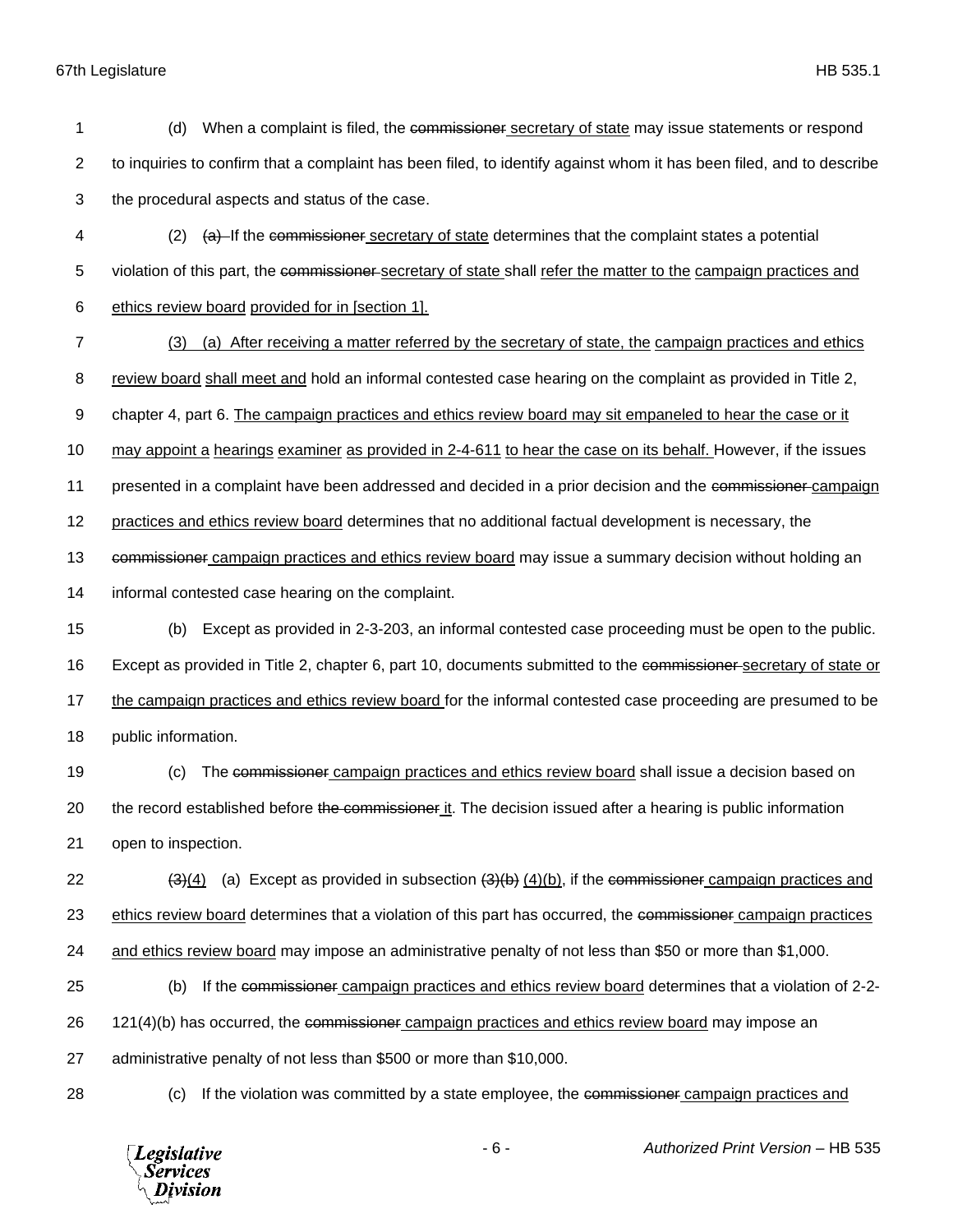ethics review board may also recommend that the employing state agency discipline the employee. The employing entity of a state employee may take disciplinary action against an employee for a violation of this 3 part, regardless of whether the commissioner hearings examiner makes a recommendation for discipline. (d) The commissioner hearings examiner may assess the costs of the proceeding against the person 5 bringing the charges if the commissioner hearings examiner determines that a violation did not occur or against the officer or employee if the commissioner hearings examiner determines that a violation did occur. 7 (4)(5) A party may seek judicial review of the commissioner's hearing examiner's decision, as provided in Title 2, chapter 4, part 7, after a hearing, a dismissal, or a summary decision issued pursuant to this section. (5)(6) The commissioner secretary of state and the campaign practices and ethics review board may 11 adopt rules to carry out the their respective responsibilities and duties assigned by this part." **Section 6.** Section 2-2-140, MCA, is amended to read: "**2-2-140. Complaint -- confidentiality.** (1) A complaint filed under this part alleging a violation by an elected public officer is public information open to inspection. (2) (a) If a complaint is filed under this part alleging a violation by a public employee or an unelected public officer, the complaint and related documents are confidential and may not be considered open for inspection. (b) The complainant and the person who is the subject of the complaint shall maintain the confidentiality of the complaint and any related documents released to the parties by the enforcement officer until the enforcement officer issues an initial decision as to whether the complaint states a potential violation of this part. (c) The person who is the subject of a complaint may waive, in writing, the right of confidentiality provided in this section. If a waiver is filed with the enforcement officer, the complaint and any related documents are public information open to inspection. (3) If a complaint alleges a violation under this part by more than one person and at least one person is an elected public officer and at least one person is a public employee or an unelected public officer, the 28 enforcement officer must shall release the portions of the complaint that relate to the elected public officer as

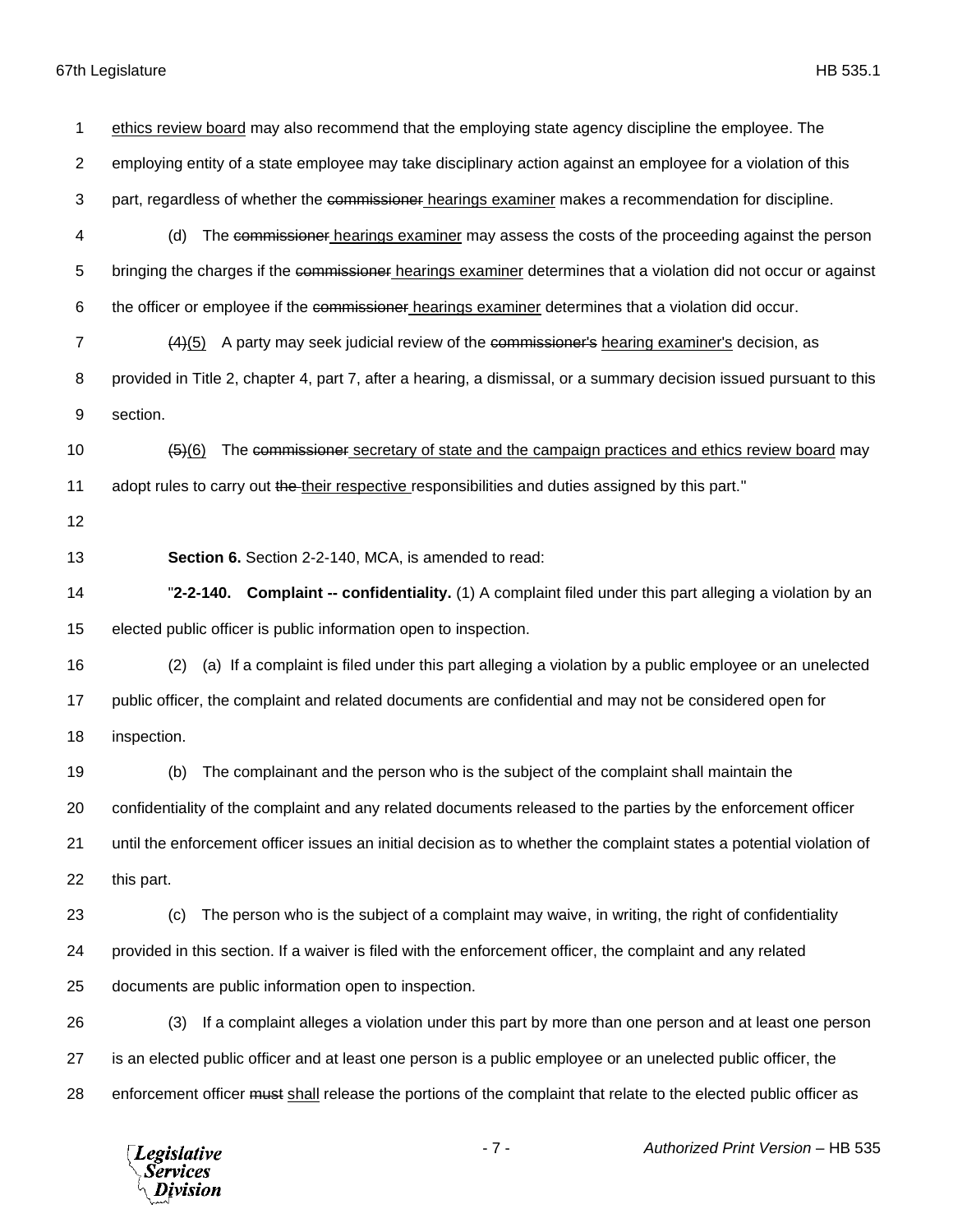| 1  | provided by subsection (1) and must shall maintain the confidentiality of the portions of the complaint relating to        |
|----|----------------------------------------------------------------------------------------------------------------------------|
| 2  | the public employee or unelected public officer as provided by subsection (2). A complainant shall likewise                |
| 3  | maintain the confidentiality of the complaint and any related documents concerning the public employee or                  |
| 4  | unelected public officer as provided by subsection (2).                                                                    |
| 5  | For the purposes of this section, the following definitions apply:<br>(4)                                                  |
| 6  | "Elected" means chosen by vote or acclamation or appointed to a vacancy in an otherwise elected<br>(a)                     |
| 7  | position.                                                                                                                  |
| 8  | "Enforcement officer" means:<br>(b)                                                                                        |
| 9  | the commissioner of political practices secretary of state and the campaign practices and ethics<br>(i)                    |
| 10 | review board for actions brought under 2-2-136 or 2-2-144(6);                                                              |
| 11 | (ii) except as provided in subsection $(4)(b)(i)$ or $(4)(b)(iii)$ , the county attorney for actions brought under         |
| 12 | 2-2-144; and                                                                                                               |
| 13 | (iii) if a local government has established a three-member panel pursuant to 2-2-144(5), the three-                        |
| 14 | member panel for actions brought under 2-2-144.                                                                            |
| 15 | "Unelected" means appointed to or employed in a position not subject to election."<br>(c)                                  |
| 16 |                                                                                                                            |
| 17 | Section 7. Section 2-2-144, MCA, is amended to read:                                                                       |
| 18 | "2-2-144. Enforcement for local government. (1) Except as provided in subsections (5) and (6), a                           |
| 19 | person alleging a violation of this part by a local government officer or local government employee shall notify           |
| 20 | the county attorney of the county where the local government is located. The county attorney shall request from            |
| 21 | the complainant or the person who is the subject of the complaint any information necessary to make a                      |
| 22 | determination concerning the validity of the complaint.                                                                    |
| 23 | If the county attorney determines that the complaint is justified, the county attorney may bring an<br>(2)                 |
| 24 | action in district court seeking a civil fine of not less than \$50 or more than \$1,000. If the county attorney           |
| 25 | determines that the complaint alleges a criminal violation, the county attorney shall bring criminal charges               |
| 26 | against the officer or employee.                                                                                           |
| 27 | If the county attorney declines to bring an action under this section, the person alleging a violation<br>(3)              |
| 28 | of this part may file a civil action in district court seeking a civil fine of not less than \$50 or more than \$1,000. In |

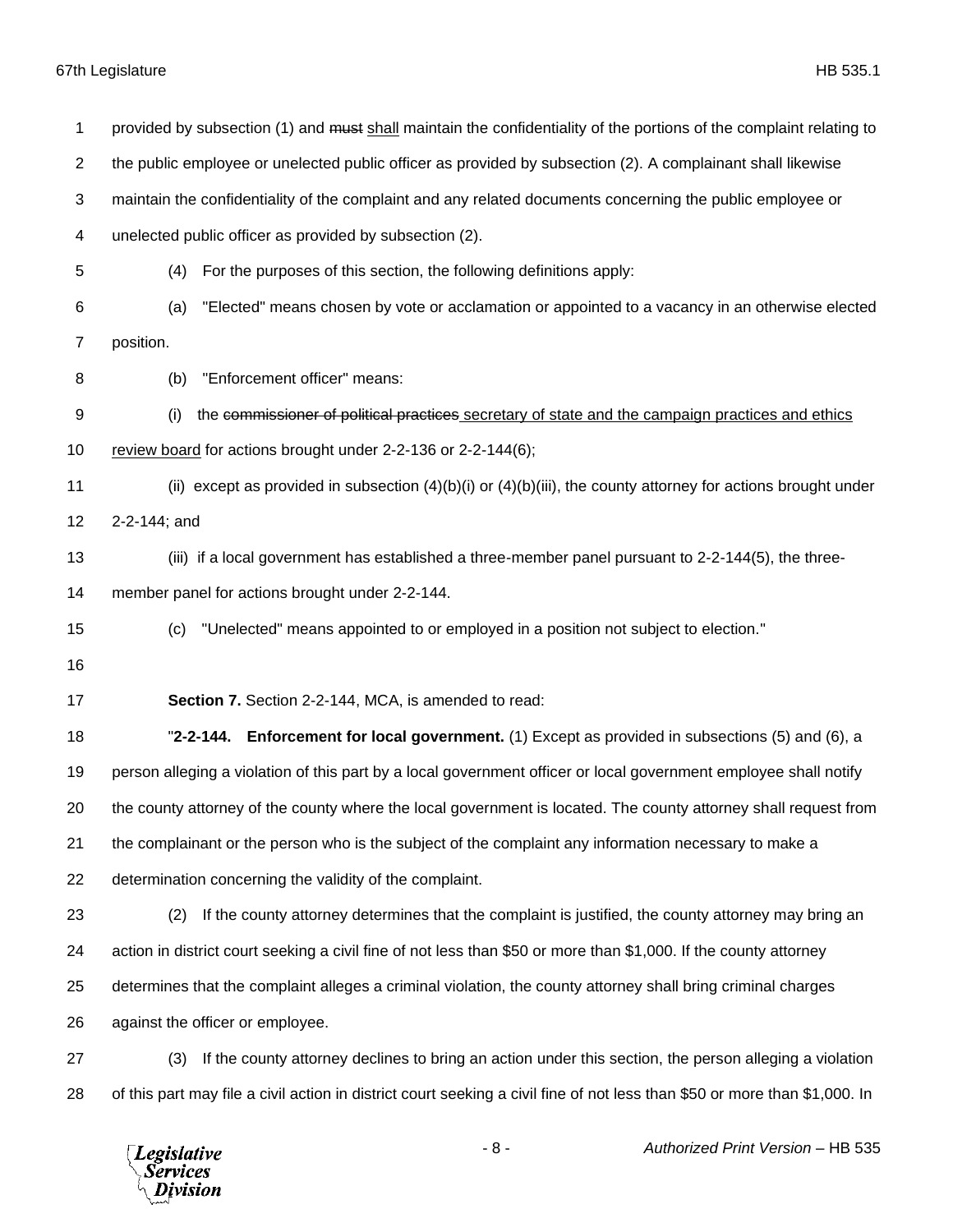an action filed under this subsection, the court may assess the costs and attorney fees against the person bringing the charges if the court determines that a violation did not occur or against the officer or employee if the court determines that a violation did occur. The court may impose sanctions if the court determines that the action was frivolous or intended for harassment.

 (4) The employing entity of a local government employee may take disciplinary action against an employee for a violation of this part.

 (5) (a) A local government may establish a three-member panel to review complaints alleging 8 violations of this part by officers or employees of the local government. The local government shall establish procedures and rules for the panel. The members of the panel may not be officers or employees of the local government. The panel shall review complaints and may refer to the county attorney complaints that appear to be substantiated. If the complaint is against the county attorney, the panel shall refer the matter to the 12 commissioner of political practices secretary of state and the complaint must then be processed by the commissioner secretary of state pursuant to 2-2-136.

 (b) In a local government that establishes a panel under this subsection (5), a complaint must be referred to the panel prior to making a complaint to the county attorney.

 (6) If a local government review panel has not been established pursuant to subsection (5), a person 17 alleging a violation of this part by a county attorney shall file the complaint with the commissioner of political 18 practices secretary of state pursuant to 2-2-136."

**Section 8.** Section 2-2-145, MCA, is amended to read:

 "**2-2-145. Retaliation unlawful -- civil liability -- remedies -- statute of limitations -- definitions.** (1) It is unlawful for a state agency, state officer, public officer, or public employee to retaliate against, or to condone or threaten retaliation against, an individual who, in good faith, alleges waste, fraud, or abuse.

 (2) A person who violates a provision of this section is liable in a civil action in a court of competent jurisdiction. The provisions of 2-9-305 apply if the person is being sued in a civil action for actions taken within the course and scope of the person's employment and the person is a state officer, public officer, or public employee.

(3) For purposes of this section:

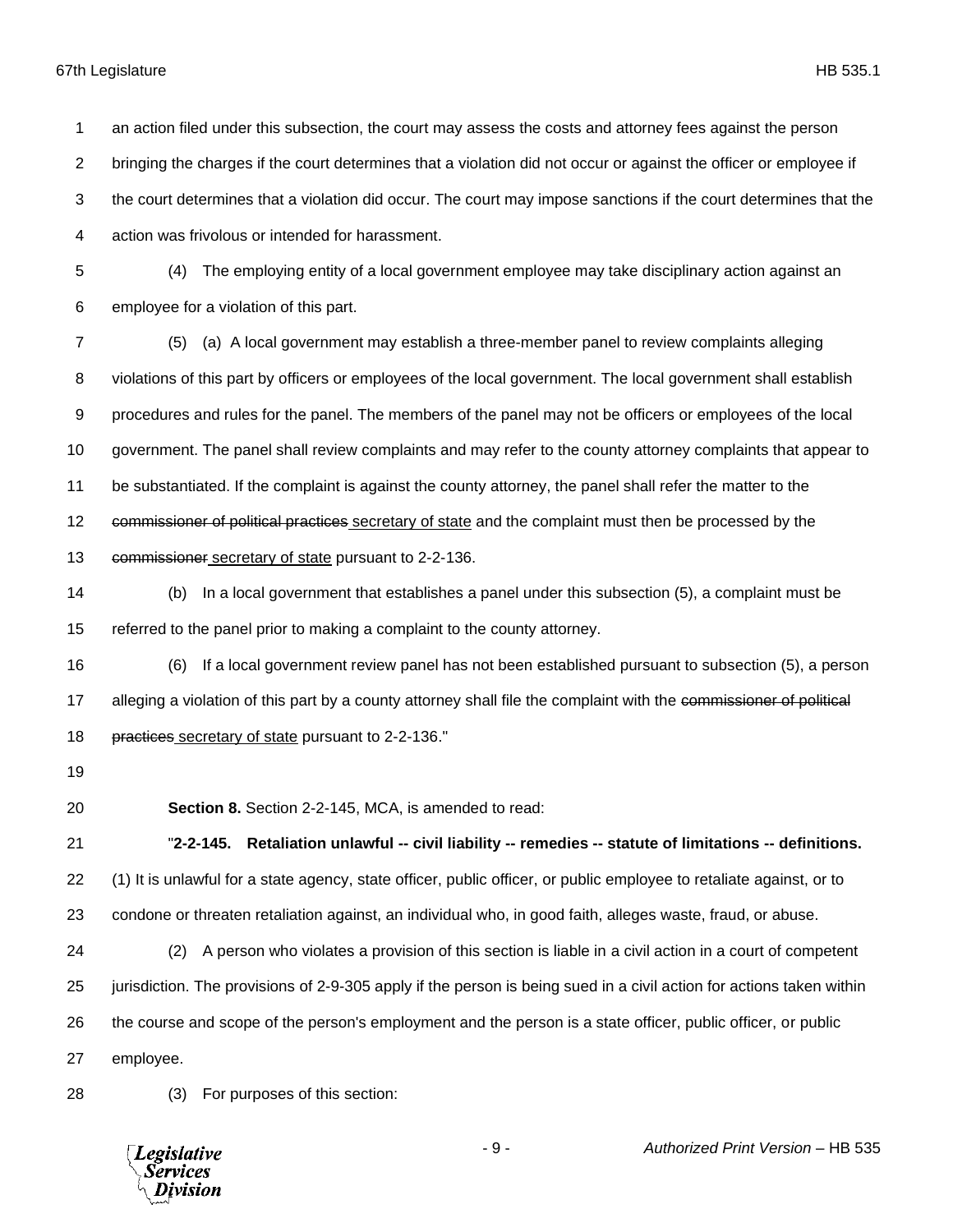| 1  | "person" has the meaning provided in 2-5-103;<br>(a)                                                                 |
|----|----------------------------------------------------------------------------------------------------------------------|
| 2  | "retaliate" means to take any of the following actions against an individual because the individual,<br>(b)          |
| 3  | in good faith, alleged waste, fraud, or abuse:                                                                       |
| 4  | terminate employment;<br>(i)                                                                                         |
| 5  | (ii) demote;                                                                                                         |
| 6  | (iii) deny overtime, benefits, or promotion;                                                                         |
| 7  | (iv) discipline;                                                                                                     |
| 8  | decline to hire or rehire;<br>(v)                                                                                    |
| 9  | (vi) threaten or intimidate;                                                                                         |
| 10 | (vii) reassign to a position that hurts future career prospects;                                                     |
| 11 | (viii) reduce pay, work hours, or benefits; or                                                                       |
| 12 | (ix) take another adverse personnel action; and                                                                      |
| 13 | "state agency" has the meaning provided in 1-2-116.<br>(c)                                                           |
| 14 | Remedies available to an aggrieved individual for a violation may include:<br>(4)                                    |
| 15 | reinstatement to a lost position;<br>(a)                                                                             |
| 16 | compensation for lost benefits, including service credit;<br>(b)                                                     |
| 17 | compensation for lost wages;<br>(c)                                                                                  |
| 18 | (d)<br>payment of reasonable attorney fees;                                                                          |
| 19 | payment of court costs;<br>(e)                                                                                       |
| 20 | injunctive relief; and<br>(f)                                                                                        |
| 21 | compensatory damages.<br>(g)                                                                                         |
| 22 | A lawsuit alleging a violation of this section must be brought within 2 years of the alleged violation.<br>(5)       |
| 23 | If a state agency maintains written internal procedures under which an individual may appeal an<br>(6)               |
| 24 | action described in subsection (3)(b) within the agency's organizational structure, the individual shall first       |
| 25 | exhaust those procedures before filing an action under this section. The individual's failure to initiate or exhaust |
| 26 | available internal procedures is a defense to an action brought under this section.                                  |
| 27 | For purposes of this subsection, if the state agency's internal procedures are not completed within<br>(7)           |
| 28 | 90 days from the date the individual may file an action under this section, the agency's internal procedures are     |

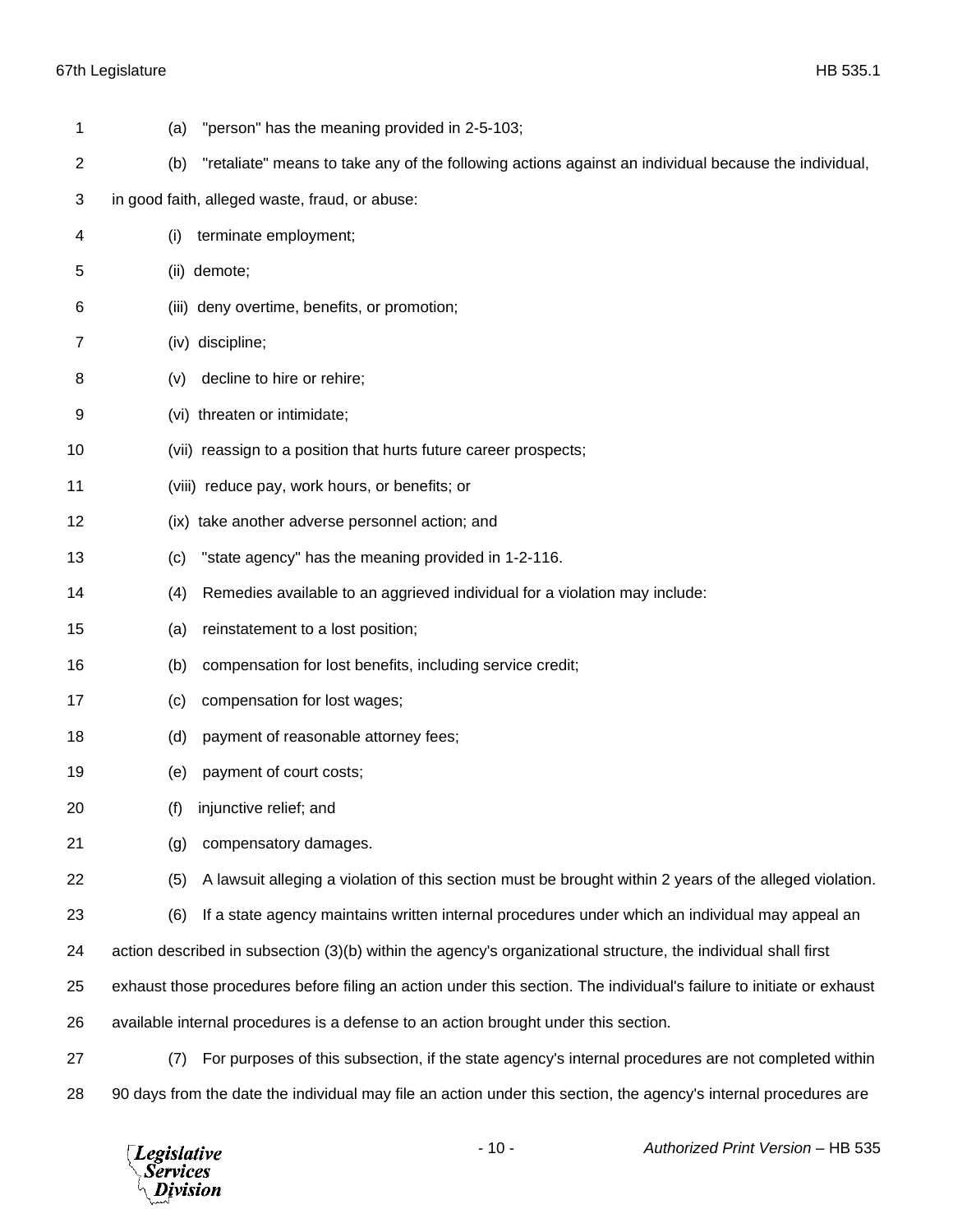provisions of the agency's internal procedures may not in any case extend the limitation period in subsection (5) more than 240 days. (8) If the state agency maintains written internal procedures described in subsection (6), the agency shall, within 7 days of receiving written notice from the complaining individual of the action described in subsection (3)(b), notify the individual of the existence of the written procedures and supply the individual with a copy. If the agency fails to comply with this subsection, the individual is relieved from compliance with subsection (6). 9 (9) The commissioner of political practices is secretary of state and the campaign practices and ethics review board are not required or authorized to enforce this section." **Section 9.** Section 2-15-401, MCA, is amended to read: "**2-15-401. Duties of secretary of state -- authority.** (1) In addition to the duties prescribed by the constitution, the secretary of state shall: (a) attend at every session of the legislature for the purpose of receiving bills and resolutions and to perform other duties as may be devolved upon the secretary of state by resolution of the two houses or either of them; (b) keep a register of and attest the official acts of the governor, including all appointments made by the governor, with date of commission and names of appointees and predecessors; (c) affix the great seal, with the secretary of state's attestation, to commissions, pardons, and other public instruments to which the official signature of the governor is required; (d) record in proper books all articles of incorporation filed in the secretary of state's office; (e) take and file receipts for all books distributed by the secretary of state and direct the county clerk of each county to take and file receipts for all books distributed by the county clerk; (f) certify to the governor the names of those persons who have received at any election the highest number of votes for any office, the incumbent of which is commissioned by the governor; (g) furnish, on demand, to any person paying the fees, a certified copy of all or any part of any law, record, or other instrument filed, deposited, or recorded in the secretary of state's office;- 11 - *Authorized Print Version* – HB 535 **Legislative** Services Division

considered exhausted. The limitation period in subsection (5) is tolled until the procedures are exhausted. The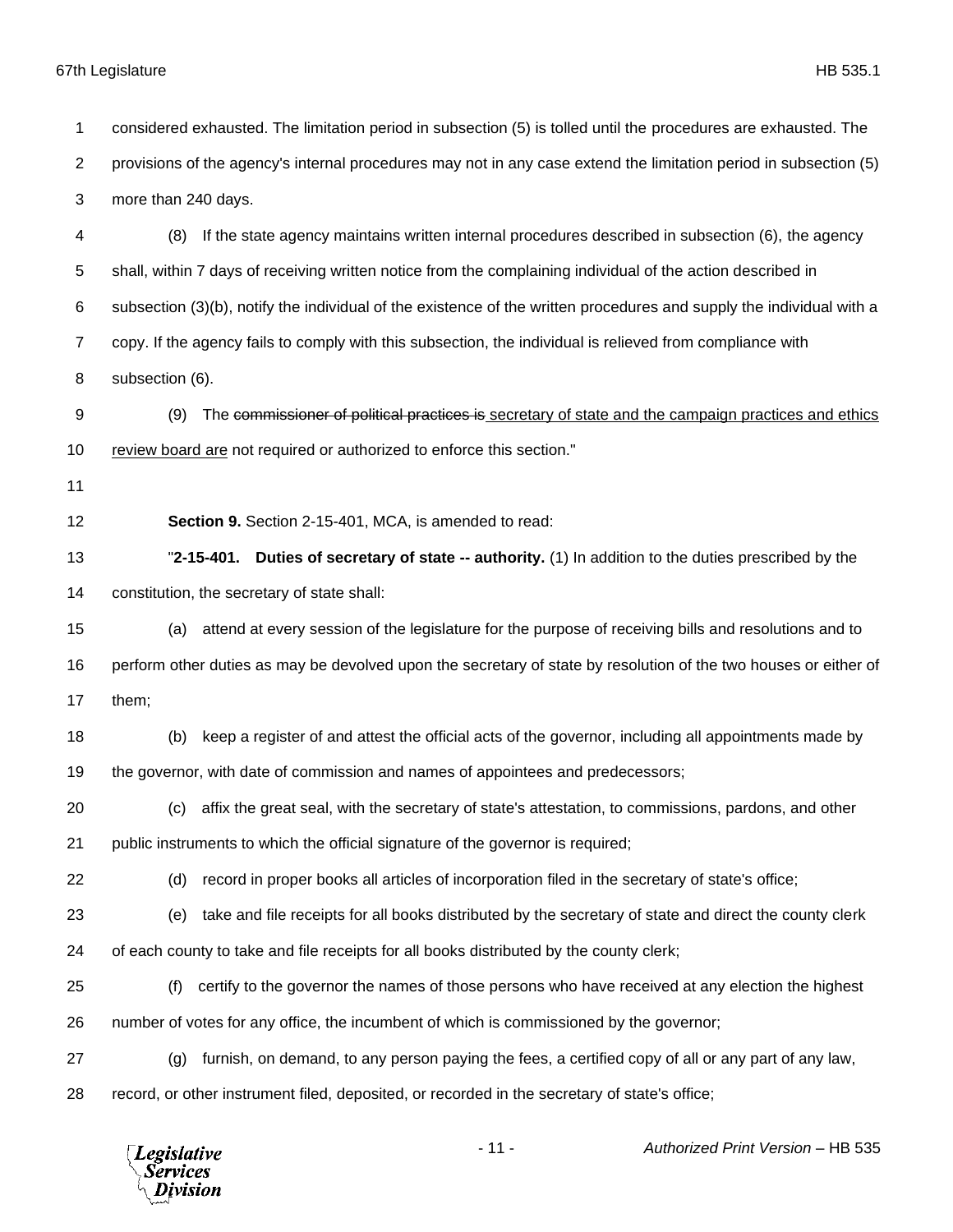| 1  | keep a fee book in which must be entered all fees, commissions, and compensation earned,<br>(h)                  |
|----|------------------------------------------------------------------------------------------------------------------|
| 2  | collected, or charged, with the date, name of payer, paid or unpaid, and the nature of the service in each case, |
| 3  | which must be verified annually by the secretary of state's affidavit entered in the fee book;                   |
| 4  | file in the secretary of state's office descriptions of seals in use by the different state officers;<br>(i)     |
| 5  | discharge the duties of a member of the board of examiners and of the board of land<br>(i)                       |
| 6  | commissioners and all other duties required by law;                                                              |
| 7  | register marks as provided in Title 30, chapter 13, part 3;<br>(k)                                               |
| 8  | report annually to the legislative services division all watercourse name changes received pursuant<br>(1)       |
| 9  | to 85-2-134 for publication in the Laws of Montana;                                                              |
| 10 | (m) keep a register of all applications for pardon or for commutation of any sentence, with a list of the        |
| 11 | official signatures and recommendations in favor of each application;                                            |
| 12 | establish and maintain a central filing system that complies with the requirements of a central filing<br>(n)    |
| 13 | system pursuant to 7 U.S.C. 1631 and use the information in the central filing system for the purposes of 7      |
| 14 | U.S.C. 1631; and                                                                                                 |
| 15 | accept the records and perform the duties required in:<br>(O)                                                    |
| 16 | Title 2, chapter 2, part 1;<br>(i)                                                                               |
| 17 | Title 5, chapter 7; and<br>(ii)                                                                                  |
| 18 | Title 13, chapters 27, 35, and 37.<br>(iii)                                                                      |
| 19 | The secretary of state may:<br>(2)                                                                               |
| 20 | develop and implement a statewide electronic filing system as described in 2-15-404;<br>(a)                      |
| 21 | adopt rules for the effective administration of the secretary of state's duties relating to the Montana<br>(b)   |
| 22 | Administrative Procedure Act established in Title 2, chapter 4."                                                 |
| 23 |                                                                                                                  |
| 24 | Section 10. Section 5-7-102, MCA, is amended to read:                                                            |
| 25 | "5-7-102.<br>Definitions. The following definitions apply in this chapter:                                       |
| 26 | "Appointed state official" means an individual who is appointed:<br>(1)                                          |
| 27 | to public office in state government by the governor or the chief justice of the Montana supreme<br>(a)          |
| 28 | court and who is subject to confirmation by the Montana senate;                                                  |
|    |                                                                                                                  |

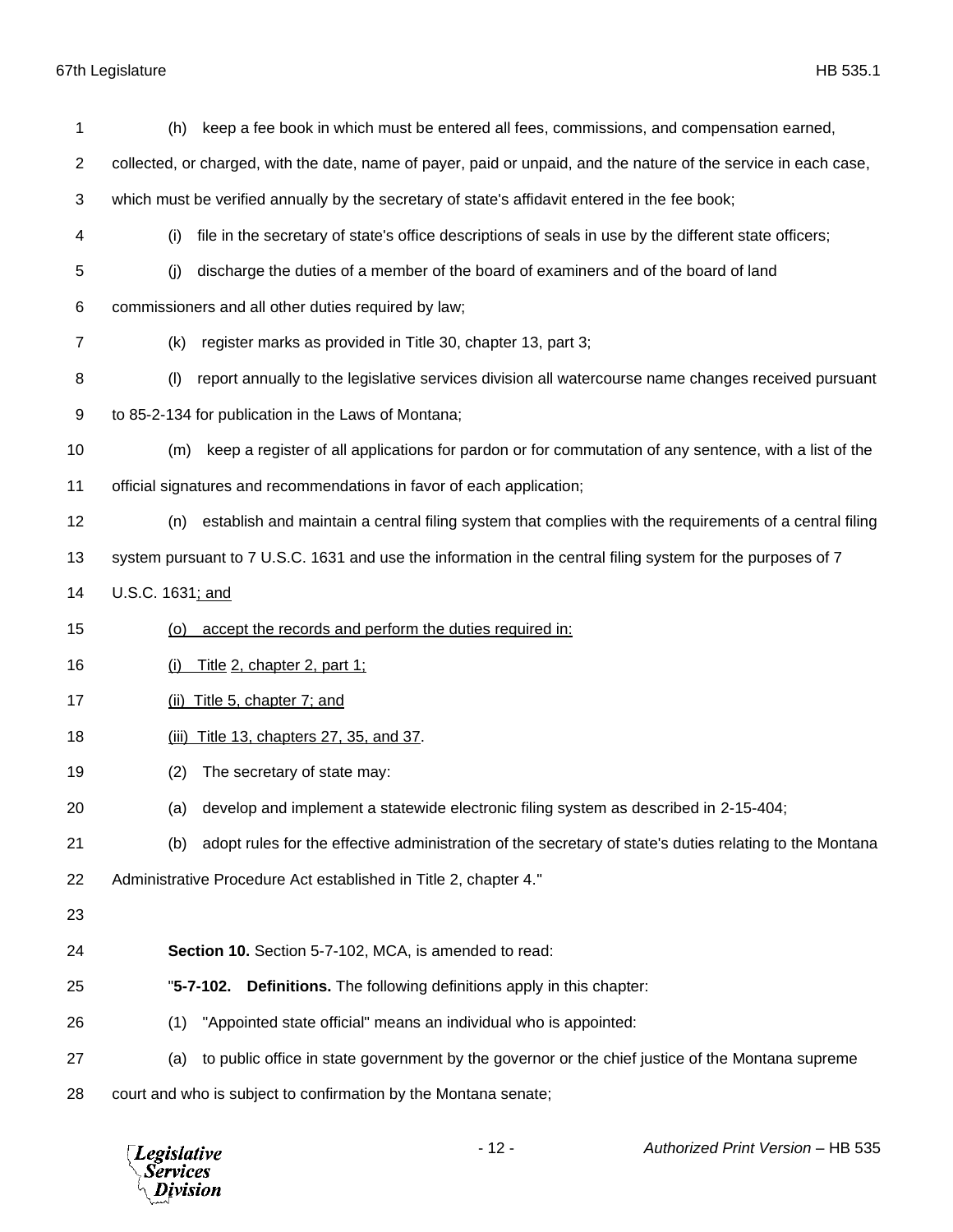

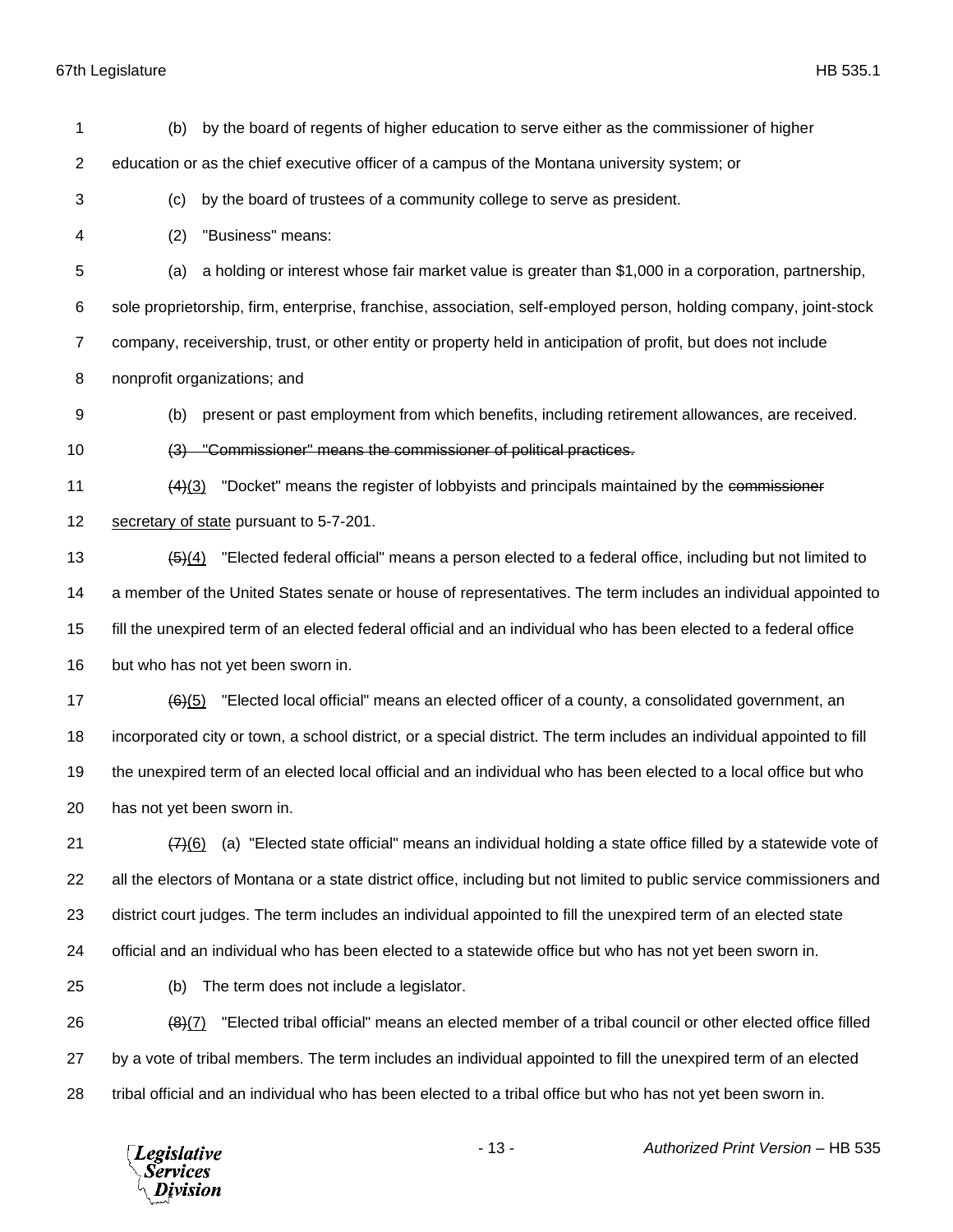| 1              | "Individual" means a human being.<br>(9)(8)                                                                             |
|----------------|-------------------------------------------------------------------------------------------------------------------------|
| $\overline{2}$ | $(10)(9)$ "Legislator" means an individual holding public office as a representative or a senator in the                |
| 3              | Montana legislature. The term includes an individual who has been elected to the legislature but who has not            |
| 4              | yet been sworn in.                                                                                                      |
| 5              | $(11)(10)$ (a) "Lobbying" means:                                                                                        |
| 6              | the practice of promoting or opposing the introduction or enactment of legislation before the<br>(i)                    |
| $\overline{7}$ | legislature or legislators; and                                                                                         |
| 8              | (ii) the practice of promoting or opposing official action of any public official or the legislature.                   |
| 9              | The term does not include actions described in subsections $(11)(a)(i)$ (10)(a)(i) and $(11)(a)(ii)$<br>(b)             |
| 10             | (10)(a)(ii) when performed by a public official, an elected local official, an elected federal official, or an elected  |
| 11             | tribal official while acting in an official governmental capacity.                                                      |
| 12             | $(12)(11)$ (a) "Lobbyist" means a person who engages in the practice of lobbying.                                       |
| 13             | Lobbyist does not include:<br>(b)                                                                                       |
| 14             | an individual acting solely on the individual's own behalf;<br>(i)                                                      |
| 15             | (ii) an individual working for the same principal as a licensed lobbyist if the individual does not have                |
| 16             | personal contact involving lobbying with a public official or the legislature on behalf of the lobbyist's principal; or |
| 17             | (iii) an individual who receives payments from one or more persons that total less than the amount                      |
| 18             | specified under 5-7-112 in a calendar year.                                                                             |
| 19             | Nothing in this chapter deprives an individual who is not a lobbyist of the constitutional right to<br>(c)              |
| 20             | communicate with public officials or the legislature.                                                                   |
| 21             | (43)(12) (a) "Payment" means distribution, transfer, loan, advance, deposit, gift, or other rendering                   |
| 22             | made or to be made of money, property, or anything of value:                                                            |
| 23             | to a lobbyist to influence legislation or official action by an elected local official, a public official, or<br>(i)    |
| 24             | the legislature;                                                                                                        |
| 25             | (ii) directly or indirectly to a lobbyist by a principal, such as salary, fee, compensation, or                         |
| 26             | reimbursement for lobbying expenses; or                                                                                 |
| 27             | (iii) in support of or for assistance to a lobbyist or a lobbying activity, including but not limited to the            |
| 28             | direct payment of expenses incurred at the request or suggestion of the lobbyist.                                       |

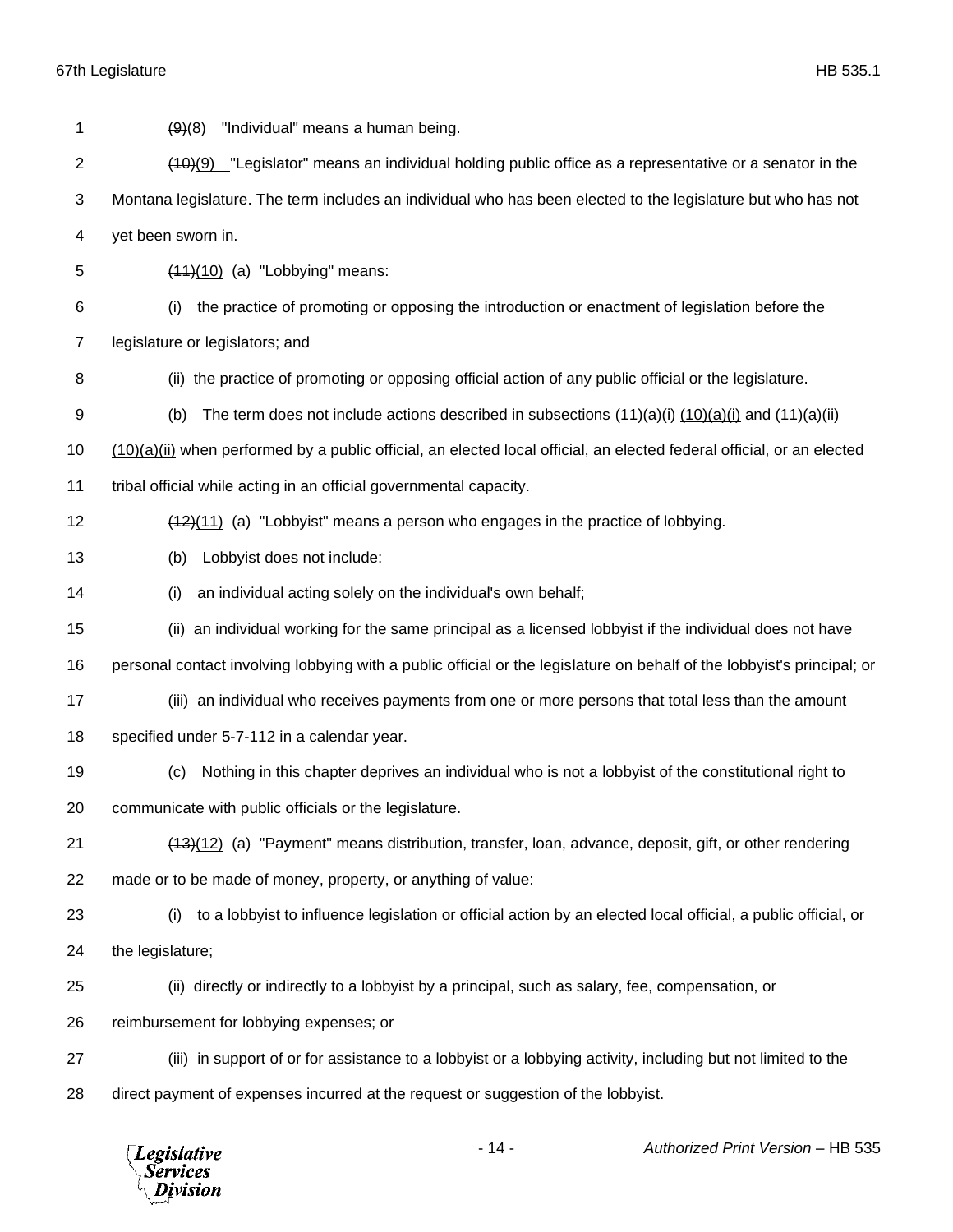| 1  | The term does not include payments or reimbursements for:<br>(b)                                                 |
|----|------------------------------------------------------------------------------------------------------------------|
| 2  | personal and necessary living expenses; or<br>(i)                                                                |
| 3  | (ii) travel expenses, unless a principal is otherwise required to report expenses pursuant to 5-7-208.           |
| 4  | (14)(13) "Person" means an individual, corporation, association, firm, partnership, state or local               |
| 5  | government or subdivision of state or local government, or other organization or group of persons.               |
| 6  | $(15)(14)$ "Principal" means a person who employs a lobbyist or a person required to report pursuant to          |
| 7  | 5-7-208.                                                                                                         |
| 8  | (46)(15) (a) "Public official" means an elected state official or an appointed state official acting in an       |
| 9  | official capacity for state government or a legislator.                                                          |
| 10 | The term does not include those acting in a judicial or quasi-judicial capacity or performing<br>(b)             |
| 11 | ministerial acts.                                                                                                |
| 12 | (17)(16) "Unprofessional conduct" means:                                                                         |
| 13 | violating any of the provisions of this chapter;<br>(a)                                                          |
| 14 | instigating action by a public official or the legislature for the purpose of obtaining employment;<br>(b)       |
| 15 | attempting to influence the action of a public official or the legislature on a measure pending or to<br>(c)     |
| 16 | be proposed by:                                                                                                  |
| 17 | promising financial support; or<br>(i)                                                                           |
| 18 | (ii) making public any unsubstantiated charges of improper conduct on the part of a lobbyist, a                  |
| 19 | principal, or a legislator; or                                                                                   |
| 20 | (d) attempting to knowingly deceive a public official or the legislature with regard to the pertinent facts      |
| 21 | of an official matter or attempting to knowingly misrepresent pertinent facts of an official matter to a public  |
| 22 | official or the legislature."                                                                                    |
| 23 |                                                                                                                  |
| 24 | Section 11. Section 5-7-103, MCA, is amended to read:                                                            |
| 25 | "5-7-103. Licenses -- fees -- eligibility -- waiver. (1) Any adult of good moral character who is                |
| 26 | otherwise qualified under this chapter may be licensed as a lobbyist. The commissioner secretary of state shall  |
| 27 | provide a license application form. The application form may be obtained from and must be filed in the office of |
| 28 | the commissioner secretary of state. Upon approval of the application and receipt of the license fee by the      |
|    |                                                                                                                  |

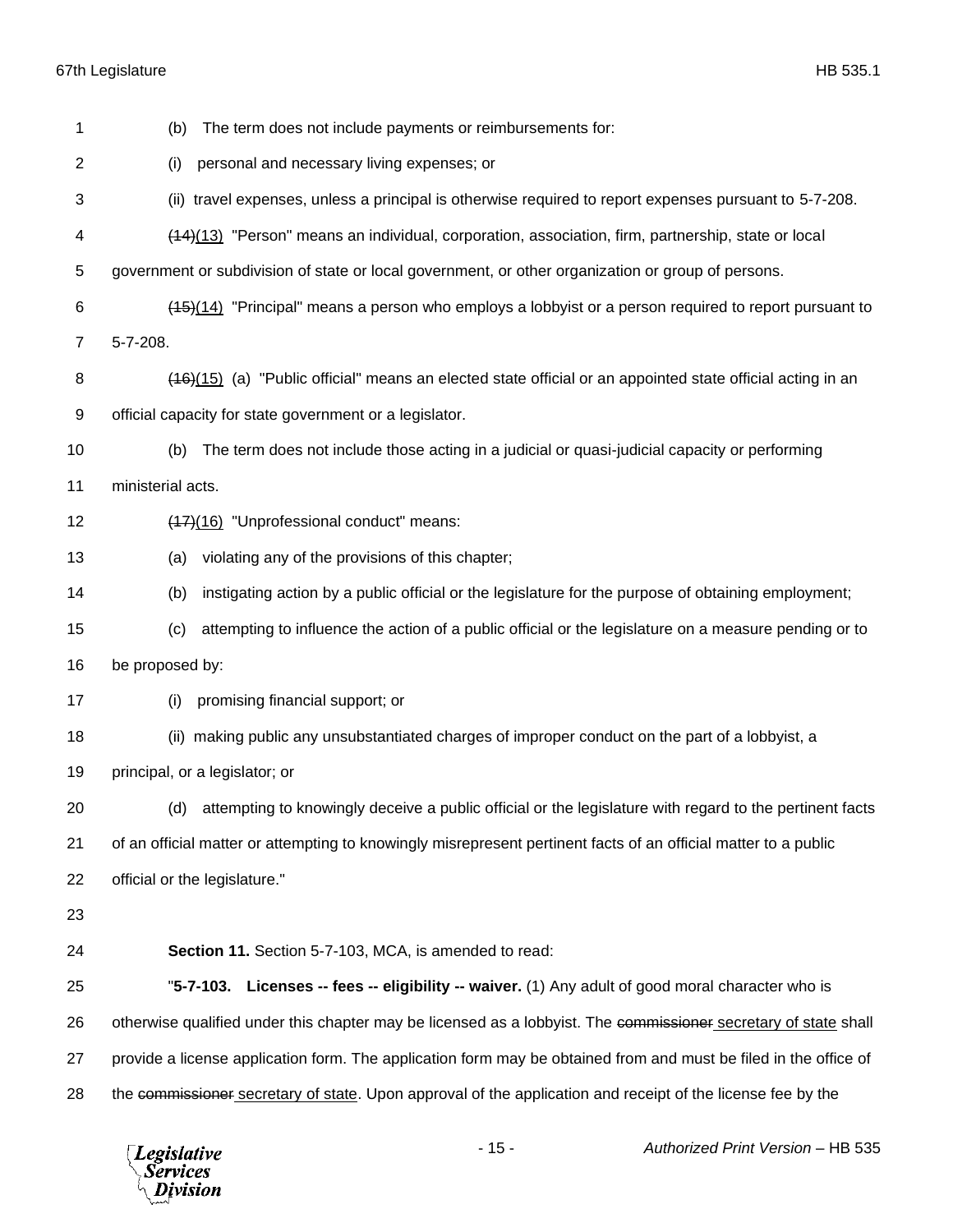| 1              | commissioner secretary of state, a license must be issued that entitles the licensee to practice lobbying on         |
|----------------|----------------------------------------------------------------------------------------------------------------------|
| $\overline{2}$ | behalf of one or more enumerated principals. The license fee is \$150 for each lobbyist except as provided in        |
| 3              | subsection (5) or unless the fee is waived for hardship reasons under this subsection. Each license expires on       |
| 4              | December 31 of each even-numbered year or may be terminated at the request of the lobbyist. A lobbyist who           |
| 5              | believes that payment of the license fee may constitute a hardship may apply to the commissioner secretary of        |
| 6              | state for a waiver of the fee required by this section. The commissioner secretary of state may waive all or a       |
| $\overline{7}$ | portion of the license fee upon proof by the lobbyist that payment of the fee constitutes a hardship.                |
| 8              | (a) Except as provided in subsection (2)(b), an application may not be disapproved without<br>(2)                    |
| 9              | affording the applicant a hearing. The hearing must be held and the decision entered within 10 business days of      |
| 10             | the date of the filing of the application, excluding the date on which the application is filed.                     |
| 11             | An application may not be approved if a principal has failed to file reports required under 5-7-208.<br>(b)          |
| 12             | The fines collected under this chapter must be deposited in the state treasury.<br>(3)                               |
| 13             | (4)<br>The commissioner secretary of state shall deposit the license fee provided for in subsection (1) as           |
| 14             | follows:                                                                                                             |
| 15             | \$50 in the general fund; and<br>(a)                                                                                 |
| 16             | \$100 in the state special revenue account provided for in 5-11-1112.<br>(b)                                         |
| 17             | A lobbyist who receives payments from one or more principals that total less than the amount<br>(5)                  |
| 18             | specified under 5-7-112 in a calendar year is not required to pay the license fee or file an application form as     |
| 19             | provided for in subsection (1).                                                                                      |
| 20             | (6) The commissioner secretary of state may adopt rules to implement the waiver provisions of                        |
| 21             | subsections (1) and (5)."                                                                                            |
| 22             |                                                                                                                      |
| 23             | Section 12. Section 5-7-108, MCA, is amended to read:                                                                |
| 24             | $"5-7-108.$<br>Inspection of applications and reports -- order of noncompliance -- notification. (1)                 |
| 25             | Each application and report filed with the commissioner secretary of state must be inspected within 10 days          |
| 26             | after it is filed. If a person has not satisfied the provisions of this chapter, the commissioner secretary of state |
| 27             | shall immediately notify the person of the noncompliance.                                                            |
| 28             | An order of noncompliance may be issued when:<br>(2)                                                                 |
|                |                                                                                                                      |

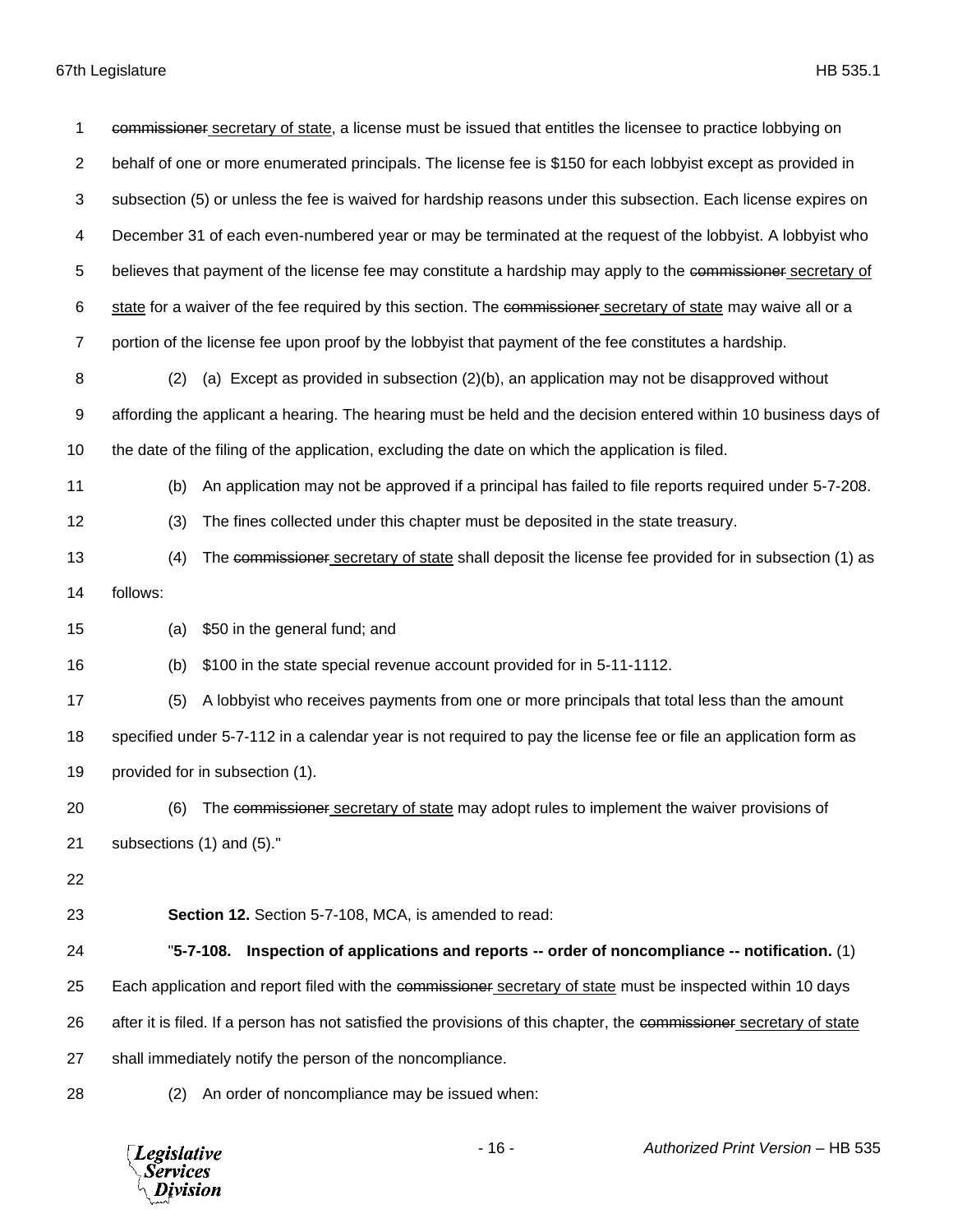| 1              | it is determined that an application or report filed with the commissioner secretary of state does<br>(a)        |
|----------------|------------------------------------------------------------------------------------------------------------------|
| $\overline{2}$ | not conform to the requirements of this chapter; or                                                              |
| 3              | a person has failed to file an application or report required by law.<br>(b)                                     |
| 4              | The person notified of noncompliance shall submit the necessary information within 5 days after<br>(3)           |
| 5              | receiving the notice of noncompliance. If the person notified of noncompliance fails to submit the required      |
| 6              | information within 5 days, the commissioner secretary of state may initiate a civil action pursuant to the       |
| $\overline{7}$ | procedures contained in 5-7-305."                                                                                |
| 8              |                                                                                                                  |
| 9              | Section 13. Section 5-7-111, MCA, is amended to read:                                                            |
| 10             | "5-7-111. Commissioner Secretary of state to make rules. (1) The commissioner secretary of state                 |
| 11             | shall promulgate and publish rules necessary to carry out the provisions of this chapter in conformance with the |
| 12             | Montana Administrative Procedure Act and, in particular, shall provide rules necessary to allocate salary,       |
| 13             | expenses, and any other payments between lobbying activities and other activities not connected with lobbying    |
| 14             | for any person whose activities are not solely limited to lobbying.                                              |
| 15             | Such-The rules shall-must be designed to effect and promote the purposes of this chapter,<br>(2)                 |
| 16             | express or implied. Such The rules shall must be as simple and easily complied with as possible."                |
| 17             |                                                                                                                  |
| 18             | Section 14. Section 5-7-112, MCA, is amended to read:                                                            |
| 19             | "5-7-112. Payment threshold -- inflation adjustment. For calendar year 2004, the payment                         |
| 20             | threshold referred to in 5-7-102, 5-7-103, and 5-7-208 is \$2,150. The commissioner secretary of state shall     |
| 21             | adjust the threshold amount following a general election by multiplying the threshold amount valid for the year  |
| 22             | in which the general election was held by an inflation factor, adopted by the commissioner secretary of state by |
| 23             | rule. The rule must be written to reflect the annual average change in the consumer price index from the prior   |
| 24             | year to the year in which the general election is held. The resulting figure must be rounded up or down to the   |
| 25             | nearest \$50 increment. The commissioner secretary of state shall adopt the adjusted amount by rule."            |
| 26             |                                                                                                                  |
| 27             | Section 15. Section 5-7-201, MCA, is amended to read:                                                            |
| 28             | "5-7-201. Docket -- contents. The commissioner secretary of state shall make available to the public             |

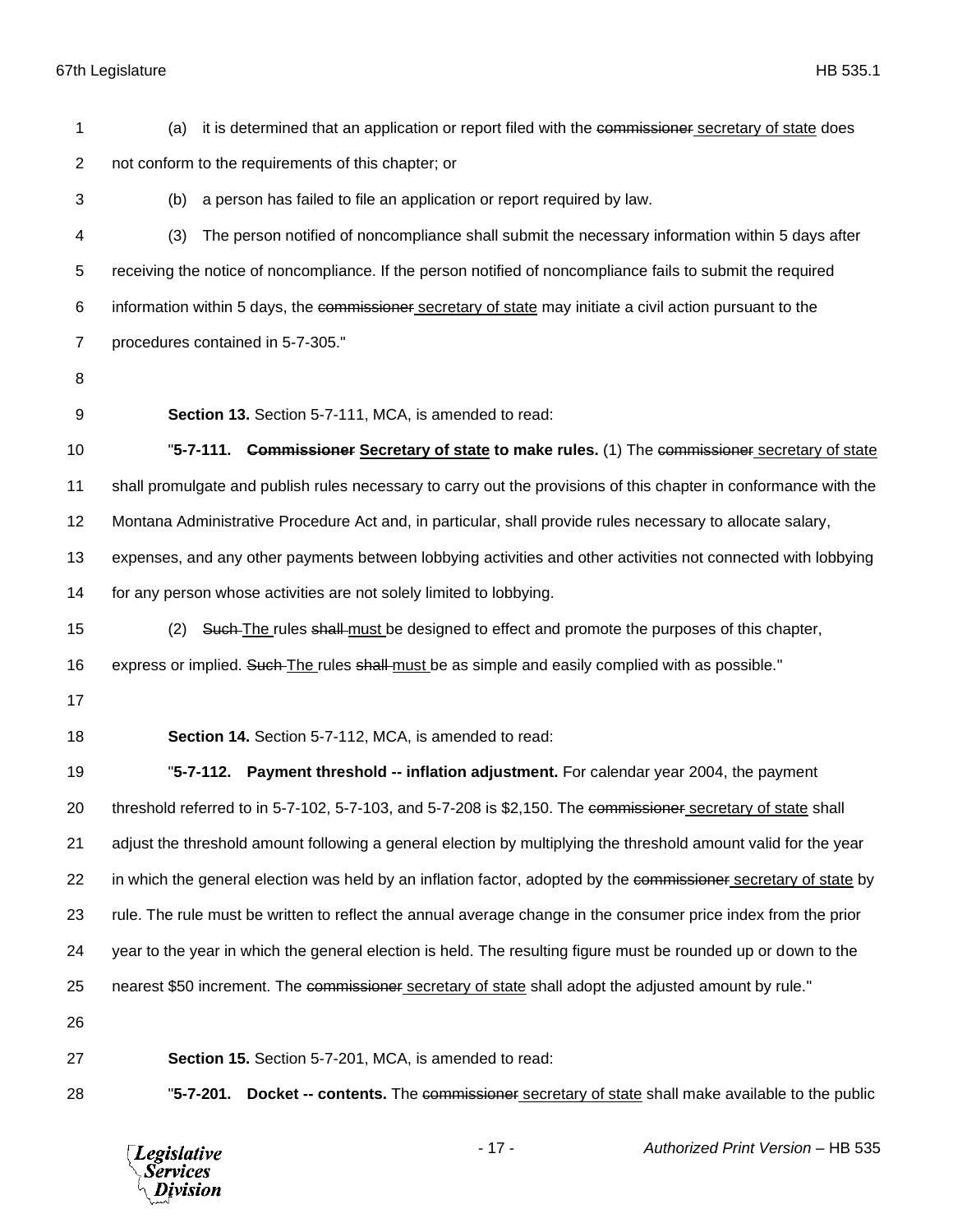| $\mathbf 1$    | the information required by this chapter, including but not limited to the name and business address of each      |
|----------------|-------------------------------------------------------------------------------------------------------------------|
| $\overline{2}$ | lobbyist, the name and business address of the lobbyist's principal, and the subject or subjects to which the     |
| 3              | employment relates or a statement that the employment relates to all matters in which the principal has an        |
| 4              | interest. The docket entry for each principal must also indicate the date of receipt of the principal's lobbying  |
| 5              | reports as required by 5-7-208."                                                                                  |
| 6              |                                                                                                                   |
| 7              | <b>Section 16.</b> Section 5-7-202, MCA, is amended to read:                                                      |
| 8              | "5-7-202. Docket -- public record. Such-The docket shall be is a public record and is open to the                 |
| 9              | inspection of any individual upon demand at any time during the regular business hours of the office of the       |
| 10             | commissioner secretary of state."                                                                                 |
| 11             |                                                                                                                   |
| 12             | Section 17. Section 5-7-207, MCA, is amended to read:                                                             |
| 13             | $"5-7-207.$<br>Report to legislature. Beginning with the first Tuesday following the beginning of any             |
| 14             | regular or special session of the legislature and on the first Tuesday of every month thereafter during which the |
| 15             | legislature is in session, the commissioner secretary of state shall make available from the commissioner's       |
| 16             | secretary of state's records a report to each member of each house of the legislature containing the names of     |
| 17             | lobbyists registered under this chapter, not previously reported, the names of the principals whom they           |
| 18             | represent as lobbyists, and the subjects of legislation in which each principal is interested."                   |
| 19             |                                                                                                                   |
| 20             | <b>Section 18.</b> Section 5-7-208, MCA, is amended to read:                                                      |
| 21             | $"5-7-208.$<br><b>Principals to file report.</b> (1) A principal subject to this chapter shall file with the      |
| 22             | commissioner secretary of state a report of payments made for the purpose of lobbying. A principal is subject to  |
| 23             | the reporting requirements of this section only if the principal makes total payments for the purpose of lobbying |
| 24             | that exceed the amount specified under 5-7-112 during a calendar year.                                            |
| 25             | If payments are made solely to influence legislative action, a report must be made:<br>(2)                        |
| 26             | by February 15th of any year the legislature is in session and must include all payments made in<br>(a)           |
| 27             | that calendar year prior to February 1;                                                                           |
| 28             | by the 15th day of the calendar month following a calendar month in which the principal spent<br>(b)              |
|                |                                                                                                                   |

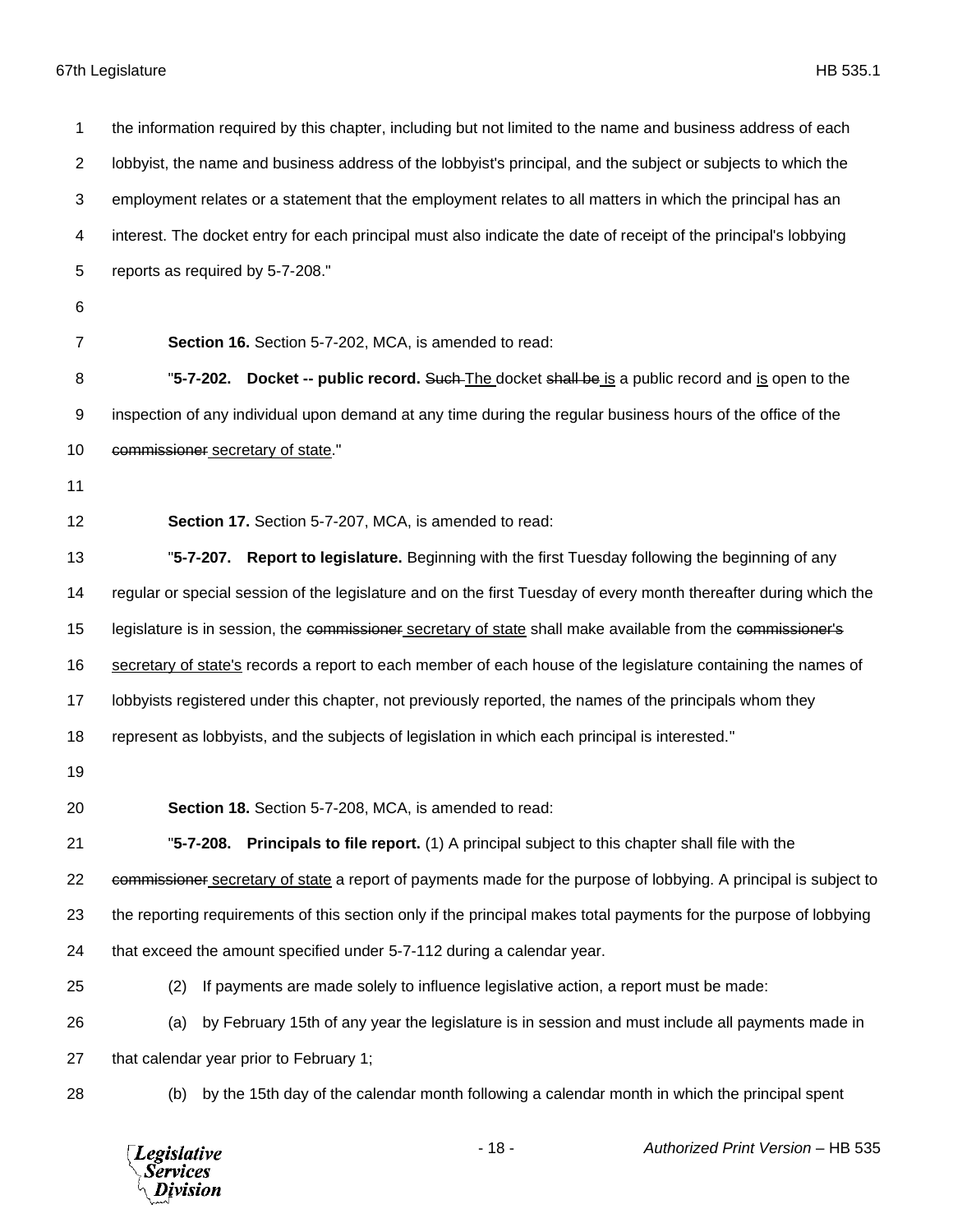| 1              | \$5,000 or more and must include all payments made during the prior calendar month; and                            |
|----------------|--------------------------------------------------------------------------------------------------------------------|
| $\overline{2}$ | no later than 30 days following adjournment of a legislative session and must include all payments<br>(c)          |
| 3              | made during the session, except as previously reported.                                                            |
| 4              | If payments are made to influence any other official action by a public official or made to influence<br>(3)       |
| 5              | other action and legislative action, a report must be made:                                                        |
| 6              | by February 15th of the calendar year following the payments and must include all payments<br>(a)                  |
| 7              | made during the prior calendar year; and                                                                           |
| 8              | by the 15th day of the calendar month following a calendar month in which the principal spent<br>(b)               |
| 9              | \$5,000 or more and must include all payments made during the prior calendar month.                                |
| 10             | If payments are not made during the reporting periods provided in subsections $(2)(a)$ , $(2)(c)$ , and<br>(4)     |
| 11             | (3)(a), the principal shall file a report stating that fact.                                                       |
| 12             | Each report filed under this section must:<br>(5)                                                                  |
| 13             | list all payments for lobbying in each of the following categories:<br>(a)                                         |
| 14             | printing;<br>(i)                                                                                                   |
| 15             | (ii) advertising, including production costs;                                                                      |
| 16             | (iii) postage;                                                                                                     |
| 17             | (iv) travel expenses;                                                                                              |
| 18             | salaries and fees, including allowances, rewards, and contingency fees;<br>(V)                                     |
| 19             | (vi) entertainment, including all foods and refreshments;                                                          |
| 20             | (vii) telephone and telegraph; and                                                                                 |
| 21             | (viii) other office expenses;                                                                                      |
| 22             | itemize, identifying the payee and the beneficiary:<br>(b)                                                         |
| 23             | each separate payment conferring \$25 or more benefit to any public official when the payment was<br>(i)           |
| 24             | made for the purpose of lobbying; and                                                                              |
| 25             | (ii) each separate payment conferring \$100 or more benefit to more than one public official, regardless           |
| 26             | of individual benefit when the payment was made for the purpose of lobbying, except that in regard to a dinner     |
| 27             | or other function to which all senators or all representatives have been invited, the beneficiary may be listed as |
| 28             | all members of that group without listing separately each person who attended;                                     |

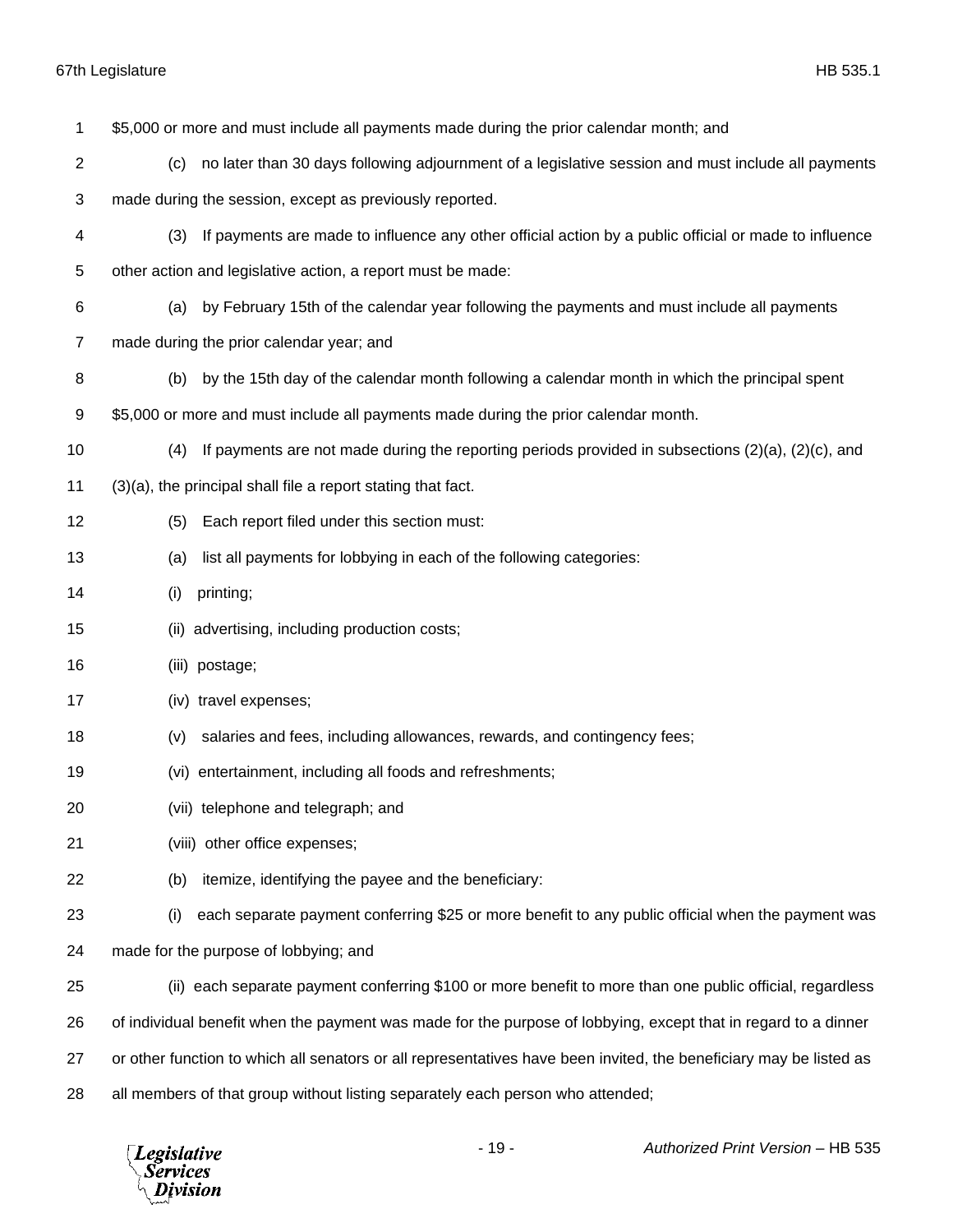| 1  | list each contribution and membership fee that amounts to \$250 or more when aggregated over<br>(c)                   |
|----|-----------------------------------------------------------------------------------------------------------------------|
| 2  | the period of 1 calendar year paid to the principal for the purpose of lobbying, with the full address of each        |
| 3  | payer and the issue area, if any, for which the payment was earmarked;                                                |
| 4  | list each official action on which the principal or the principal's agents exerted a major effort to<br>(d)           |
| 5  | support, oppose, or modify, together with a statement of the principal's position for or against the action; and      |
| 6  | be kept by the commissioner secretary of state for a period of 10 years."<br>(e)                                      |
| 7  |                                                                                                                       |
| 8  | Section 19. Section 5-7-212, MCA, is amended to read:                                                                 |
| 9  | "5-7-212. Audit of lobbying reports. (1) The commissioner secretary of state may audit the reports                    |
| 10 | filed under 5-7-208 and shall investigate any irregularities and report any apparent violations of this chapter to    |
| 11 | the attorneys having authority to prosecute. The lobbyist is required to provide and the principal is required to     |
| 12 | obtain and keep for a period of 3 years from the date of filing all records supporting the reports filed under 5-7-   |
| 13 | 208.                                                                                                                  |
| 14 | All records under subsection (1) must be open to inspection on request of the commissioner<br>(2)                     |
| 15 | secretary of state or an attorney having authority to prosecute violations of this chapter. The commissioner          |
| 16 | secretary of state and the attorneys are given the power to:                                                          |
| 17 | subpoena and compel attendance;<br>(a)                                                                                |
| 18 | issue enforceable civil investigative demands;<br>(b)                                                                 |
| 19 | take evidence; and<br>(c)                                                                                             |
| 20 | require the production of any books, correspondence, memoranda, bank account statements, or<br>(d)                    |
| 21 | other records which are relevant or material for the purpose of conducting any investigation pursuant to the          |
| 22 | provisions of this chapter."                                                                                          |
| 23 |                                                                                                                       |
| 24 | Section 20. Section 5-7-305, MCA, is amended to read:                                                                 |
| 25 | Penalties and enforcement. (1) A person who violates any of the provisions of this chapter<br>$"5-7-305.$             |
| 26 | is subject to civil penalties of not less than \$250 and not more than \$7,500 according to the discretion of the     |
| 27 | district court, as court of original jurisdiction. A lobbyist who violates any of the provisions of this chapter must |
| 28 | have the lobbyist's license suspended or revoked according to the discretion of the court. Any public official        |
|    |                                                                                                                       |

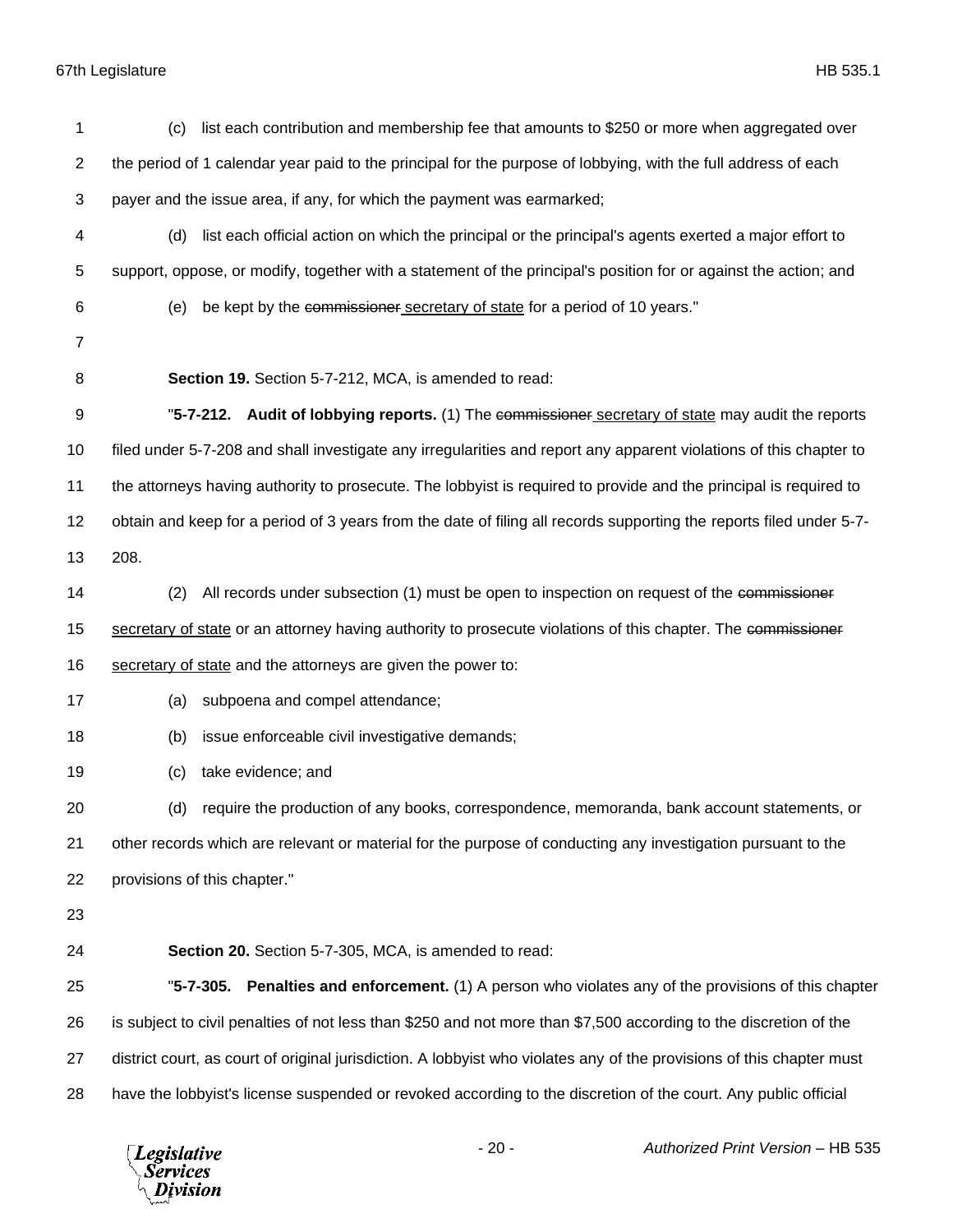holding elective office adjudged in violation of the provisions of this chapter is additionally subject to recall under the Montana Recall Act, Title 2, chapter 16, part 6, and the violation constitutes an additional basis for recall to those mentioned in 2-16-603(3). (2) The attorney general, the commissioner secretary of state, or the county attorney of the county in which the violation takes place may bring a civil action in the name of the state for any appropriate civil remedy. (3) If a civil penalty action is undertaken by the attorney general or the commissioner secretary of state, all costs associated with the prosecution must be paid by the state of Montana. 8 (4) (a) Any individual who has notified the attorney general, the commissioner secretary of state, and the appropriate county attorney in writing that there is reason to believe that some portion of this chapter is being violated may bring in the name of the state an action (referred to as a citizen's action) authorized under this chapter if: 12 (i) the attorney general, the commissioner secretary of state, or the appropriate county attorney has failed to commence an action within 90 days after notice; and 14 (ii) the attorney general, the commissioner secretary of state, or the county attorney fails to commence an action within 10 days after receiving a written notice that a citizen's action will be brought if the attorney 16 general, the commissioner secretary of state, or the county attorney does not bring an action. (b) Each notification tolls the applicable statute of limitations until the expiration of the waiting period. (c) If the individual who brings the citizen's action prevails, the individual is entitled to be reimbursed by the state of Montana for costs and attorney fees incurred. However, in the case of a citizen's action that is dismissed and that the court also finds was brought without reasonable cause, the court may order the individual commencing the action to pay all costs of trial and reasonable attorney fees incurred by the defendant. (5) A civil action may not be brought under this section more than 3 years after the occurrence of the facts that give rise to the action. (6) All civil penalties imposed pursuant to this section must be deposited in the state general fund. (7) A hearing under this chapter must be held by the court unless the defendant-licensee demands a jury trial. The trial must be held as soon as possible but at least 20 days after the filing of the charges and must take precedence over all other matters pending before the court.

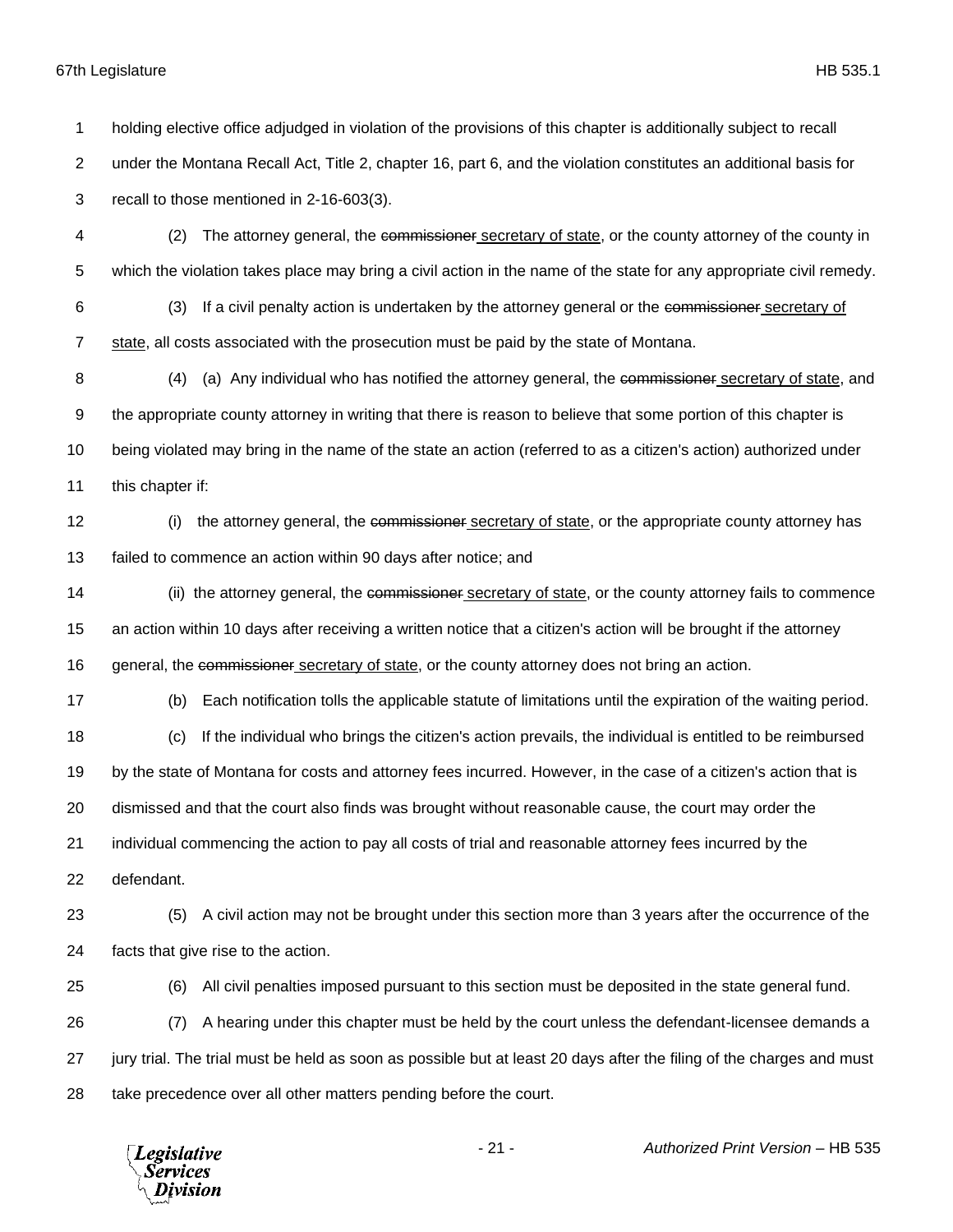- (8) If the court finds for the plaintiff, judgment must be rendered revoking or suspending the license 2 and the clerk of court shall file a certified copy of the judgment with the commissioner secretary of state."
	-

**Section 21.** Section 5-7-306, MCA, is amended to read:

 "**5-7-306. Civil penalties for delays in filing -- option for hearing -- suspension of penalty.** (1) In addition to any other penalties or remedies established by this chapter, a person who fails to file a report with the secretary of state within the time required by this chapter is subject to a civil penalty of \$50 for each working day that the report is late until the report is filed or until the penalties reach a maximum of \$2,500 for each late report.

 (2) The penalty imposed in subsection (1) is not subject to the procedural requirements of 5-7-305 and must be applied if a person fails to meet the requirements of 5-7-108(3).

 (3) A person against whom a civil penalty is imposed pursuant to subsection (1) may request, within 13 10 days of receiving a notice of imposition of a civil penalty, a hearing before the commissioner secretary of 14 state. Upon receipt of a timely request, the commissioner secretary of state shall hold an informal contested case hearing as provided in Title 2, chapter 4, part 6. Upon the filing of a timely request for a hearing, the 16 imposition of the daily civil penalty provided for in this section must be suspended until the commissioner 17 secretary of state issues a decision. At the hearing, the commissioner secretary of state shall consider any factors or circumstances in mitigation and may reduce or waive the civil penalty.

(4) All civil penalties imposed pursuant to this section must be deposited in the state general fund."

**Section 22.** Section 5-13-304, MCA, is amended to read:

"**5-13-304. Powers and duties.** The legislative auditor shall:

 (1) conduct a financial and compliance audit of every state agency every 2 years covering the 2-year period since the last audit, unless otherwise required by state law;

 (2) conduct an audit to meet the standards and accomplish the objectives required in 5-13-308 whenever the legislative auditor determines it necessary and shall advise the members of the legislative audit committee;

(3) make a complete written report of each audit. A copy of each report must be furnished to the

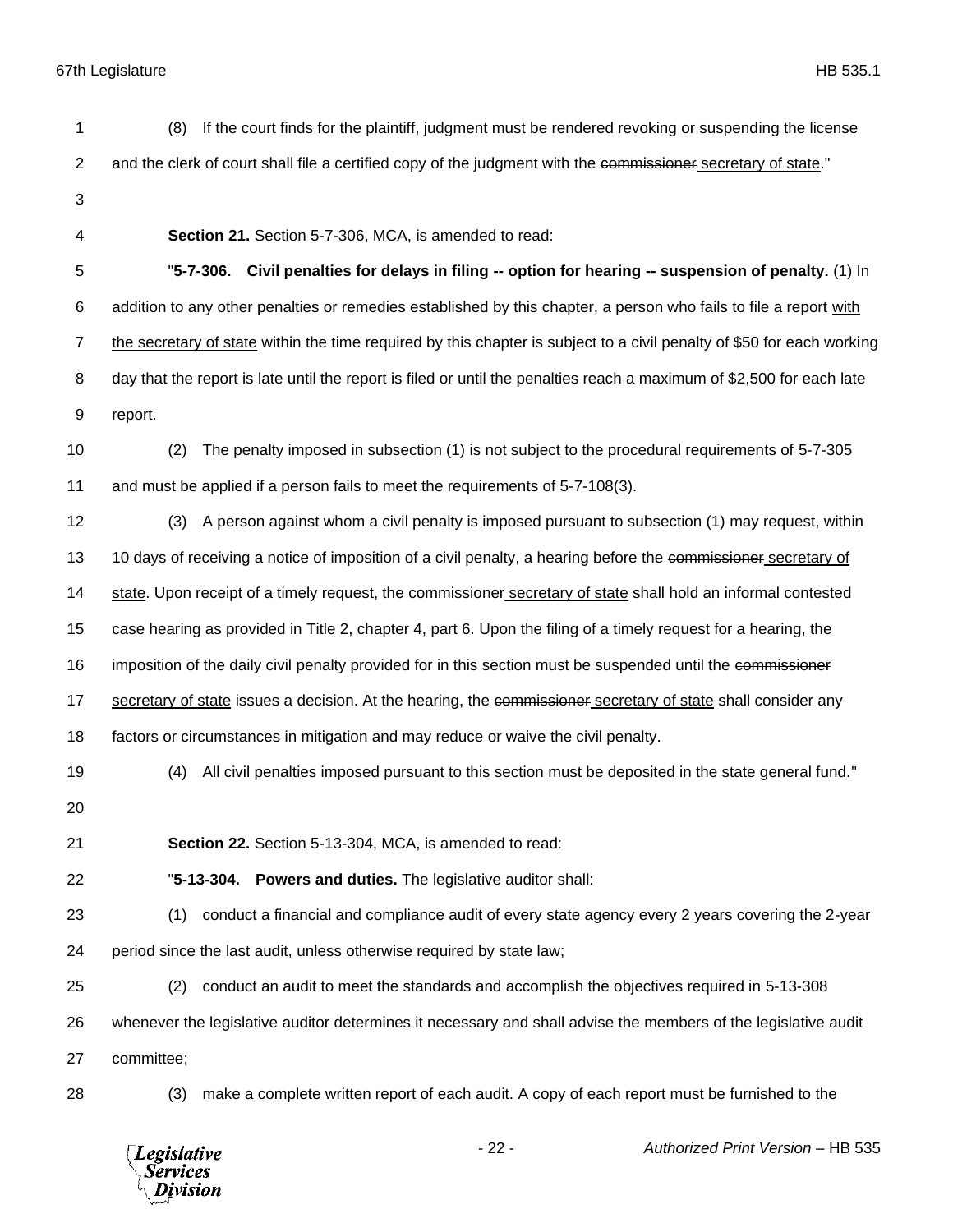department of administration, the state agency that was audited, each member of the committee, and the legislative services division.

 (4) report immediately in writing to the attorney general and the governor any apparent violation of penal statutes disclosed by the audit of a state agency and furnish the attorney general with all information available relative to the violation;

 (5) report immediately in writing to the governor any instances of misfeasance, malfeasance, or nonfeasance by a state officer or employee disclosed by the audit of a state agency;

8 (6) report immediately to the commissioner of political practices secretary of state any instances of apparent violations of the state code of ethics provided for in Title 2, chapter 2, part 1;

 (7) report immediately to the surety upon the bond of an official or employee when an audit discloses a shortage in the accounts of the official or employee. Failure to notify the surety does not release the surety from any obligation under the bond.

 (8) have the authority to audit records of organizations and individuals receiving grants from or on behalf of the state to determine that the grants are administered in accordance with the grant terms and conditions. Whenever a state agency enters into an agreement to grant resources under its control to others, the agency shall obtain the written consent of the grantee to the audit provided for in this subsection."

**Section 23.** Section 7-4-2611, MCA, is amended to read:

 "**7-4-2611. Role and duties of county clerk and election administrator.** (1) The county clerk of a county is also clerk of the county commissioners and ex officio recorder. A duty imposed by law upon the officer, whether as county clerk, clerk of the county commissioners, or recorder, must be performed by the county clerk, and any official act performed or certified by the county clerk is as valid and effectual as if performed and certified by the clerk of the county commissioners or the recorder.

- (2) The county clerk shall:
- (a) take charge of and safely keep or dispose of according to law all books, papers, maps, and records that may be filed or deposited in the county clerk's office;

(b) record all the proceedings of the board;

(c) make full entries of all its resolutions and decisions on all questions concerning the raising of

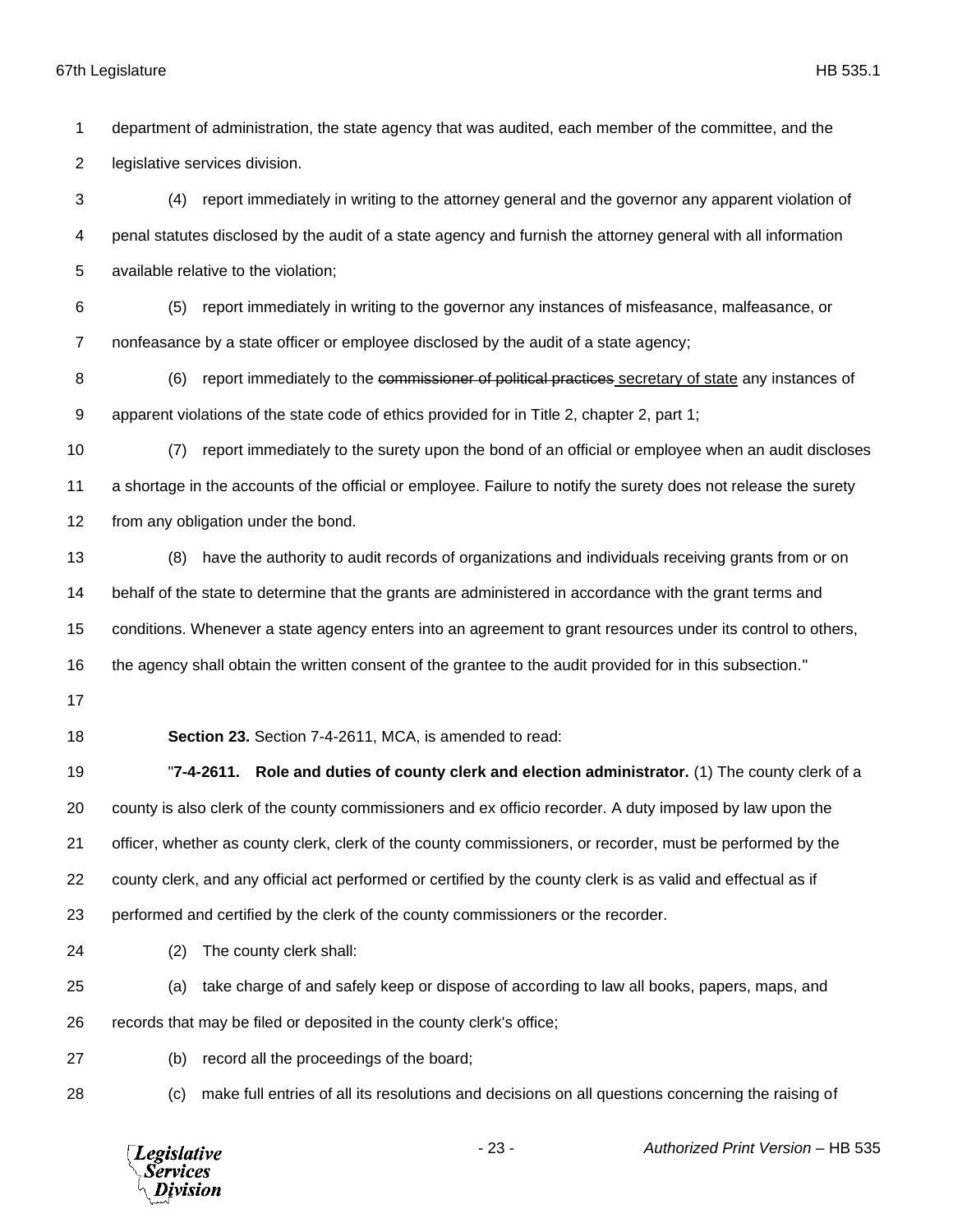money for and the allowance of accounts against the county; (d) record the vote of each member on a question upon which there is a division or at the request of any member present; (e) sign all orders made and warrants issued by order of the board for the payment of money and certify the orders and warrants to the county treasurer; (f) record the reports of the county treasurer of the receipts and disbursements of the county; (g) preserve and file all accounts acted upon by the board; (h) preserve and file all petitions and applications for franchises and record the action of the board on the petitions and applications; (i) record all orders levying taxes; (j) designate upon each account allowed by the board the amount allowed and deliver to any person who may demand it a certified copy of any record or any account on file in the county clerk's office; (k) when a new township is organized or the boundaries of a township are altered, immediately make out and transmit to the secretary of state a certified statement of the names and boundaries of the township organized or altered; (l) keep other records and books and perform other duties that are prescribed by law or by rule or order of the board. (3) An election administrator shall file, code, and cross-index all reports and statements filed as 19 prescribed by the commissioner of political practices secretary of state. (4) An election administrator shall make statements and other information filed under the provisions of Title 13, chapters 35, 36, and 37, available for public inspection and copying during the office hours determined by the governing body by resolution after a public hearing and make copying facilities available free of charge or at a charge not to exceed actual cost." **Section 24.** Section 13-1-101, MCA, is amended to read: "**13-1-101. Definitions.** As used in this title, unless the context clearly indicates otherwise, the following definitions apply: (1) "Active elector" means an elector whose name has not been placed on the inactive list due to

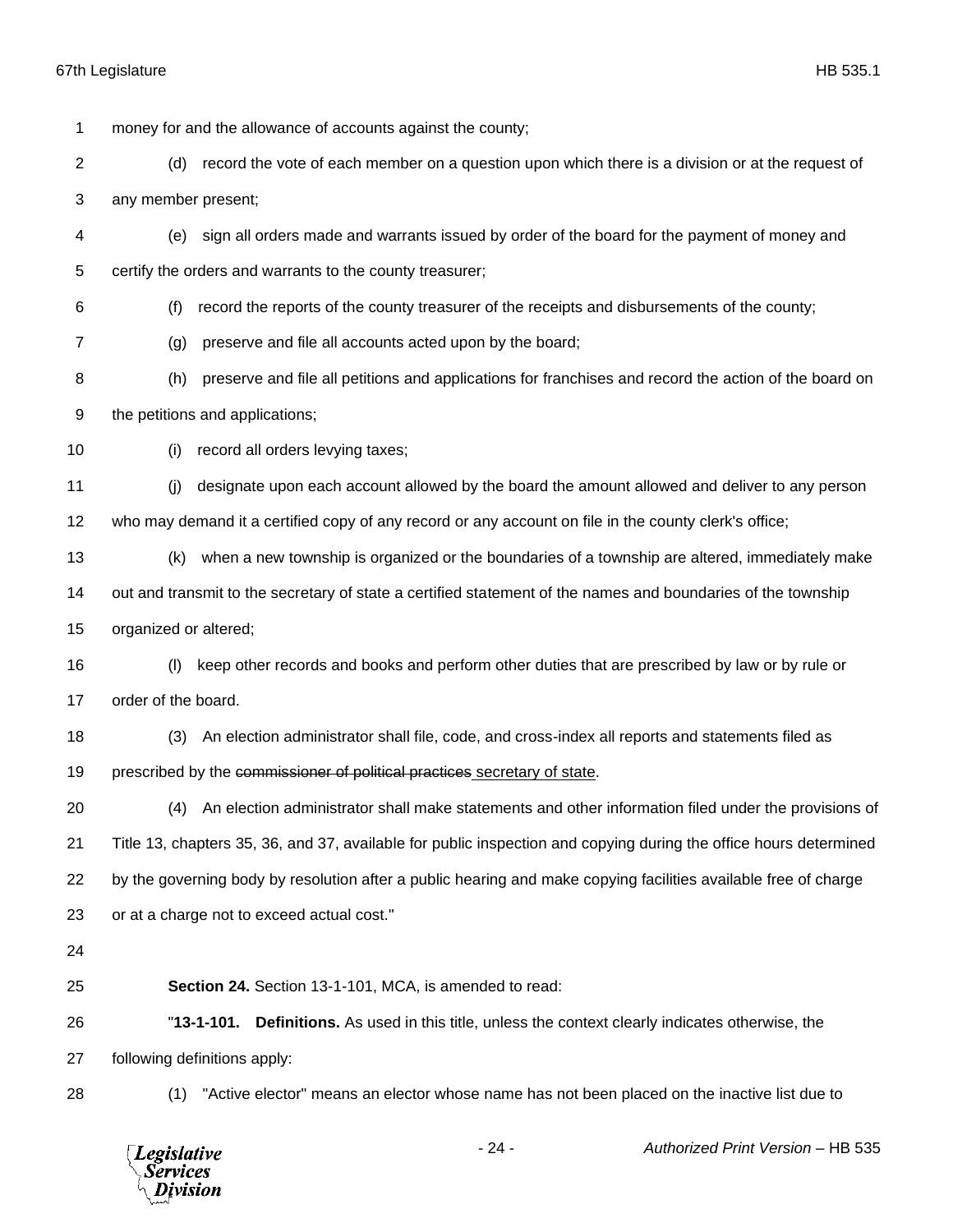failure to respond to confirmation notices pursuant to 13-2-220 or 13-19-313.

(2) "Active list" means a list of active electors maintained pursuant to 13-2-220.

 (3) "Anything of value" means any goods that have a certain utility to the recipient that is real and that is ordinarily not given away free but is purchased.

 (4) "Application for voter registration" means a voter registration form prescribed by the secretary of state that is completed and signed by an elector, is submitted to the election administrator, and contains voter registration information subject to verification as provided by law.

 (5) "Ballot" means a paper ballot counted manually or a paper ballot counted by a machine, such as an optical scan system or other technology that automatically tabulates votes cast by processing the paper ballots.

 (6) (a) "Ballot issue" or "issue" means a proposal submitted to the people at an election for their approval or rejection, including but not limited to an initiative, referendum, proposed constitutional amendment, recall question, school levy question, bond issue question, or ballot question.

 (b) For the purposes of chapters 35 and 37, an issue becomes a "ballot issue" upon certification by the proper official that the legal procedure necessary for its qualification and placement on the ballot has been completed, except that a statewide issue becomes a "ballot issue" upon preparation and transmission by the secretary of state of the form of the petition or referral to the person who submitted the proposed issue.

 (7) "Ballot issue committee" means a political committee specifically organized to support or oppose a ballot issue.

(8) "Candidate" means:

 (a) an individual who has filed a declaration or petition for nomination, acceptance of nomination, or appointment as a candidate for public office as required by law;

 (b) for the purposes of chapter 35, 36, or 37, an individual who has solicited or received and retained contributions, made expenditures, or given consent to an individual, organization, political party, or committee to solicit or receive and retain contributions or make expenditures on the individual's behalf to secure nomination or election to any office at any time, whether or not the office for which the individual will seek

nomination or election is known when the:

(i) solicitation is made;

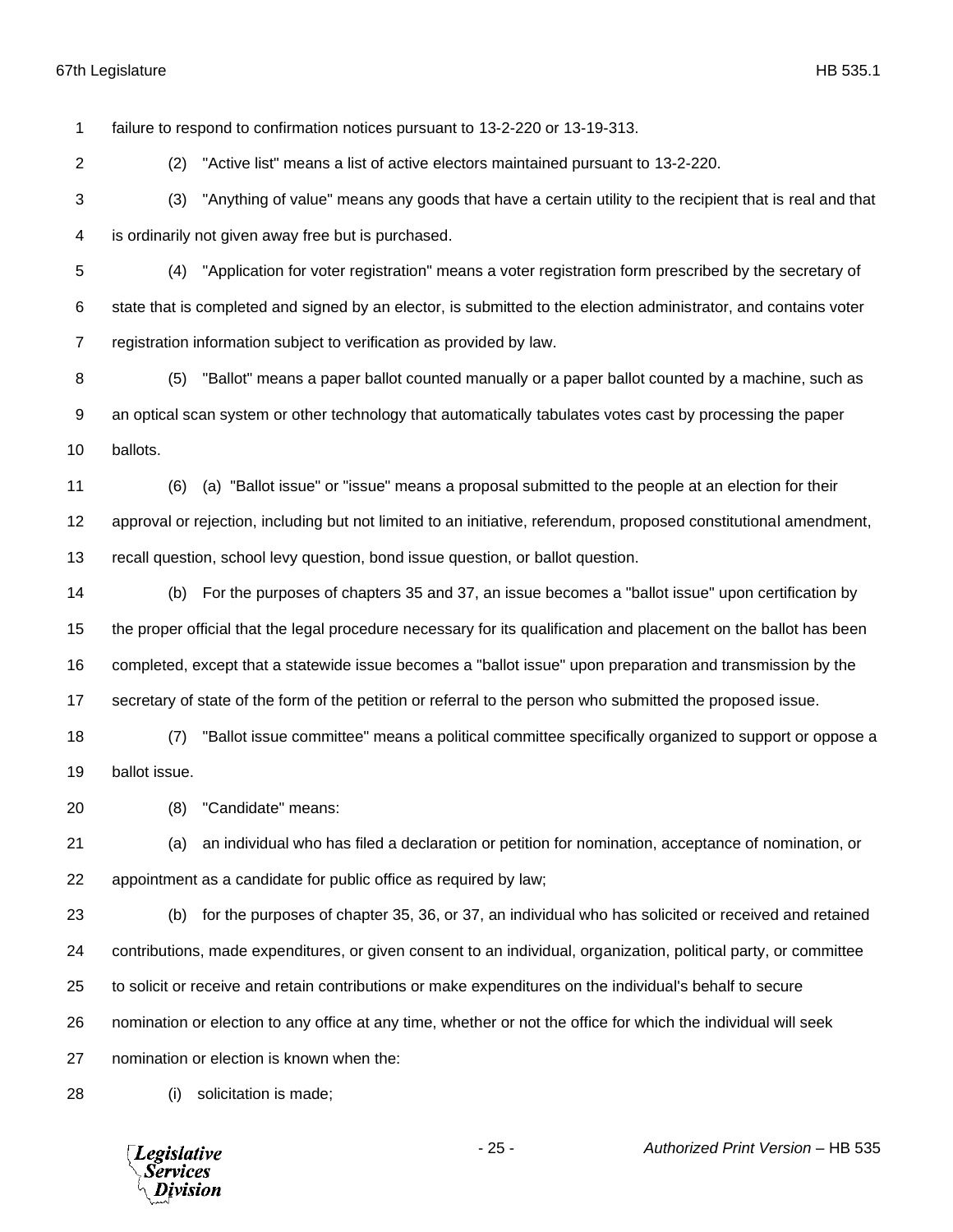| 1              | (ii) contribution is received and retained; or                                                                      |
|----------------|---------------------------------------------------------------------------------------------------------------------|
| $\overline{c}$ | (iii) expenditure is made; or                                                                                       |
| 3              | an officeholder who is the subject of a recall election.<br>(c)                                                     |
| 4              | (a) "Contribution" means:<br>(9)                                                                                    |
| 5              | the receipt by a candidate or a political committee of an advance, gift, loan, conveyance, deposit,<br>(i)          |
| 6              | payment, or distribution of money or anything of value to support or oppose a candidate or a ballot issue;          |
| 7              | (ii) an expenditure, including an in-kind expenditure, that is made in coordination with a candidate or             |
| 8              | ballot issue committee and is reportable by the candidate or ballot issue committee as a contribution;              |
| 9              | (iii) the receipt by a political committee of funds transferred from another political committee; or                |
| 10             | (iv) the payment by a person other than a candidate or political committee of compensation for the                  |
| 11             | personal services of another person that are rendered to a candidate or political committee.                        |
| 12             | The term does not mean services provided without compensation by individuals volunteering a<br>(b)                  |
| 13             | portion or all of their time on behalf of a candidate or political committee or meals and lodging provided by       |
| 14             | individuals in their private residences for a candidate or other individual.                                        |
| 15             | This definition does not apply to Title 13, chapter 37, part 6.<br>(c)                                              |
| 16             | (10) "Coordinated", including any variations of the term, means made in cooperation with, in                        |
| 17             | consultation with, at the request of, or with the express prior consent of a candidate or political committee or an |
| 18             | agent of a candidate or political committee.                                                                        |
| 19             | (11) "De minimis act" means an action, contribution, or expenditure that is so small that it does not               |
| 20             | trigger registration, reporting, disclaimer, or disclosure obligations under Title 13, chapter 35 or 37, or warrant |
| 21             | enforcement as a campaign practices violation under Title 13, chapter 37.                                           |
| 22             | (12) "Election" means a general, special, or primary election held pursuant to the requirements of state            |
| 23             | law, regardless of the time or purpose.                                                                             |
| 24             | (13) (a) "Election administrator" means, except as provided in subsection (13)(b), the county clerk and             |
| 25             | recorder or the individual designated by a county governing body to be responsible for all election                 |
| 26             | administration duties, except that with regard to school elections not administered by the county, the term         |
| 27             | means the school district clerk.                                                                                    |
| 28             | As used in chapter 2 regarding voter registration, the term means the county clerk and recorder or<br>(b)           |
|                |                                                                                                                     |

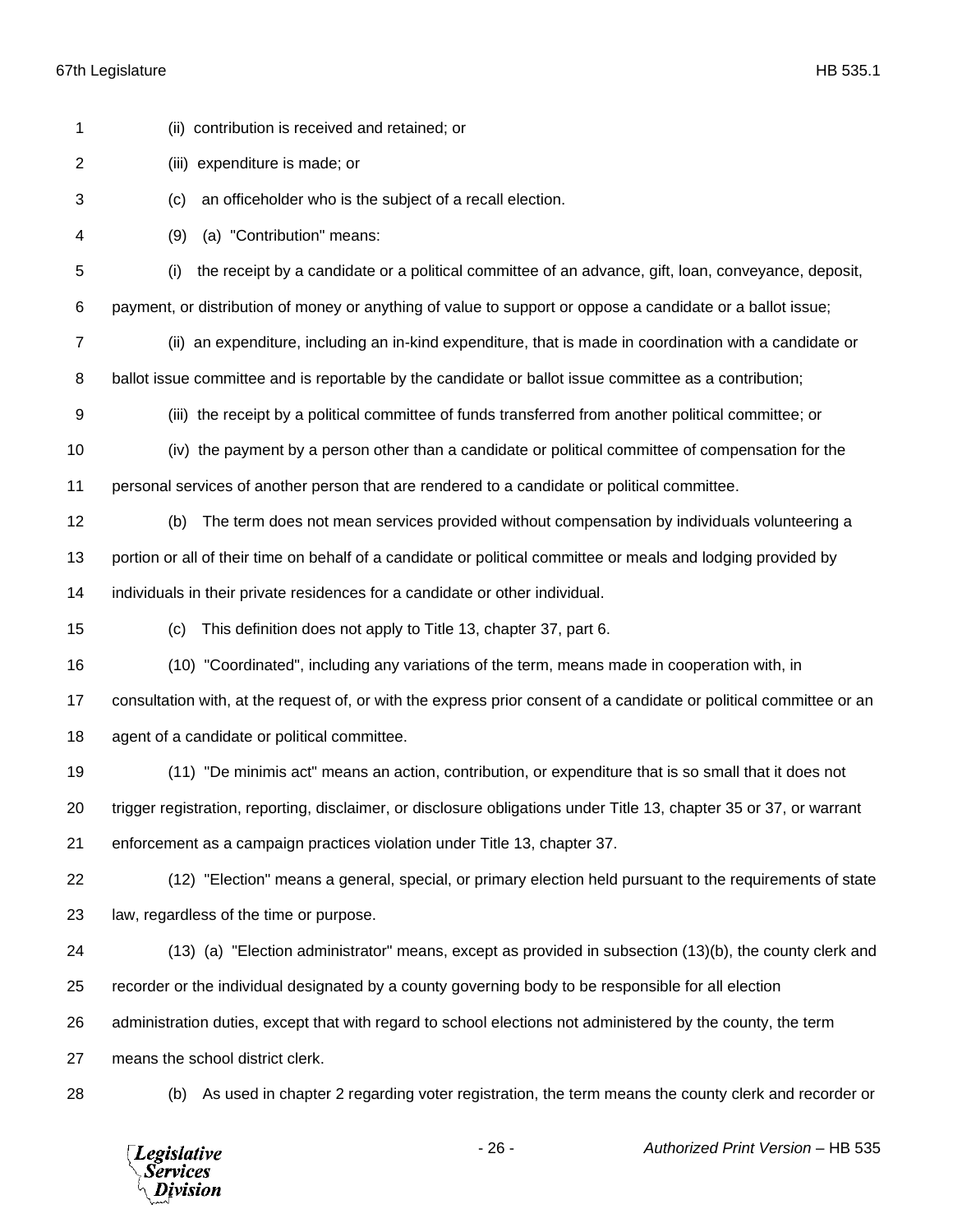| 1  | the individual designated by a county governing body to be responsible for all election administration duties        |
|----|----------------------------------------------------------------------------------------------------------------------|
| 2  | even if the school election is administered by the school district clerk.                                            |
| 3  | (14) (a) "Election communication" means the following forms of communication to support or oppose a                  |
| 4  | candidate or ballot issue:                                                                                           |
| 5  | a paid advertisement broadcast over radio, television, cable, or satellite;<br>(i)                                   |
| 6  | paid placement of content on the internet or other electronic communication network;<br>(ii)                         |
| 7  | (iii) a paid advertisement published in a newspaper or periodical or on a billboard;                                 |
| 8  | (iv) a mailing; or                                                                                                   |
| 9  | printed materials.<br>(v)                                                                                            |
| 10 | The term does not mean:<br>(b)                                                                                       |
| 11 | an activity or communication for the purpose of encouraging individuals to register to vote or to<br>(i)             |
| 12 | vote, if that activity or communication does not mention or depict a clearly identified candidate or ballot issue;   |
| 13 | (ii) a communication that does not support or oppose a candidate or ballot issue;                                    |
| 14 | (iii) a bona fide news story, commentary, blog, or editorial distributed through the facilities of any               |
| 15 | broadcasting station, newspaper, magazine, internet website, or other periodical publication of general              |
| 16 | circulation;                                                                                                         |
| 17 | (iv) a communication by any membership organization or corporation to its members, stockholders, or                  |
| 18 | employees; or                                                                                                        |
| 19 | a communication that the commissioner secretary of state determines by rule is not an election<br>(v)                |
| 20 | communication.                                                                                                       |
| 21 | (15) "Election judge" means a person who is appointed pursuant to Title 13, chapter 4, part 1, to                    |
| 22 | perform duties as specified by law.                                                                                  |
| 23 | (16) (a) "Electioneering communication" means a paid communication that is publicly distributed by                   |
| 24 | radio, television, cable, satellite, internet website, newspaper, periodical, billboard, mail, or any other          |
| 25 | distribution of printed materials, that is made within 60 days of the initiation of voting in an election, that does |
| 26 | not support or oppose a candidate or ballot issue, that can be received by more than 100 recipients in the           |
| 27 | district voting on the candidate or ballot issue, and that:                                                          |
| 28 | refers to one or more clearly identified candidates in that election;<br>(i)                                         |

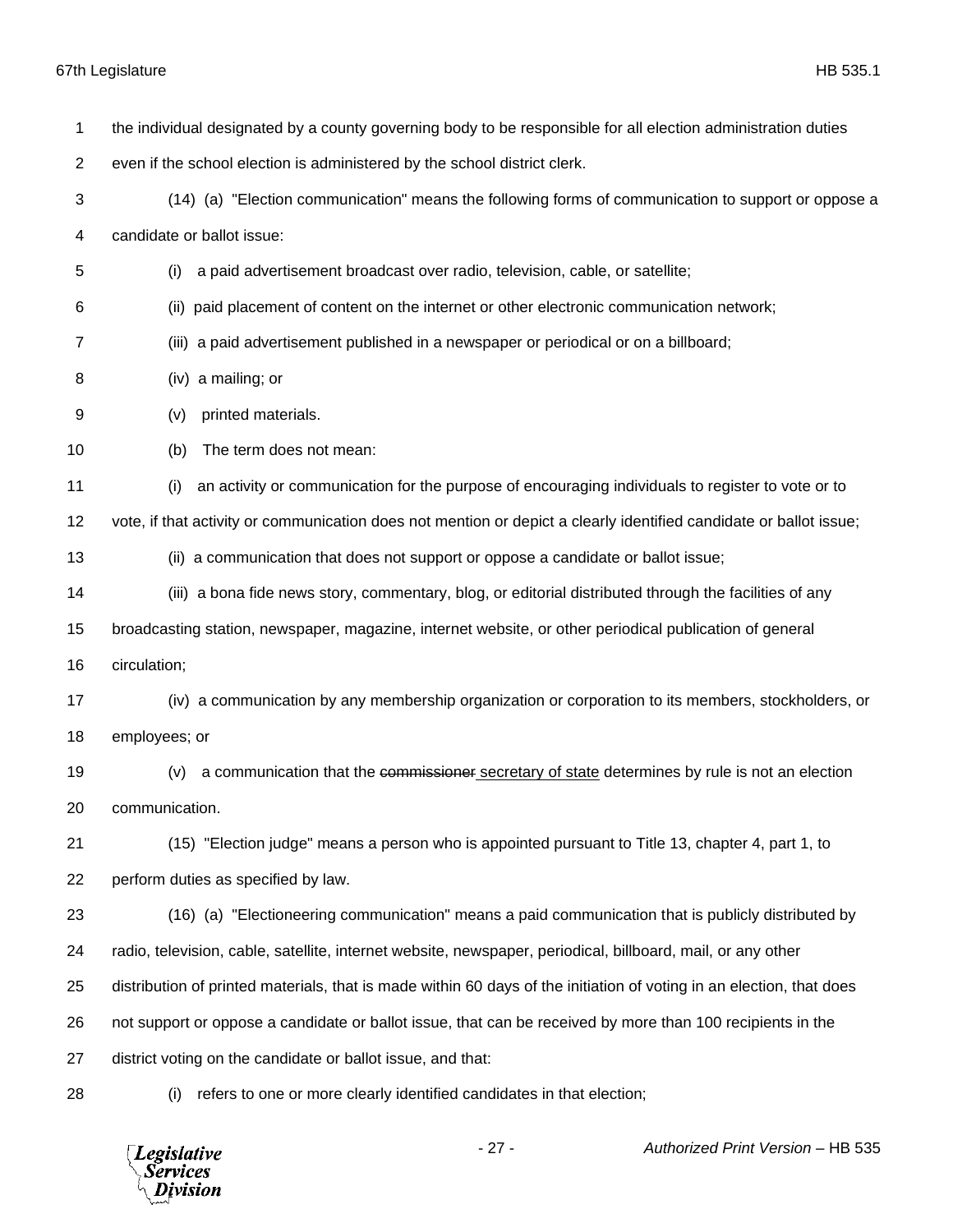| 1              |                 | (ii) depicts the name, image, likeness, or voice of one or more clearly identified candidates in that         |
|----------------|-----------------|---------------------------------------------------------------------------------------------------------------|
| $\overline{2}$ | election; or    |                                                                                                               |
| 3              |                 | (iii) refers to a political party, ballot issue, or other question submitted to the voters in that election.  |
| 4              | (b)             | The term does not mean:                                                                                       |
| 5              | (i)             | a bona fide news story, commentary, blog, or editorial distributed through the facilities of any              |
| 6              |                 | broadcasting station, newspaper, magazine, internet website, or other periodical publication of general       |
| 7              |                 | circulation unless the facilities are owned or controlled by a candidate or political committee;              |
| 8              |                 | (ii) a communication by any membership organization or corporation to its members, stockholders, or           |
| 9              | employees;      |                                                                                                               |
| 10             |                 | (iii) a commercial communication that depicts a candidate's name, image, likeness, or voice only in the       |
| 11             |                 | candidate's capacity as owner, operator, or employee of a business that existed prior to the candidacy;       |
| 12             |                 | (iv) a communication that constitutes a candidate debate or forum or that solely promotes a candidate         |
| 13             |                 | debate or forum and is made by or on behalf of the person sponsoring the debate or forum; or                  |
| 14             | (v)             | a communication that the commissioner secretary of state determines by rule is not an                         |
| 15             |                 | electioneering communication.                                                                                 |
| 16             |                 | (17) "Elector" means an individual qualified to vote under state law.                                         |
| 17             |                 | (18) (a) "Expenditure" means a purchase, payment, distribution, loan, advance, promise, pledge, or            |
| 18             |                 | gift of money or anything of value:                                                                           |
| 19             | (i)             | made by a candidate or political committee to support or oppose a candidate or a ballot issue; or             |
| 20             |                 | (ii) used or intended for use in making independent expenditures or in producing electioneering               |
| 21             | communications. |                                                                                                               |
| 22             | (b)             | The term does not mean:                                                                                       |
| 23             | (i)             | services, food, or lodging provided in a manner that they are not contributions under subsection              |
| 24             | (9);            |                                                                                                               |
| 25             |                 | (ii) payments by a candidate for personal travel expenses, food, clothing, lodging, or personal               |
| 26             |                 | necessities for the candidate and the candidate's family;                                                     |
| 27             |                 | (iii) the cost of any bona fide news story, commentary, blog, or editorial distributed through the facilities |
| 28             |                 | of any broadcasting station, newspaper, magazine, or other periodical publication of general circulation; or  |

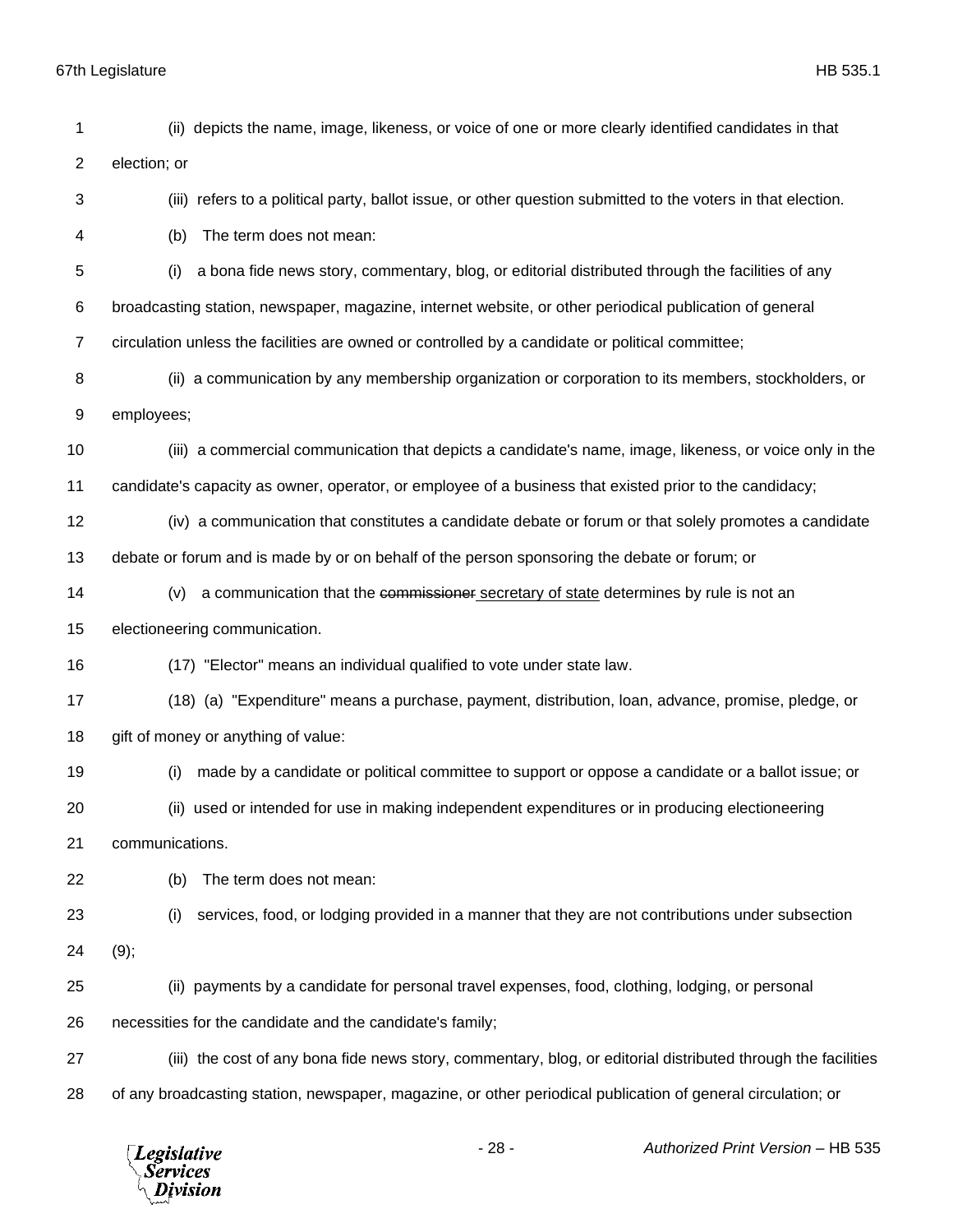(iv) the cost of any communication by any membership organization or corporation to its members or stockholders or employees.

(c) This definition does not apply to Title 13, chapter 37, part 6.

 (19) "Federal election" means an election in even-numbered years in which an elector may vote for individuals for the office of president of the United States or for the United States congress.

 (20) "General election" means an election that is held for offices that first appear on a primary election ballot, unless the primary is canceled as authorized by law, and that is held on a date specified in 13-1-104.

 (21) "Inactive elector" means an individual who failed to respond to confirmation notices and whose name was placed on the inactive list pursuant to 13-2-220 or 13-19-313.

(22) "Inactive list" means a list of inactive electors maintained pursuant to 13-2-220 or 13-19-313.

(23) (a) "Incidental committee" means a political committee that is not specifically organized or

operating for the primary purpose of supporting or opposing candidates or ballot issues but that may

incidentally become a political committee by receiving a contribution or making an expenditure.

14 (b) For the purpose of this subsection (23), the primary purpose is determined by the commissioner secretary of state by rule and includes criteria such as the allocation of budget, staff, or members' activity or the statement of purpose or goal of the person or individuals that form the committee.

 (24) "Independent committee" means a political committee organized for the primary purpose of receiving contributions and making expenditures that is not controlled either directly or indirectly by a candidate and that does not coordinate with a candidate in conjunction with the making of expenditures except pursuant to the limits set forth in 13-37-216(1).

 (25) "Independent expenditure" means an expenditure for an election communication to support or oppose a candidate or ballot issue made at any time that is not coordinated with a candidate or ballot issue committee.

(26) "Individual" means a human being.

 (27) "Legally registered elector" means an individual whose application for voter registration was accepted, processed, and verified as provided by law.

 (28) "Mail ballot election" means any election that is conducted under Title 13, chapter 19, by mailing ballots to all active electors.

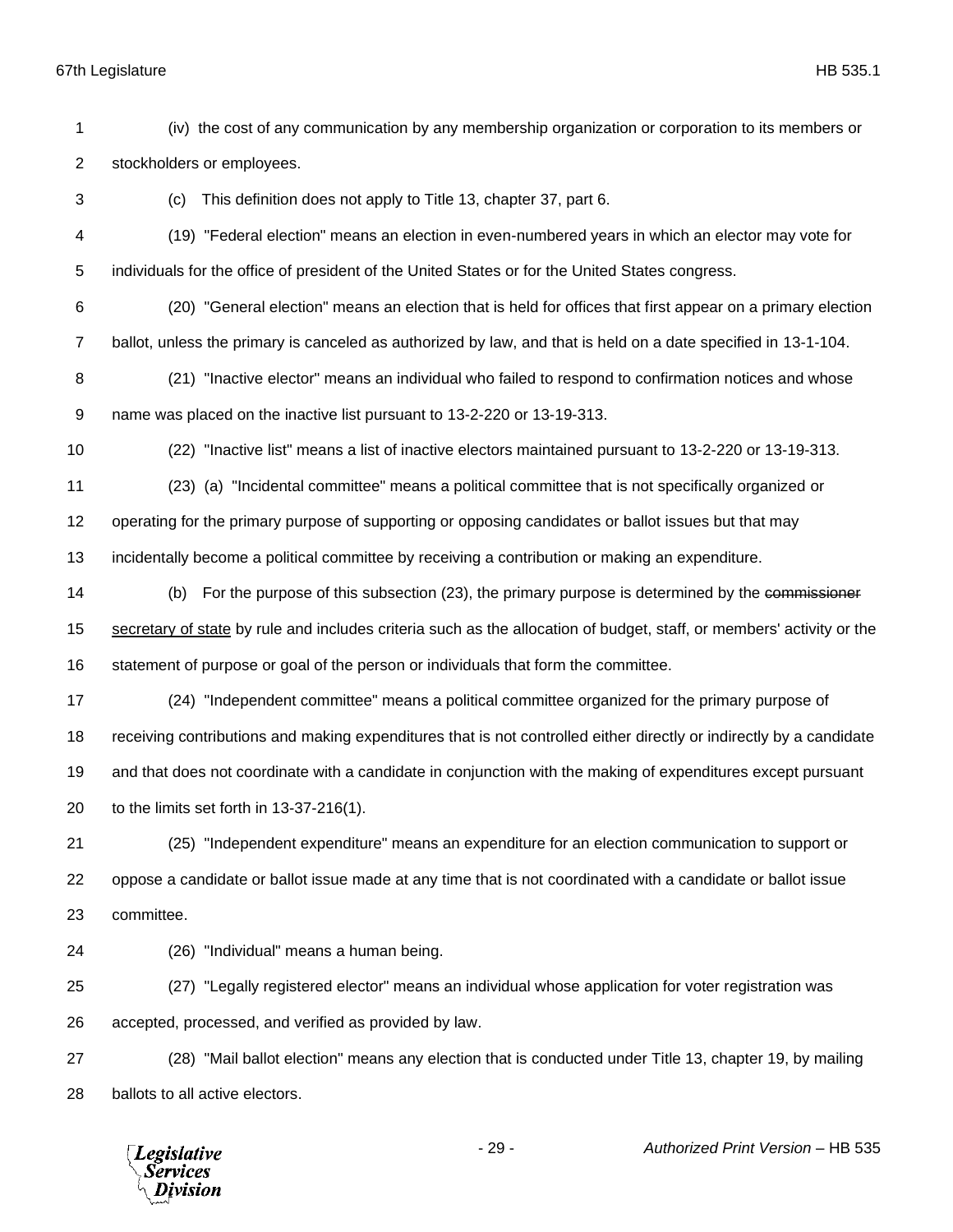| 1              | (29) "Person" means an individual, corporation, association, firm, partnership, cooperative, committee,         |
|----------------|-----------------------------------------------------------------------------------------------------------------|
| $\overline{2}$ | including a political committee, club, union, or other organization or group of individuals or a candidate as   |
| 3              | defined in subsection (8).                                                                                      |
| 4              | (30) "Place of deposit" means a location designated by the election administrator pursuant to 13-19-            |
| 5              | 307 for a mail ballot election conducted under Title 13, chapter 19.                                            |
| 6              | (31) (a) "Political committee" means a combination of two or more individuals or a person other than            |
| $\overline{7}$ | an individual who receives a contribution or makes an expenditure:                                              |
| 8              | to support or oppose a candidate or a committee organized to support or oppose a candidate or a<br>(i)          |
| 9              | petition for nomination;                                                                                        |
| 10             | (ii) to support or oppose a ballot issue or a committee organized to support or oppose a ballot issue; or       |
| 11             | (iii) to prepare or disseminate an election communication, an electioneering communication, or an               |
| 12             | independent expenditure.                                                                                        |
| 13             | Political committees include ballot issue committees, incidental committees, independent<br>(b)                 |
| 14             | committees, and political party committees.                                                                     |
| 15             | A candidate and the candidate's treasurer do not constitute a political committee.<br>(c)                       |
| 16             | A political committee is not formed when a combination of two or more individuals or a person<br>(d)            |
| 17             | other than an individual makes an election communication, an electioneering communication, or an                |
| 18             | independent expenditure of \$250 or less.                                                                       |
| 19             | (32) "Political party committee" means a political committee formed by a political party organization           |
| 20             | and includes all county and city central committees.                                                            |
| 21             | (33) "Political party organization" means a political organization that:                                        |
| 22             | was represented on the official ballot in either of the two most recent statewide general elections;<br>(a)     |
| 23             | or                                                                                                              |
| 24             | has met the petition requirements provided in Title 13, chapter 10, part 5.<br>(b)                              |
| 25             | (34) "Political subdivision" means a county, consolidated municipal-county government, municipality,            |
| 26             | special purpose district, or any other unit of government, except school districts, having authority to hold an |
| 27             | election.                                                                                                       |
| 28             | (35) "Polling place election" means an election primarily conducted at polling places rather than by            |

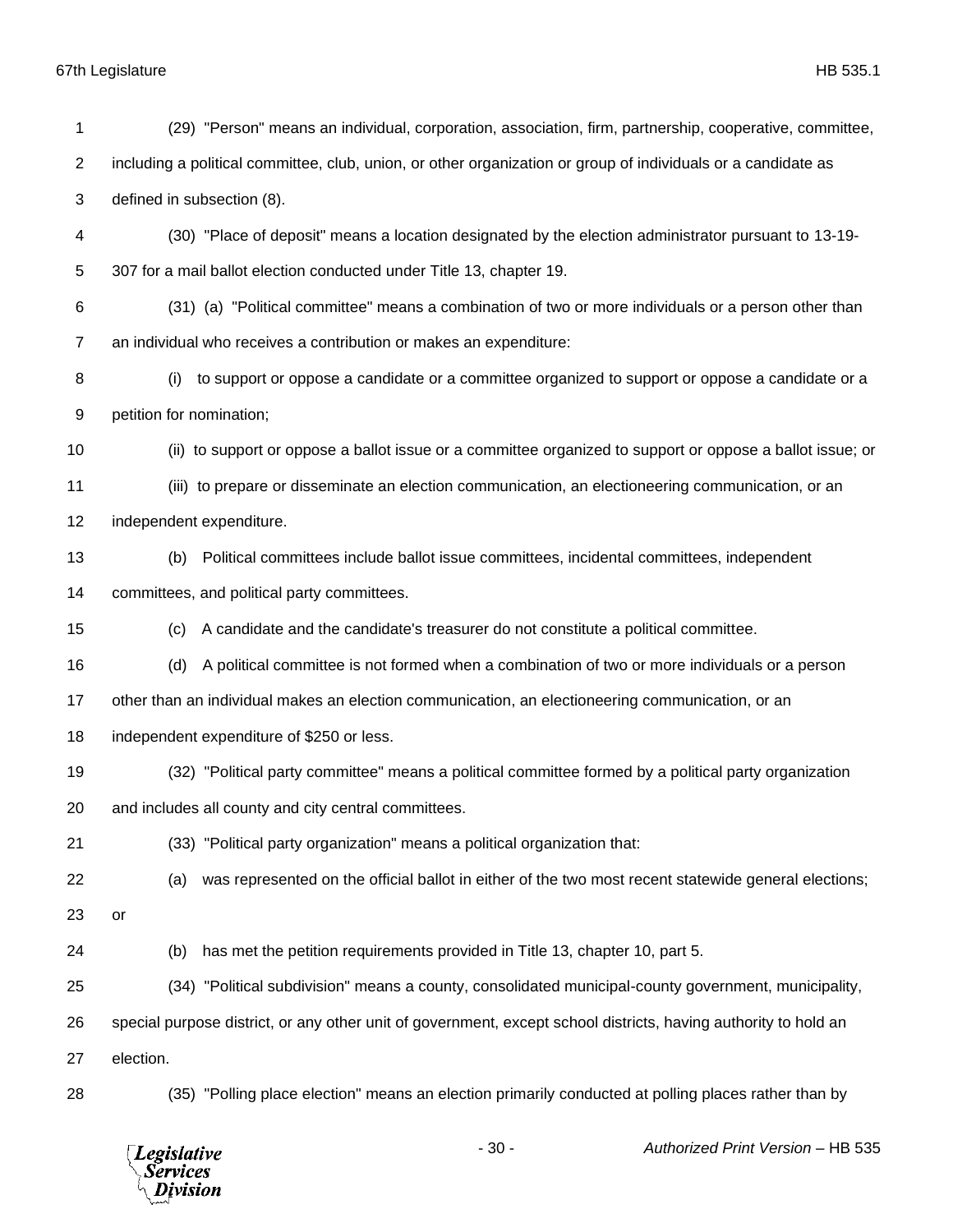mail under the provisions of Title 13, chapter 19. (36) "Primary" or "primary election" means an election held on a date specified in 13-1-107 to nominate candidates for offices filled at a general election. (37) "Provisional ballot" means a ballot cast by an elector whose identity or eligibility to vote has not been verified as provided by law. (38) "Provisionally registered elector" means an individual whose application for voter registration was accepted but whose identity or eligibility has not yet been verified as provided by law. (39) "Public office" means a state, county, municipal, school, or other district office that is filled by the people at an election. (40) "Random-sample audit" means an audit involving a manual count of ballots from designated races and ballot issues in precincts selected through a random process as provided in 13-17-503. (41) "Registrar" means the county election administrator and any regularly appointed deputy or assistant election administrator. (42) "Regular school election" means the school trustee election provided for in 20-20-105(1). (43) "School election" has the meaning provided in 20-1-101. (44) "School election filing officer" means the filing officer with whom the declarations for nomination for school district office were filed or with whom the school ballot issue was filed. (45) "School recount board" means the board authorized pursuant to 20-20-420 to perform recount duties in school elections. (46) "Signature envelope" means an envelope that contains a secrecy envelope and ballot and that is designed to: (a) allow election officials, upon examination of the outside of the envelope, to determine that the ballot is being submitted by someone who is in fact a qualified elector and who has not already voted; and (b) allow it to be used in the United States mail. (47) "Special election" means an election held on a day other than the day specified for a primary election, general election, or regular school election. (48) "Special purpose district" means an area with special boundaries created as authorized by law for a specialized and limited purpose.

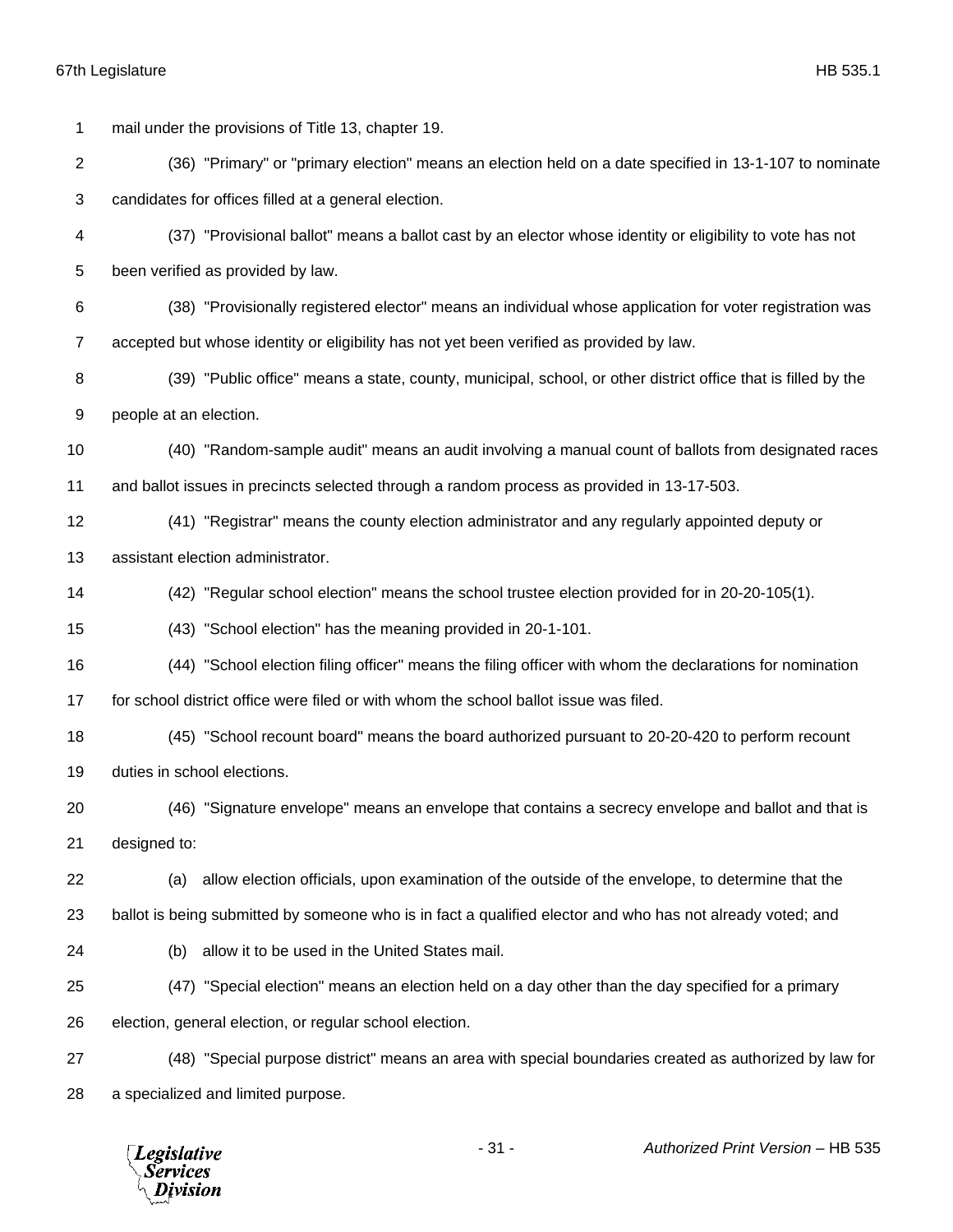| 1              | (49) "Statewide voter registration list" means the voter registration list established and maintained                  |
|----------------|------------------------------------------------------------------------------------------------------------------------|
| 2              | pursuant to 13-2-107 and 13-2-108.                                                                                     |
| 3              | (50) "Support or oppose", including any variations of the term, means:                                                 |
| 4              | using express words, including but not limited to "vote", "oppose", "support", "elect", "defeat", or<br>(a)            |
| 5              | "reject", that call for the nomination, election, or defeat of one or more clearly identified candidates, the election |
| 6              | or defeat of one or more political parties, or the passage or defeat of one or more ballot issues submitted to         |
| $\overline{7}$ | voters in an election; or                                                                                              |
| 8              | otherwise referring to or depicting one or more clearly identified candidates, political parties, or<br>(b)            |
| 9              | ballot issues in a manner that is susceptible of no reasonable interpretation other than as a call for the             |
| 10             | nomination, election, or defeat of the candidate in an election, the election or defeat of the political party, or the |
| 11             | passage or defeat of the ballot issue or other question submitted to the voters in an election.                        |
| 12             | (51) "Valid vote" means a vote that has been counted as valid or determined to be valid as provided in                 |
| 13             | 13-15-206.                                                                                                             |
| 14             | (52) "Voted ballot" means a ballot that is:                                                                            |
| 15             | deposited in the ballot box at a polling place;<br>(a)                                                                 |
| 16             | received at the election administrator's office; or<br>(b)                                                             |
| 17             | returned to a place of deposit.<br>(c)                                                                                 |
| 18             | (53) "Voter interface device" means a voting system that:                                                              |
| 19             | is accessible to electors with disabilities;<br>(a)                                                                    |
| 20             | (b) communicates voting instructions and ballot information to a voter;                                                |
| 21             | allows the voter to select and vote for candidates and issues and to verify and change selections;<br>(c)              |
| 22             | and                                                                                                                    |
| 23             | produces a paper ballot that displays electors' choices so the elector can confirm the ballot's<br>(d)                 |
| 24             | accuracy and that may be manually counted.                                                                             |
| 25             | (54) "Voting system" or "system" means any machine, device, technology, or equipment used to                           |
| 26             | automatically record, tabulate, or process the vote of an elector cast on a paper ballot."                             |
| 27             |                                                                                                                        |
| 28             | Section 25. Section 13-27-111, MCA, is amended to read:                                                                |

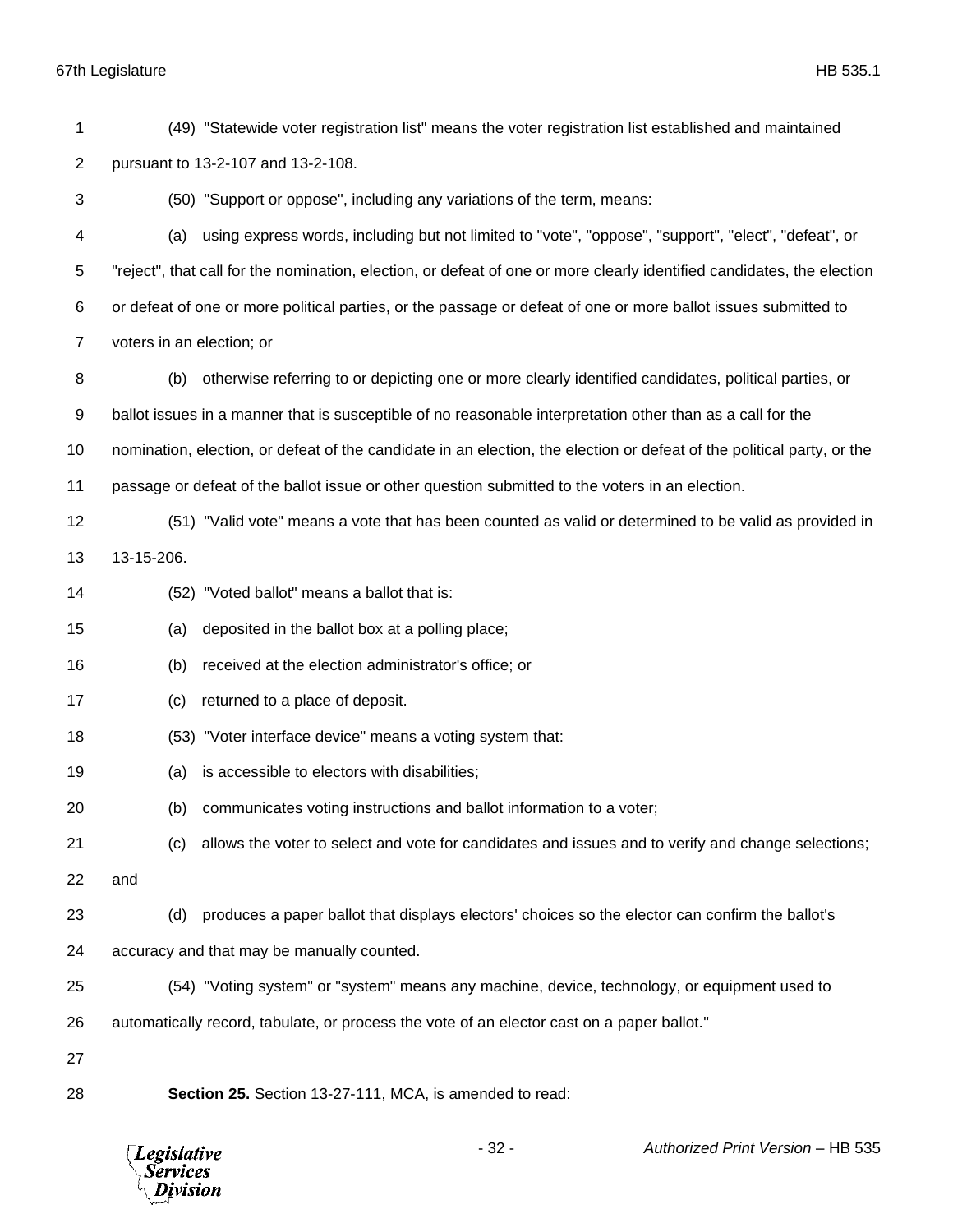| 1              | "13-27-111. Definitions. As used in 13-27-112, 13-27-113, and this section, unless otherwise                          |
|----------------|-----------------------------------------------------------------------------------------------------------------------|
| $\overline{2}$ | indicated by the context, the following definitions apply:                                                            |
| 3              | (1) "Commissioner" means the commissioner of political practices provided for in 13-37-102.                           |
| 4              | "Paid signature gatherer" means a signature gatherer who is compensated in money for the<br>(2)(1)                    |
| 5              | collection of signatures.                                                                                             |
| 6              | "Person" has the meaning provided in 13-1-101, but does not include a candidate and includes<br>(3)(2)                |
| $\overline{7}$ | a political committee.                                                                                                |
| 8              | "Signature gatherer" means an individual who collects signatures on a petition for the purpose<br>(4)(3)              |
| 9              | of an initiative, a referendum, or the calling of a constitutional convention."                                       |
| 10             |                                                                                                                       |
| 11             | Section 26. Section 13-27-112, MCA, is amended to read:                                                               |
| 12             | "13-27-112. Required reports -- time and manner of reporting -- exceptions -- penalty. (1) Except                     |
| 13             | as provided in this section, a person who employs a paid signature gatherer shall file with the commissioner          |
| 14             | secretary of state reports containing those matters required by Title 13, chapter 37, part 2, for a political         |
| 15             | committee organized to support or oppose a ballot issue or for an independent committee that receives                 |
| 16             | contributions and makes expenditures in connection with a ballot issue, as applicable. If a person who employs        |
| 17             | a paid signature gatherer is required by Title 13, chapter 37, part 2, to file a report pursuant to those provisions, |
| 18             | the person need not file a duplicate report pursuant to this section, but shall report the matter required by         |
| 19             | subsection (2) as part of that report. As used in this section, "a person who employs a paid signature gatherer"      |
| 20             | means a political party, political committee, or other person seeking to place a ballot issue before the electors     |
| 21             | and does not mean an individual who is part of the same signature gathering company, partnership, or other            |
| 22             | business organization that directly hires, supervises, and pays an individual who is a signature gatherer.            |
| 23             | The reports required by subsection (1) must include the amount paid to a paid signature gatherer.<br>(2)              |
| 24             | Reports filed pursuant to this section must be filed at the same time, in the same manner,<br>(3)                     |
| 25             | including the certification required by 13-37-231, and upon the same forms as required for reports filed pursuant     |
| 26             | to Title 13, chapter 37, part 2, except as the rules of the commissioner-secretary of state may otherwise             |
| 27             | provide.                                                                                                              |
| 28             | A person who violates subsection (1) is guilty of a misdemeanor and upon conviction shall be<br>(4)                   |



- 33 - *Authorized Print Version* – HB 535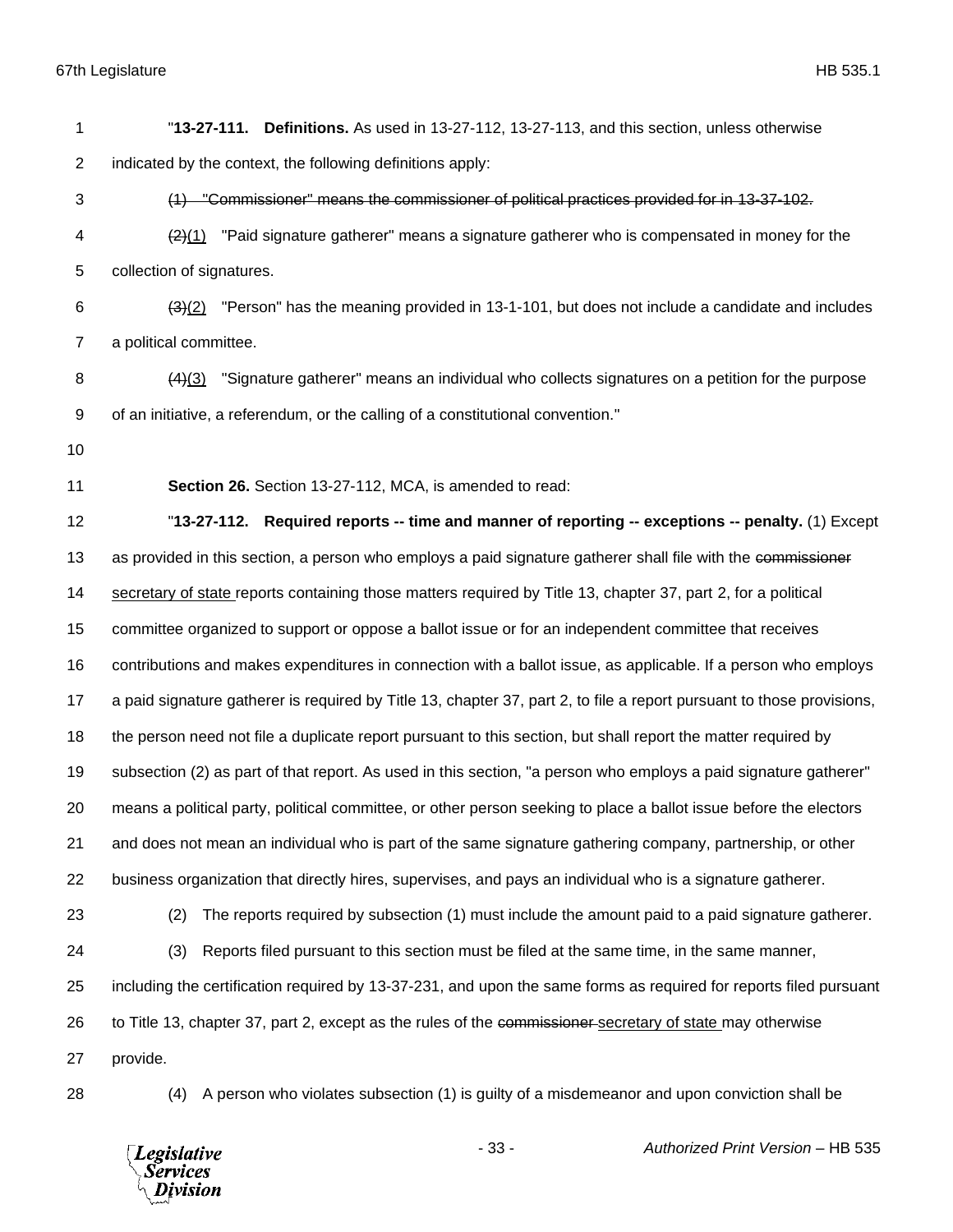punished as provided by law."

**Section 27.** Section 13-27-113, MCA, is amended to read:

"**13-27-113. Powers and duties of commissioner secretary of state.** (1) The commissioner

secretary of state has the same powers and duties regarding the regulation of signature gatherers, as provided

in 13-27-112 and this section, as the commissioner secretary of state has regarding the control of campaign

practices as provided in Title 13, chapter 37, including the investigation of alleged violations of 13-27-112 and

8 the issuance of orders of noncompliance for and prosecution of violations of 13-27-112. Signature gathering

regulations are subject to the referral and enforcement procedures provided in 13-37-124 and 13-37-125.

- (2) The commissioner secretary of state may adopt rules to implement 13-27-112."
- 
- 

**Section 28.** Section 13-35-225, MCA, is amended to read:

 "**13-35-225. Election materials not to be anonymous -- notice -- penalty.** (1) All election communications, electioneering communications, and independent expenditures must clearly and conspicuously include the attribution "paid for by" followed by the name and address of the person who made or financed the expenditure for the communication. The attribution must contain: (a) for election communications or electioneering communications financed by a candidate or a

candidate's campaign finances, the name and the address of the candidate or the candidate's campaign;

(b) for election communications, electioneering communications, or independent expenditures

financed by a political committee, the name of the committee, the name of the committee treasurer, deputy

treasurer, secretary, vice chairperson, or chairperson, as designated pursuant to 13-37-201(2)(b), and the

address of the committee or the named committee officer; and

 (c) for election communications, electioneering communications, or independent expenditures financed by a political committee that is a corporation or a union, the name of the corporation or union, its chief

executive officer or equivalent, and the address of the principal place of business.

 (2) Communications in a partisan election financed by a candidate or a political committee organized on the candidate's behalf must state the candidate's party affiliation or include the party symbol.

(3) If a document or other article of advertising is too small for the requirements of subsections (1)

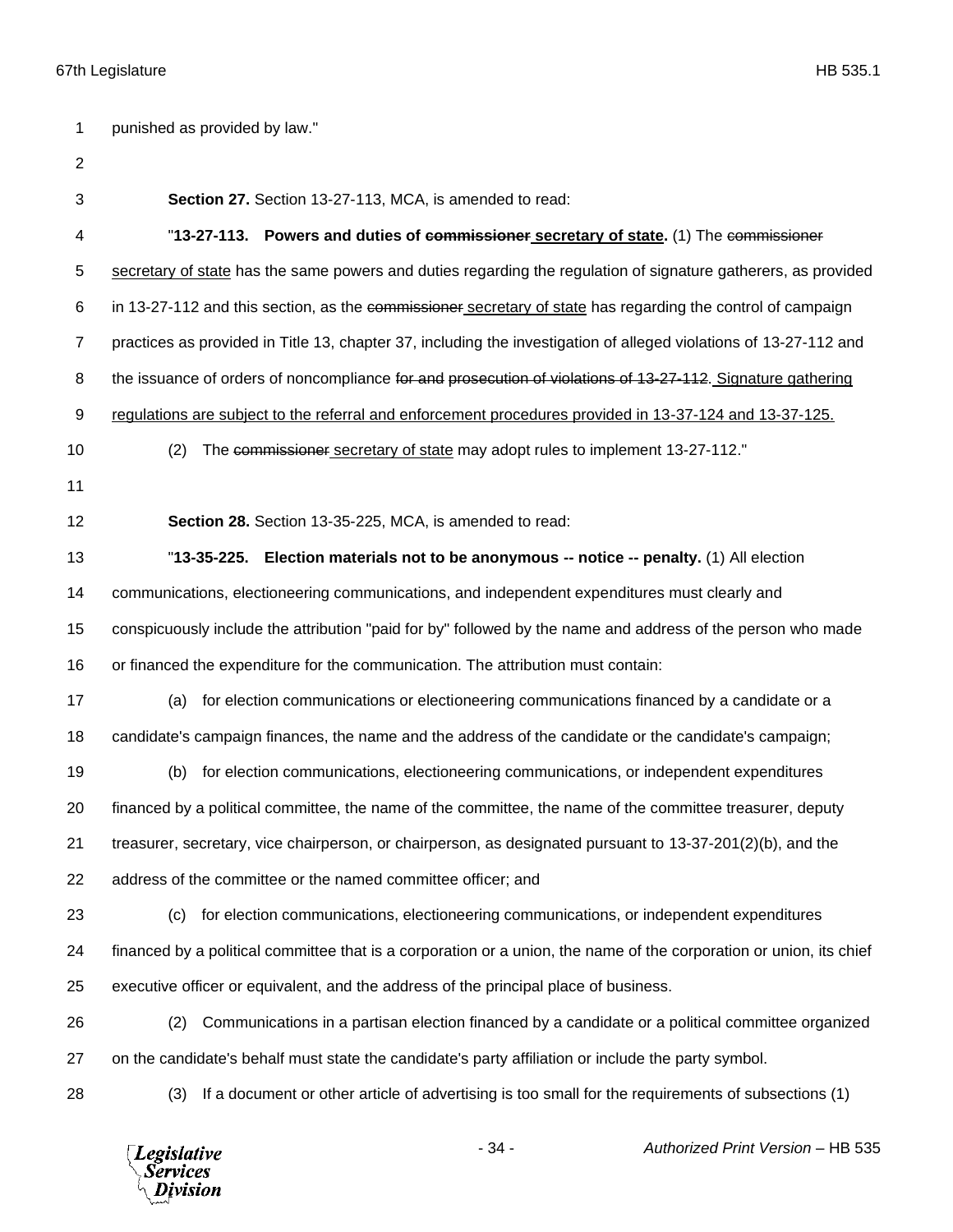and (2) to be conveniently included, the candidate responsible for the material or the person financing the 2 communication shall file a copy of the article with the commissioner of political practices secretary of state, together with the required information or statement, at the time of its public distribution. (4) If information required in subsections (1) and (2) is omitted or not printed or if the information 5 required by subsection (3) is not filed with the commissioner secretary of state, upon discovery of or notification about the omission, the candidate responsible for the material or the person financing the communication shall: 7 (a) file notification of the omission with the commissioner of political practices secretary of state within 2 business days of the discovery or notification; (b) bring the material into compliance with subsections (1) and (2) or file the information required by 10 subsection (3) with the commissioner secretary of state; and (c) withdraw any noncompliant communication from circulation as soon as reasonably possible. 12 (5) Whenever the commissioner secretary of state receives a complaint alleging any violation of 13 subsections (1) and (2), the commissioner secretary of state shall as soon as practicable assess the merits of the complaint. (6) (a) If the commissioner secretary of state determines that the complaint has merit, the 16 commissioner secretary of state shall notify the complainant and the candidate or political committee of the 17 commissioner secretary of state's determination. The notice must state that the candidate or political committee shall bring the material into compliance as required under this section: (i) within 2 business days after receiving the notification if the notification occurs more than 7 days prior to an election; or (ii) within 24 hours after receiving the notification if the notification occurs 7 days or less prior to an election. 23 (b) When notifying the candidate or campaign committee under subsection (6)(a), the commissioner secretary of state shall include a statement that if the candidate or political committee fails to bring the material into compliance as required under this section, the candidate or political committee is subject to a civil penalty pursuant to 13-37-128." 

**Section 29.** Section 13-35-226, MCA, is amended to read:

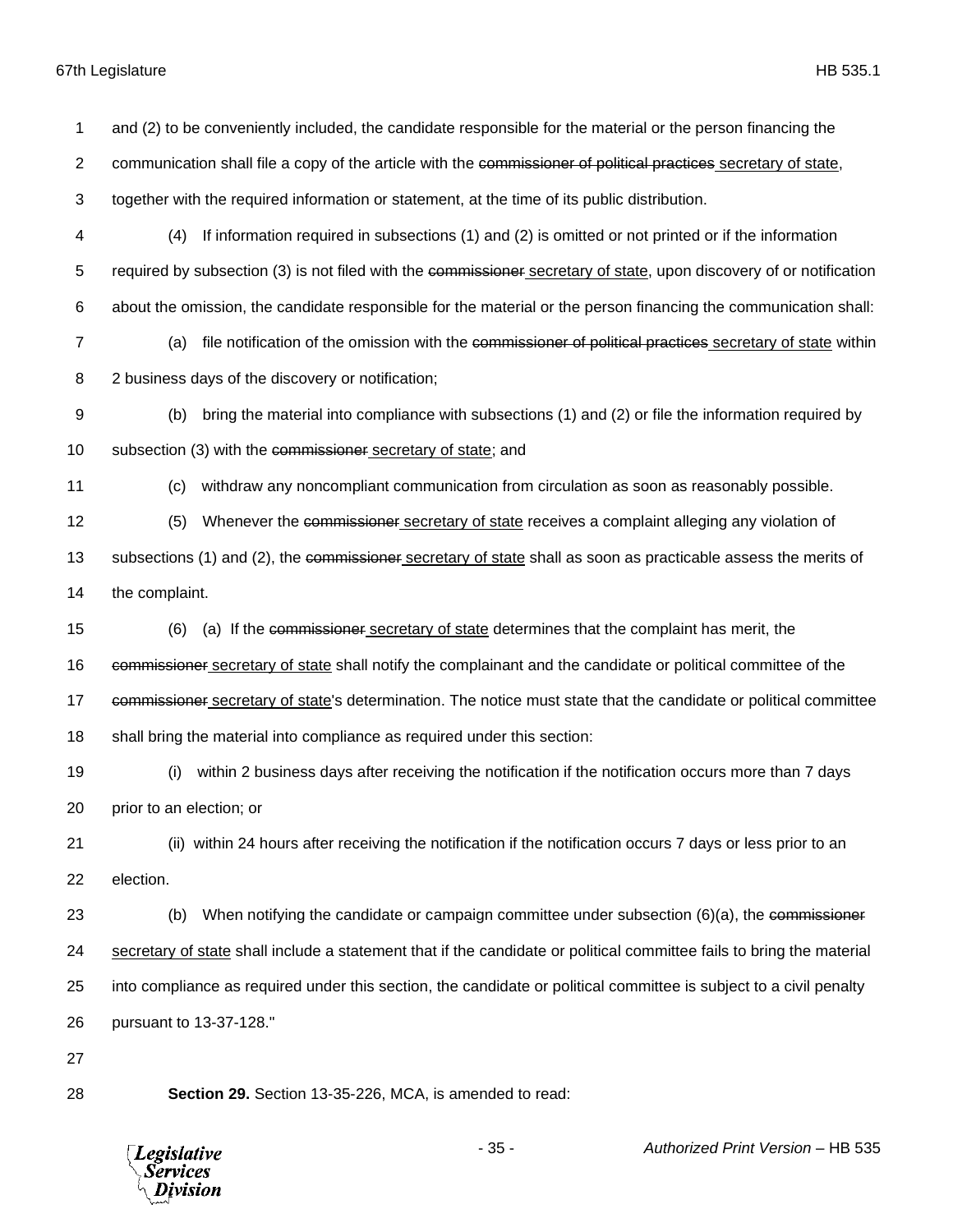| 1              | Unlawful acts of employers and employees. (1) It is unlawful for any employer, in<br>"13-35-226.                   |
|----------------|--------------------------------------------------------------------------------------------------------------------|
| $\overline{2}$ | paying employees the salary or wages due them, to include with their pay the name of any candidate or any          |
| 3              | political mottoes, devices, or arguments containing threats or promises, express or implied, calculated or         |
| $\overline{4}$ | intended to influence the political opinions or actions of the employees.                                          |
| 5              | It is unlawful for an employer to exhibit in a place where the employer's workers or employees may<br>(2)          |
| 6              | be working any handbill or placard containing:                                                                     |
| 7              | any threat, promise, notice, or information that, in case any particular ticket or political party,<br>(a)         |
| 8              | organization, or candidate is elected:                                                                             |
| 9              | work in the employer's place or establishment will cease, in whole or in part, or will be continued or<br>(i)      |
| 10             | increased;                                                                                                         |
| 11             | (ii) the employer's place or establishment will be closed; or                                                      |
| 12             | (iii) the salaries or wages of the workers or employees will be reduced or increased; or                           |
| 13             | other threats or promises, express or implied, intended or calculated to influence the political<br>(b)            |
| 14             | opinions or actions of the employer's workers or employees.                                                        |
| 15             | A person may not coerce, command, or require a public employee to support or oppose any<br>(3)                     |
| 16             | political committee, the nomination or election of any person to public office, or the passage of a ballot issue.  |
| 17             | A public employee may not solicit support for or opposition to any political committee, the<br>(4)                 |
| 18             | nomination or election of any person to public office, or the passage of a ballot issue while on the job or at the |
| 19             | place of employment. However, subject to 2-2-121, this section does not restrict the right of a public employee    |
| 20             | to perform activities properly incidental to another activity required or authorized by law or to express personal |
| 21             | political views.                                                                                                   |
| 22             | A person who violates this section is liable in a civil action authorized by 13-37-128, brought by the<br>(5)      |
| 23             | commissioner of political practices or a county attorney pursuant to the procedures provided in 13-37-124 and      |
| 24             | 13-37-125."                                                                                                        |
| 25             |                                                                                                                    |
| 26             | Section 30. Section 13-35-240, MCA, is amended to read:                                                            |
| 27             | Voluntary filing of broadcast campaign materials -- affidavit -- penalty. (1) (a) A<br>"13-35-240.                 |
| 28             | political committee not organized by or on behalf of a candidate may file with the commissioner of political       |

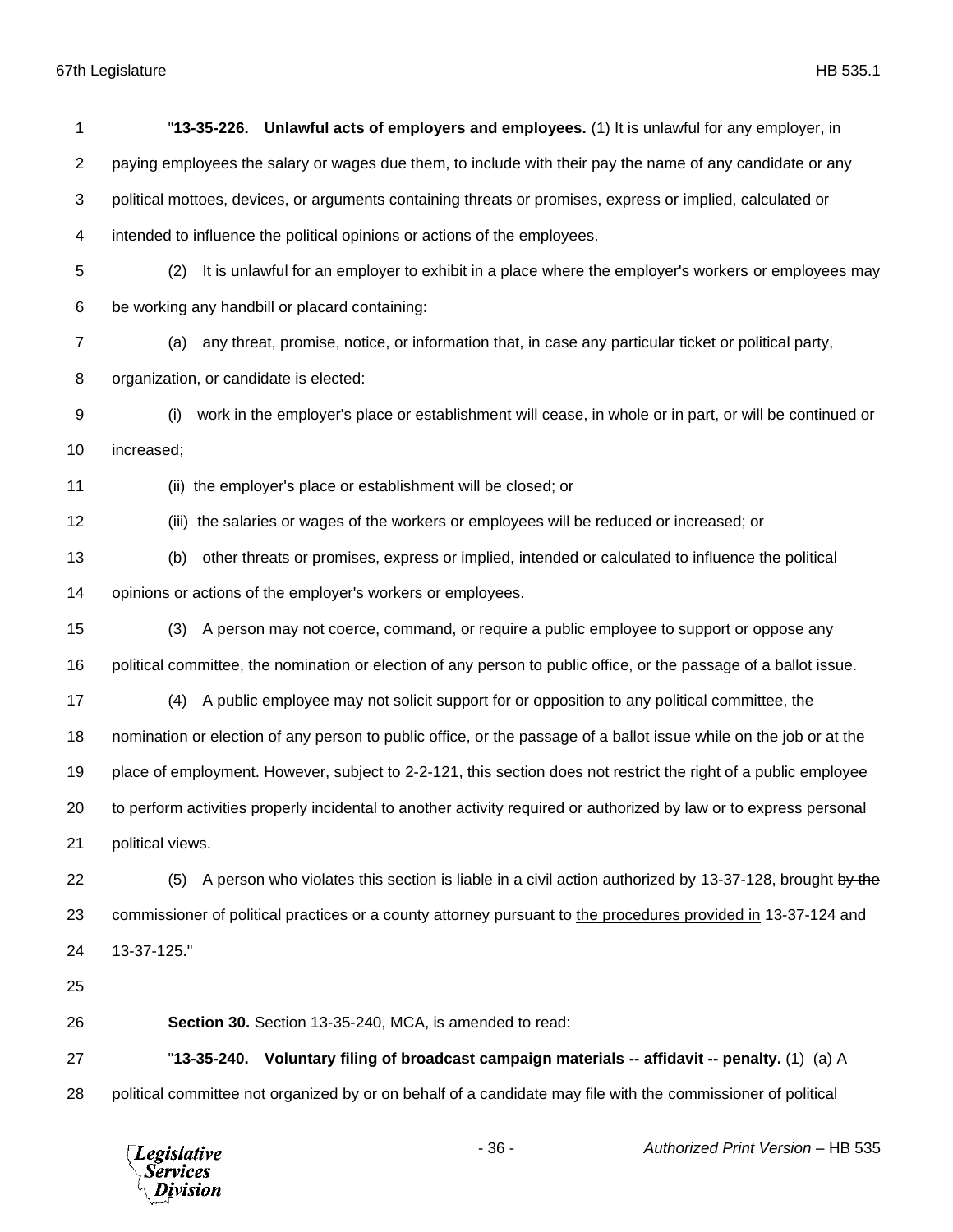**Legislative** *Services* Division

1 practices secretary of state a copy of a campaign script intended for broadcast advertising. (b) The committee's authorized agent may sign an affidavit swearing that the content of the script is true and verifiable and may file supporting documentation. (2) (a) Scripts and affidavits must be filed in the manner prescribed by the commissioner of political practices secretary of state. (b) The commissioner of political practices secretary of state shall file the scripts, affidavits, and any documentation in a manner that allows for them to be readily inspected. (3) (a) Any person who believes that the content of a script filed pursuant to this section is either untrue or unverifiable may bring the matter to the attention of the county attorney of the county in which the person is a resident. (b) The county attorney may investigate the alleged falsification or unverifiability of the script and, if the county attorney determines that sufficient evidence exists to justify a criminal prosecution, shall file a cause of action. (c) An allegation of violation of subsection (1) may not be filed with, investigated by, or prosecuted by the commissioner of political practices. (4) A person filing an affidavit under this section is subject to the penalty for false swearing under 45- 7-202, except that the fine may not exceed \$5,000." **Section 31.** Section 13-35-302, MCA, is amended to read: "**13-35-302. Candidates to be given opportunity to subscribe to campaign practices code.** (1) 21 The commissioner of political practices secretary of state shall prepare a form that sets forth the code of fair campaign practices provided for in 13-35-301 and a place for a candidate to sign the form and to indicate that the candidate endorses, subscribes to, and pledges to abide by the code. (2) The commissioner secretary of state shall send a copy of the form to each candidate required to 25 file reports or other information with the commissioner secretary of state. Signing the form is voluntary, and a failure or refusal to sign is not a violation of the election laws. A form must be sent for each election as soon as 27 feasible. The signed form must be returned to the commissioner secretary of state. 28 (3) Any candidate not required to file with the commissioner secretary of state but wishing to

- 37 - *Authorized Print Version* – HB 535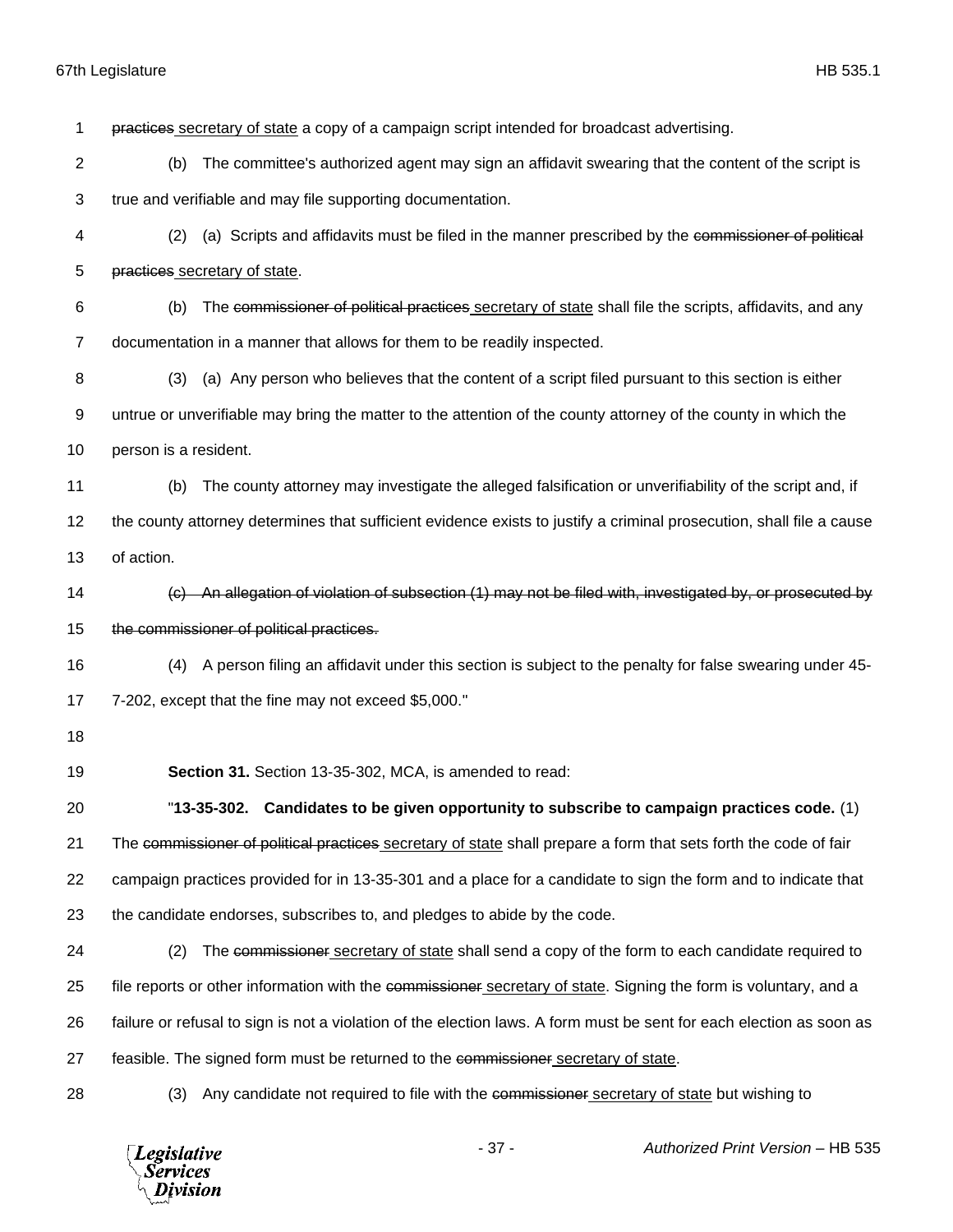| 1              | subscribe to the code may obtain the form from the commissioner secretary of state and may sign the form and           |
|----------------|------------------------------------------------------------------------------------------------------------------------|
| $\overline{2}$ | deliver it to the commissioner secretary of state."                                                                    |
| 3              |                                                                                                                        |
|                |                                                                                                                        |
| 4              | Section 32. Section 13-37-101, MCA, is amended to read:                                                                |
| 5              | "13-37-101. Definitions. As used in this chapter, unless the context clearly indicates otherwise, the                  |
| 6              | following definitions apply:                                                                                           |
| 7              | (1) "Commissioner" means the commissioner of political practices created by 13-37-102.                                 |
| 8              | "Public office" has the meaning provided in 13-1-101.<br>$(2)$ $(1)$                                                   |
| 9              | "Recusal" means disqualification from a matter by reason of prejudice or conflict of interest.<br>$(3)$ $(2)$          |
| 10             | "Relative" means a family member who is within the second degree of consanguinity or affinity<br>$(4)$ $(3)$           |
| 11             | to the commissioner secretary of state."                                                                               |
| 12             |                                                                                                                        |
| 13             | Section 33. Section 13-37-111, MCA, is amended to read:                                                                |
| 14             | "13-37-111. Investigative powers and duties -- recusal. (1) Except as provided in 13-35-240 and                        |
| 15             | this section, the commissioner The secretary of state is responsible for investigating all of the alleged violations   |
| 16             | of the election laws contained in chapter 35 of this title or this chapter, for issuing orders of noncompliance, and   |
| 17             | in conjunction with the county attorneys is responsible for enforcing these for referring potential violations of the  |
| 18             | election laws for enforcement as provided in 13-37-124.                                                                |
| 19             | (2)<br>The commissioner secretary of state may:                                                                        |
| 20             | investigate all statements filed pursuant to the provisions of chapter 35 of this title or this chapter<br>(a)         |
| 21             | and shall investigate alleged failures to file any statement or the alleged falsification of any statement filed       |
| 22             | pursuant to the provisions of chapter 35 of this title or this chapter. Upon the submission of a written complaint     |
| 23             | by any individual, the commissioner secretary of state shall investigate any other alleged violation of the            |
| 24             | provisions of chapter 35 of this title, this chapter, or any rule adopted pursuant to chapter 35 of this title or this |
| 25             | chapter.                                                                                                               |
| 26             | inspect any records, accounts, or books that must be kept pursuant to the provisions of chapter 35<br>(b)              |
| 27             | of this title or this chapter that are held by any political committee or candidate, as long as the inspection is      |
| 28             | made during reasonable office hours; and                                                                               |

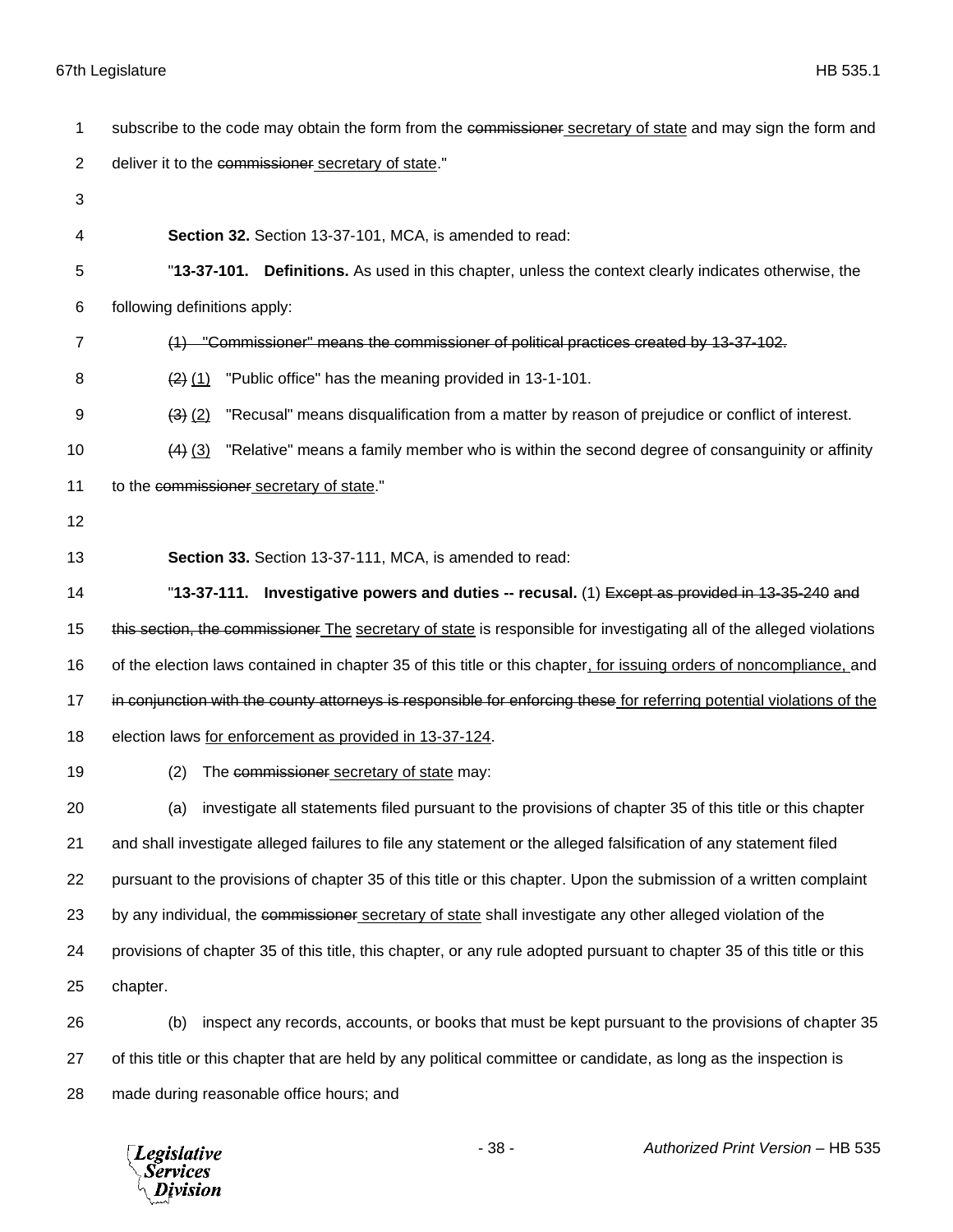(c) administer oaths and affirmations, subpoena witnesses, compel their attendance, take evidence, and require the production of any books, papers, correspondence, memoranda, bank account statements of a political committee or candidate, or other records that are relevant or material for the purpose of conducting any investigation pursuant to the provisions of chapter 35 of this title or this chapter. (3) (a) If the commissioner secretary of state determines that considering a matter would give rise to 6 the appearance of impropriety or a conflict of interest, the commissioner secretary of state is recused from participating in the matter. (b) The secretary of state may not participate in a matter that: (i) is a conflict of interest or results in the appearance of a conflict of interest between public duty and private interest pursuant to Title 2, chapter 2; or (ii) involves a relative of the secretary of state. (4) The commissioner secretary of state is recused from participating in any decision in which the 13 commissioner secretary of state is accused of violating 13-37-108 or any other an ethical standard. (5) (a) If a campaign finance or ethics complaint is filed in the office of the commissioner secretary of 15 state against the commissioner secretary of state, a supervisor within the commissioner secretary of state's office shall within 10 business days forward the complaint to the attorney general, who shall within 45 days appoint a deputy in the case of a finance complaint or a deputy and a hearings officer in the case of an ethics complaint to make a determination in the matter of the complaint. The attorney general shall, to the extent practicable, ensure that there is no conflict of interest in the appointment of the deputy or hearings officer or in the provision of any legal advice to the office of the commissioner secretary of state. (b) A deputy appointed pursuant to this subsection must, in addition to complying with the requirements of subsection (6)(b), be an attorney licensed to practice law in Montana who is engaged in the private practice of law and who has liability insurance applicable to the purposes for which the deputy is appointed. 25 (c) If a complaint is filed against the commissioner secretary of state, another employee in the office 26 of the commissioner secretary of state may not provide the commissioner secretary of state with any 27 information or documents concerning a complaint against the commissioner secretary of state beyond that 28 information or those documents normally provided to persons in matters before the commissioner secretary of

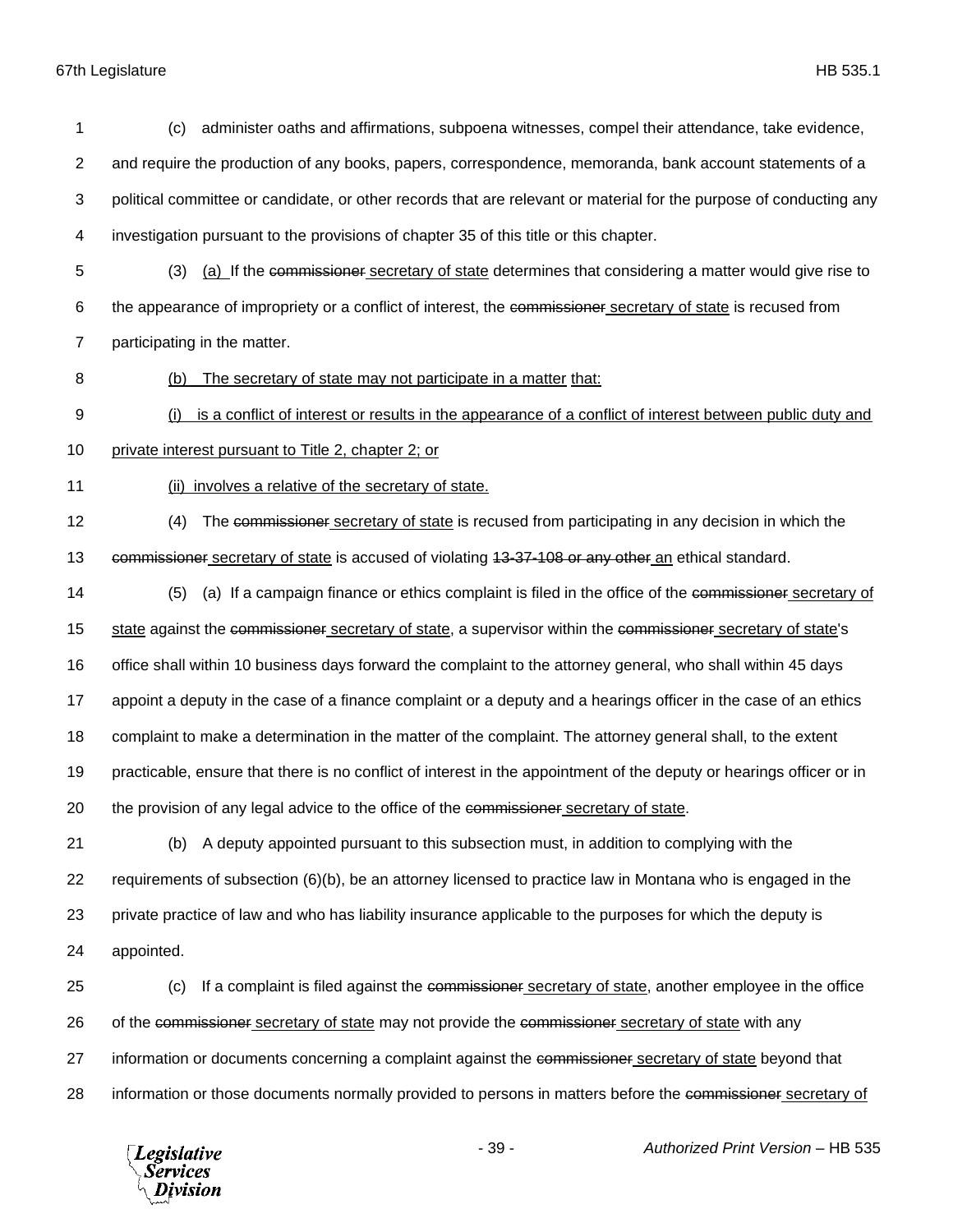| 1              | state.                                                                                                                   |
|----------------|--------------------------------------------------------------------------------------------------------------------------|
| $\overline{2}$ | (a) If the commissioner secretary of state is recused pursuant to this section, the commissioner<br>(6)                  |
| 3              | secretary of state shall, except as provided in subsection (5), appoint a deputy, subject to subsection (6)(b).          |
| 4              | The deputy:<br>(b)                                                                                                       |
| 5              | may not be an employee of the office of the commissioner secretary of state;<br>(i)                                      |
| 6              | (ii) must have the same qualifications as specified for the commissioner in 13-37-107;                                   |
| $\overline{7}$ | with respect to only the specific matter from which the commissioner secretary of state is recused,                      |
| 8              | has the same authority, duties, and responsibilities as the commissioner secretary of state would have absent            |
| 9              | the recusal; and                                                                                                         |
| 10             | $\overline{f(x)}$ (iii) may not exercise any powers of the office that are not specifically related to the matter for    |
| 11             | which the deputy is appointed.                                                                                           |
| 12             | (a) Except as provided in subsection (7)(b), the appointment of the deputy is effectuated by a<br>(7)                    |
| 13             | contract between the commissioner secretary of state and the deputy. A contract executed pursuant to this                |
| 14             | subsection (7) must specify the deputy's term of appointment, which must be temporary, the matter assigned to            |
| 15             | the deputy, the date on which the matter assigned must be concluded by the deputy, and any other items                   |
| 16             | relevant to the deputy's appointment, powers, or duties.                                                                 |
| 17             | If a deputy is appointed pursuant to subsection (5), the appointment of the deputy is effectuated by<br>(b)              |
| 18             | a contract between the supervisor who forwarded the complaint to the attorney general and the deputy or the              |
| 19             | deputy and the hearings officer, but the contract is construed to be with the office of the commissioner secretary       |
| 20             | of state."                                                                                                               |
| 21             |                                                                                                                          |
| 22             | Section 34. Section 13-37-113, MCA, is amended to read:                                                                  |
| 23             | "13-37-113. Hiring of attorneys -- prosecutions Prosecution -- venue. The commissioner may hire                          |
| 24             | or retain attorneys who are properly licensed to practice before the supreme court of the state of Montana to            |
| 25             | prosecute violations of chapter 35 of this title or this chapter. Any attorney retained or hired shall exercise the      |
| 26             | powers of a special attorney general, and the attorney may prosecute, subject to the control and supervision of          |
| 27             | the commissioner and the provisions of 13-35-240, 13-37-124, and 13-37-125, any criminal or civil action                 |
| 28             | arising out of a violation of any provision of chapter 35 of this title or this chapter. All prosecutions for violations |
|                |                                                                                                                          |

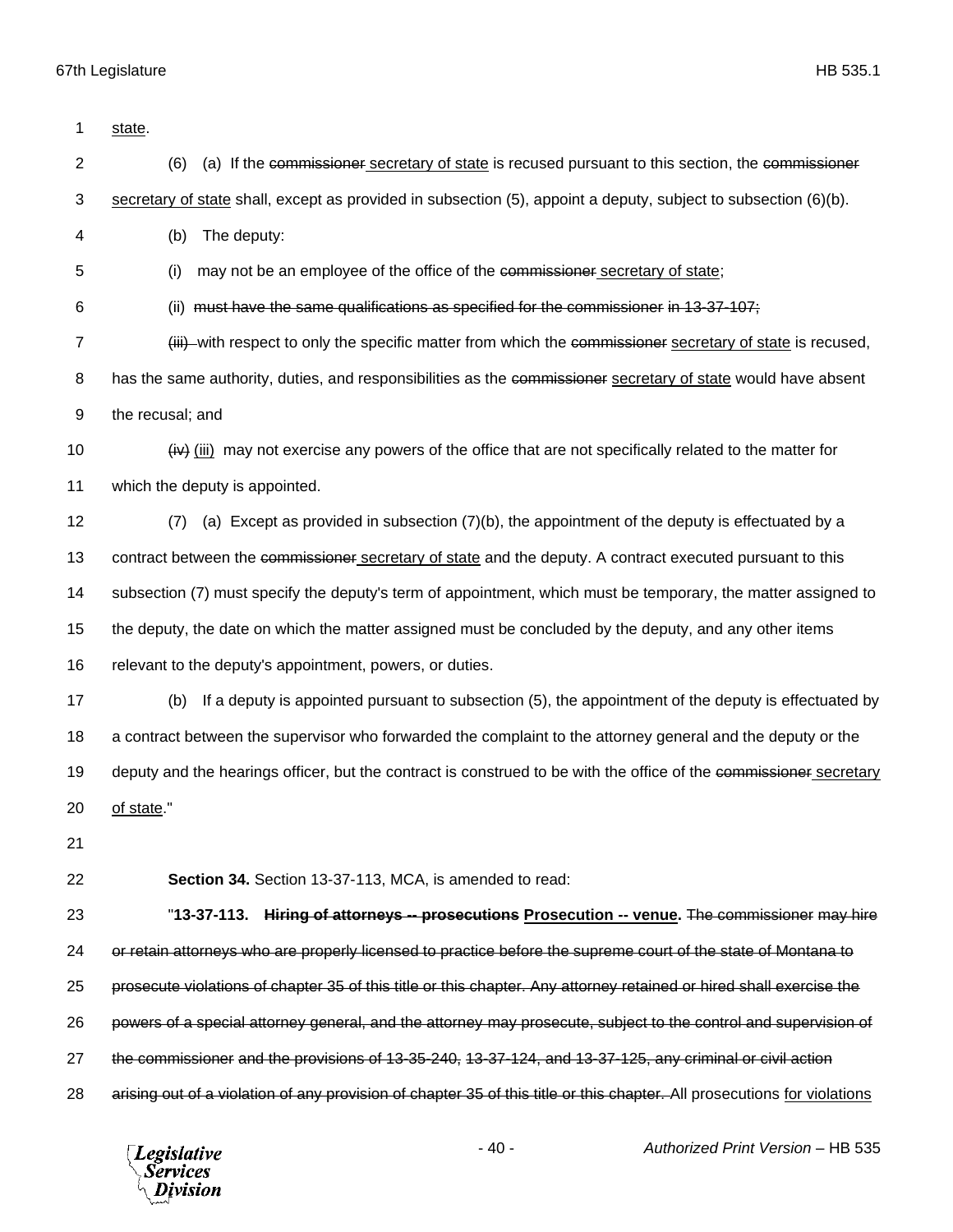| 1              | of chapter 35 of this title or this chapter must be brought in the state district court for the county in which a    |
|----------------|----------------------------------------------------------------------------------------------------------------------|
| $\overline{2}$ | violation has occurred or in the district court for Lewis and Clark County. The authority to prosecute violations of |
| 3              | chapter 35 of this title or this chapter by as prescribed by this section a county attorney or the attorney general  |
| 4              | includes the authority to:                                                                                           |
| 5              | institute proceedings for the arrest of persons charged with or reasonably suspected of criminal<br>(1)              |
| 6              | violations of chapter 35 of this title or this chapter;                                                              |
| $\overline{7}$ | attend and give advice to a grand jury when cases involving criminal violations of chapter 35 of<br>(2)              |
| 8              | this title or this chapter are presented;                                                                            |
| 9              | draw and file indictments, informations, and criminal complaints;<br>(3)                                             |
| 10             | prosecute all actions for the recovery of debts, fines, penalties, or forfeitures accruing to the state<br>(4)       |
| 11             | or county from persons convicted of violating chapter 35 of this title or this chapter; and                          |
| 12             | do any other act necessary to successfully prosecute a violation of any provision of chapter 35 of<br>(5)            |
| 13             | this title or this chapter."                                                                                         |
| 14             |                                                                                                                      |
| 15             | Section 35. Section 13-37-114, MCA, is amended to read:                                                              |
| 16             | "13-37-114. Rules. (1) The commissioner secretary of state shall adopt rules to carry out the                        |
| 17             | provisions of chapter 35 of this title and this chapter in conformance with the Montana Administrative Procedure     |
| 18             | Act.                                                                                                                 |
| 19             | The rules must:<br>(2)                                                                                               |
| 20             | (a) include the criteria and process used to determine the primary purpose of an incidental committee;               |
| 21             | and                                                                                                                  |
| 22             | define what constitutes de minimis acts, contributions, or expenditures."<br>(b)                                     |
| 23             |                                                                                                                      |
| 24             | Section 36. Section 13-37-115, MCA, is amended to read:                                                              |
| 25             | Orders of noncompliance. The commissioner secretary of state may issue orders of<br>"13-37-115.                      |
| 26             | noncompliance as prescribed by 13-37-121."                                                                           |
| 27             |                                                                                                                      |
| 28             | Section 37. Section 13-37-117, MCA, is amended to read:                                                              |
|                | $-41-$<br>Authorized Print Version - HB 535<br><b>Legislative</b><br>Services<br>ivision                             |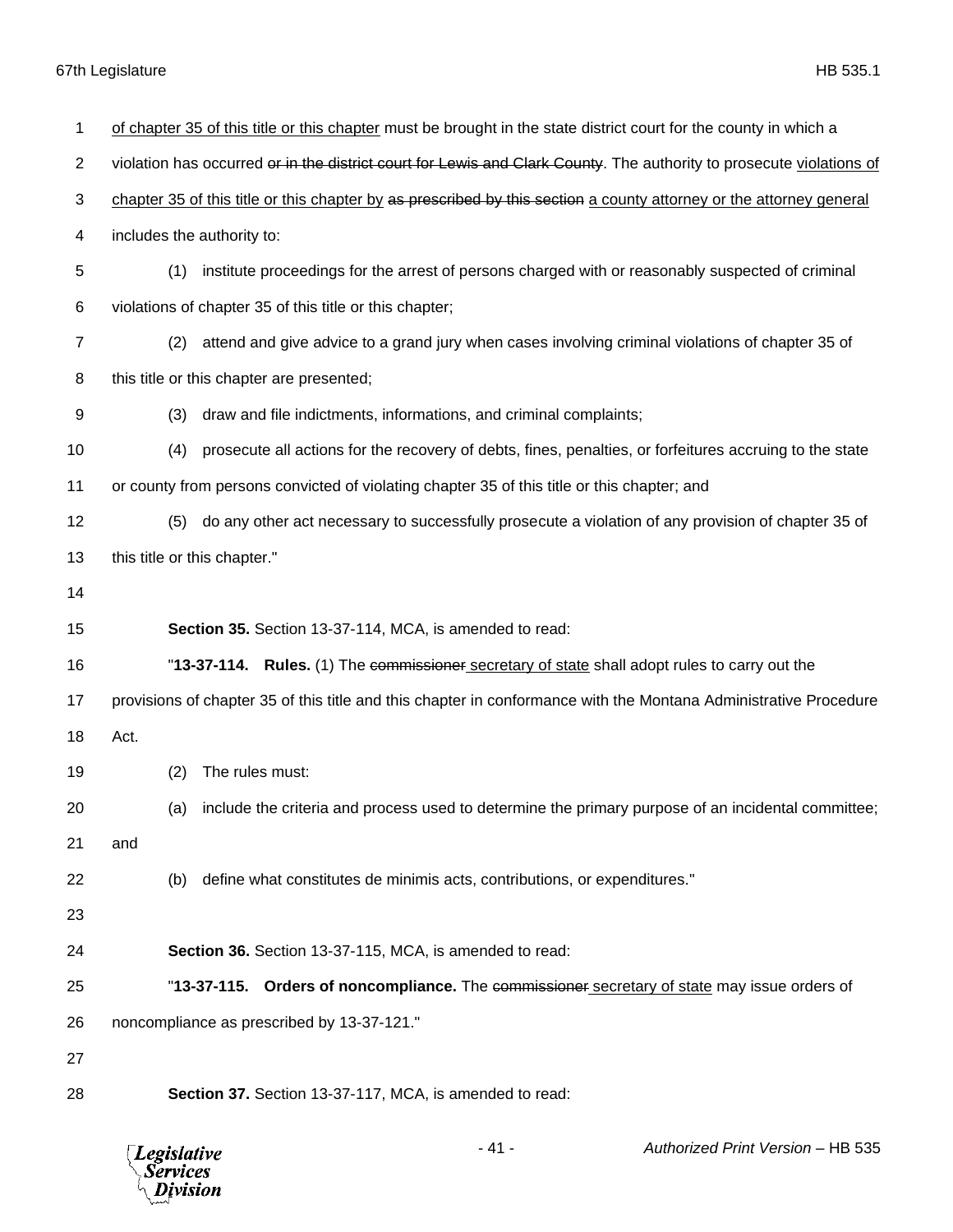| 1              | "13-37-117. <del>Commissioner Secretary of state</del> to provide forms, manuals, and election laws. (1)              |
|----------------|-----------------------------------------------------------------------------------------------------------------------|
| $\overline{2}$ | The commissioner secretary of state shall prescribe forms for reports and other information required to be filed      |
| 3              | pursuant to chapter 35 and this chapter and provide forms and appropriate information to persons required to          |
| 4              | file reports and other information.                                                                                   |
| 5              | The commissioner secretary of state shall prepare and publish a manual prescribing a uniform<br>(2)                   |
| 6              | system for accounts for use by persons required to file reports pursuant to chapter 35 or this chapter.               |
| 7              | (3)<br>The commissioner secretary of state shall provide copies of the election laws relating to penalties,           |
| 8              | campaign practices, campaign finances, and contested elections to candidates and to any other persons                 |
| 9              | required to file reports or other information pursuant to chapter 35 or this chapter.                                 |
| 10             | The commissioner secretary of state shall provide copies of forms, manuals, and election laws<br>(4)                  |
| 11             | referred to in this section electronically. Upon request, the commissioner secretary of state shall provide paper     |
| 12             | copies."                                                                                                              |
| 13             |                                                                                                                       |
| 14             | Section 38. Section 13-37-118, MCA, is amended to read:                                                               |
| 15             | "13-37-118. Information voluntarily supplied. The commissioner secretary of state shall accept and                    |
| 16             | file any information voluntarily supplied that exceeds the requirements of chapter 35 of this title or this chapter." |
| 17             |                                                                                                                       |
| 18             | Section 39. Section 13-37-119, MCA, is amended to read:                                                               |
| 19             | "13-37-119. Availability of information. (1) The commissioner secretary of state shall make                           |
| 20             | statements and other information filed with the commissioner secretary of state's office available for public         |
| 21             | inspection and copying during regular office hours and make copying facilities available free of charge or at a       |
| 22             | charge not to exceed the actual cost.                                                                                 |
| 23             | The commissioner secretary of state shall preserve statements and other information filed with the<br>(2)             |
| 24             | commissioner secretary of state's office for a period of 10 years from the date of receipt.                           |
| 25             | The commissioner secretary of state shall prepare and publish summaries of the statements<br>(3)                      |
| 26             | received and other reports that the commissioner secretary of state considers appropriate.                            |
| 27             | The commissioner secretary of state shall provide for wide public dissemination of summaries and<br>(4)               |
| 28             | reports."                                                                                                             |

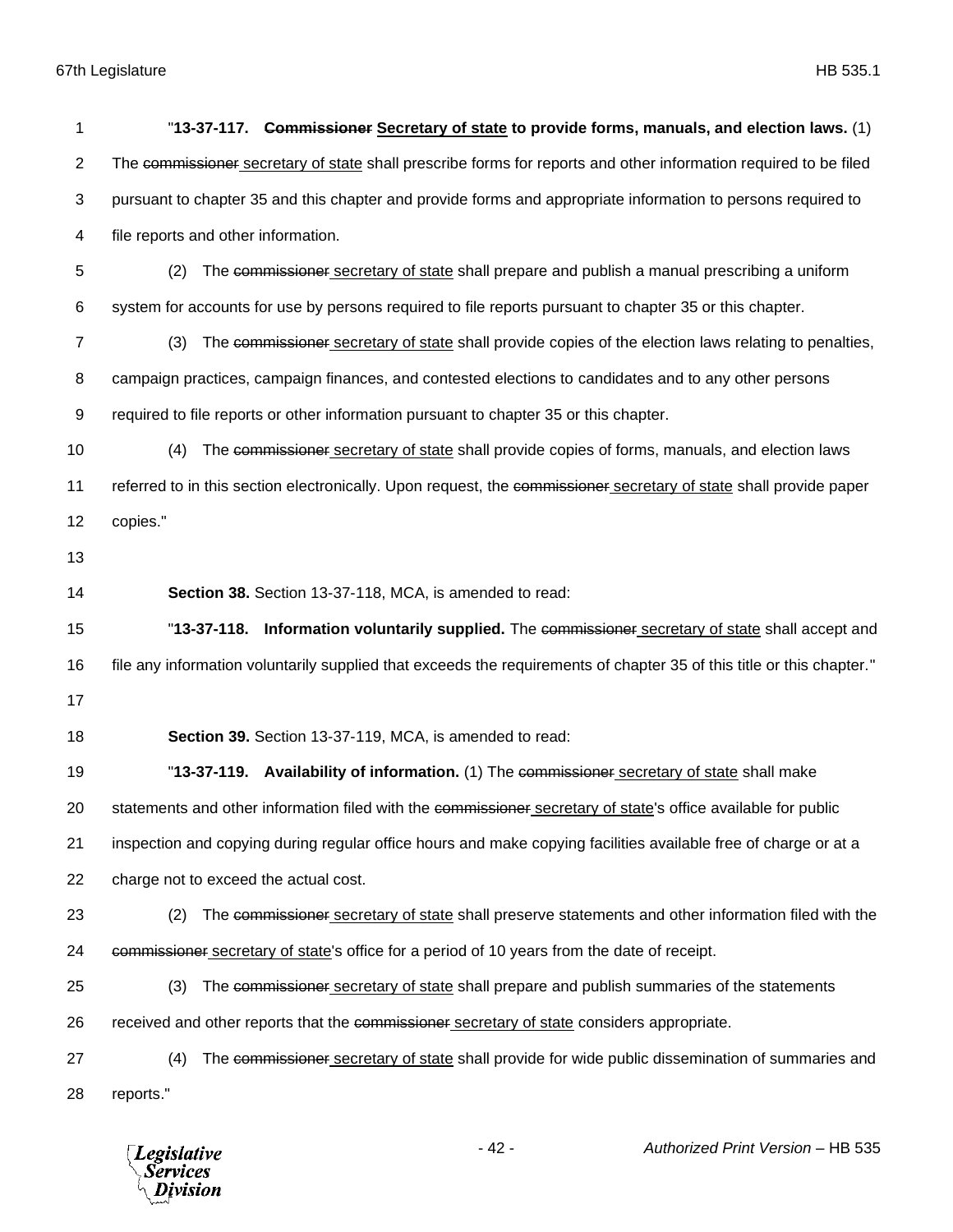| 1              |                                                                                                                   |
|----------------|-------------------------------------------------------------------------------------------------------------------|
| $\overline{2}$ | Section 40. Section 13-37-120, MCA, is amended to read:                                                           |
| 3              | "13-37-120. Reports. The commissioner secretary of state may report as necessary on the matters                   |
| 4              | within the commissioner secretary of state's jurisdiction that the legislature may prescribe and shall also make  |
| 5              | recommendations for further legislation that may appear desirable."                                               |
| 6              |                                                                                                                   |
| $\overline{7}$ | Section 41. Section 13-37-121, MCA, is amended to read:                                                           |
| 8              | "13-37-121. Inspection of statements and reports -- issuance of orders of noncompliance. (1)                      |
| 9              | Each statement and report filed with the commissioner secretary of state during an election or within 60 days     |
| 10             | after the election must be inspected within 20 days after the statement or report is filed. A statement or report |
| 11             | concerning Title 13, chapter 37, part 6, must be inspected within 20 days after filing. Intermediate Saturdays,   |
| 12             | Sundays, and holidays must be excluded in the computation of time under this section. If a person has not         |
| 13             | satisfied the provisions of this chapter, the commissioner secretary of state shall immediately notify the person |
| 14             | of the noncompliance. Notification by the commissioner secretary of state may be accomplished by written or       |
| 15             | electronic communication or by telephone. If the person fails to comply after the notification, the commissioner  |
| 16             | secretary of state shall issue an order of noncompliance as provided in this section.                             |
| 17             | An order of noncompliance may be issued when:<br>(2)                                                              |
| 18             | upon examination of the official ballot, it appears that the person has failed to file a statement or<br>(a)      |
| 19             | report as required by this chapter or that a statement or report filed by a person does not conform to law; or    |
| 20             | it is determined that a statement or report filed with the commissioner secretary of state does not<br>(b)        |
| 21             | conform to the requirements of this chapter or that a person has failed to file a statement or report required by |
| 22             | law.                                                                                                              |
| 23             | If an order of noncompliance is issued during a campaign period or within 60 days after an<br>(3)                 |
| 24             | election, a candidate or political committee shall submit the necessary information within 5 days after receiving |
| 25             | the order of noncompliance. Upon a failure to submit the required information within the time specified, the      |
| 26             | appropriate county attorney or the commissioner may initiate a civil or criminal action or the secretary of state |
| 27             | may refer the matter to the campaign practices and ethics review board pursuant to the procedures outlined in     |
| 28             | 13-37-124 and 13-37-125.                                                                                          |
|                |                                                                                                                   |

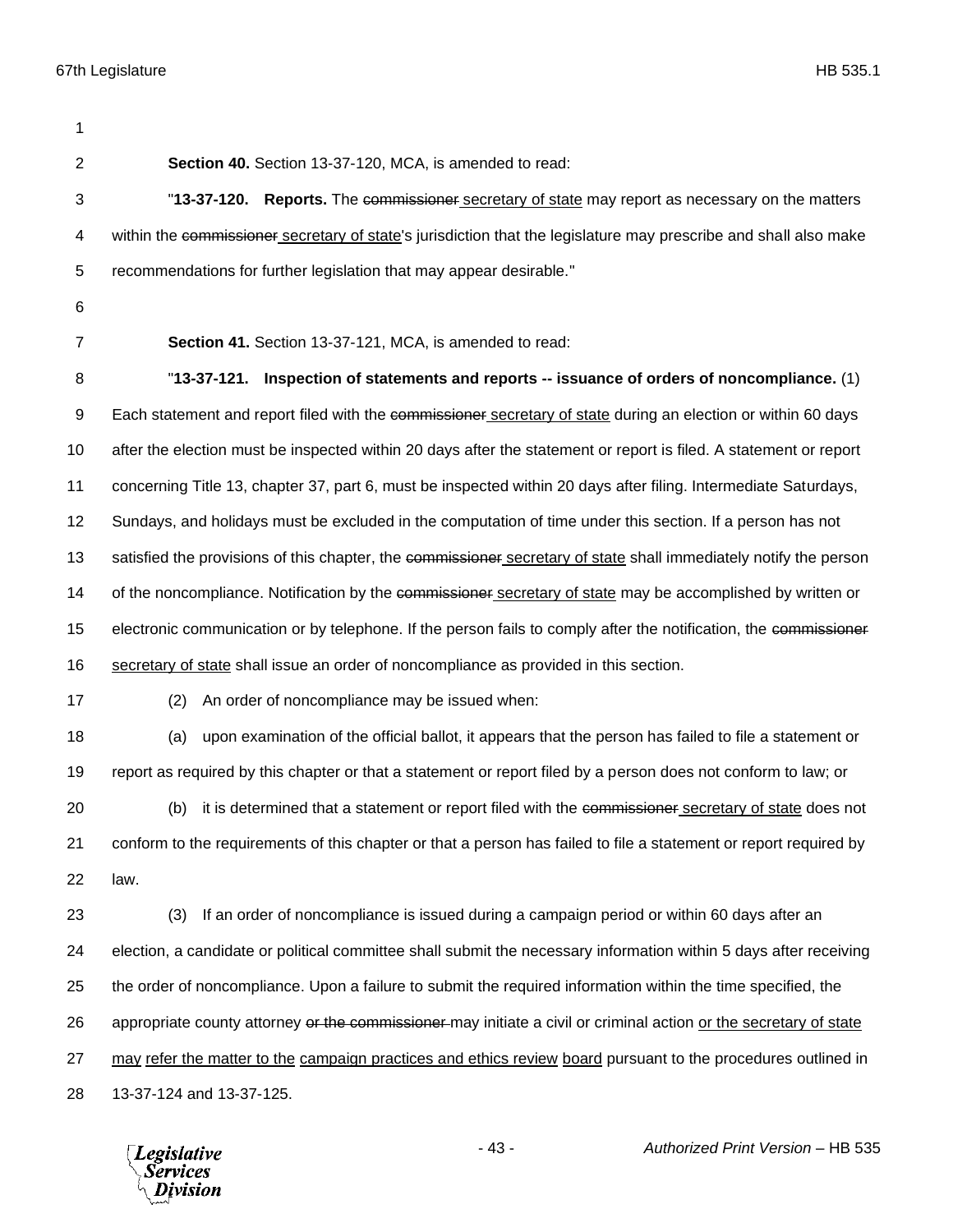(4) If an order of noncompliance is issued during any period other than that described in subsection (3), a candidate, political committee, or reporting entity as defined in 13-37-601 shall submit the necessary information within 10 days after receiving the order of noncompliance. Upon a failure to submit the required 4 information within the time specified, the appropriate county attorney or the commissioner shall initiate a civil or criminal action or the secretary of state shall refer the matter to the campaign practices and ethics review board pursuant to the procedures outlined in 13-37-124 and 13-37-125. (5) After a complaint is filed with the commissioner secretary of state pursuant to 13-37-111, the procedure described in this section regarding the provision of notice and issuance of orders of noncompliance is not a prerequisite to initiation of any other administrative or judicial action authorized under chapter 35 of this title or this chapter." **Section 42.** Section 13-37-123, MCA, is amended to read: "**13-37-123. Examination of reports after election.** Within 120 days after the date of each election, 14 the commissioner secretary of state shall examine and compare each statement or report filed with the 15 commissioner secretary of state pursuant to the provisions of this chapter to determine whether the statement 16 or report conforms to the provisions of the law. The examination shall must include a comparison of all reports 17 and statements received by the commissioner secretary of state pursuant to the requirements of this chapter. 18 The commissioner secretary of state may investigate the source and authenticity of any contribution or expenditure listed in any report or statement filed pursuant to this chapter or the alleged failure to report any contribution or expenditure required to be reported pursuant to this chapter." **Section 43.** Section 13-37-124, MCA, is amended to read: "**13-37-124. Consultation and cooperation with Board review -- referral to attorney general or county attorney.** (1) Except as provided in 13-35-240, whenever Whenever the commissioner secretary of state determines that there appears to be sufficient evidence to justify a civil or criminal prosecution under 26 chapter 35 of this title or this chapter, the commissioner secretary of state shall notifypresent the findings of the investigation to the board. (2) Within 15 business days of receiving a case from the secretary of state, the board shall determine,

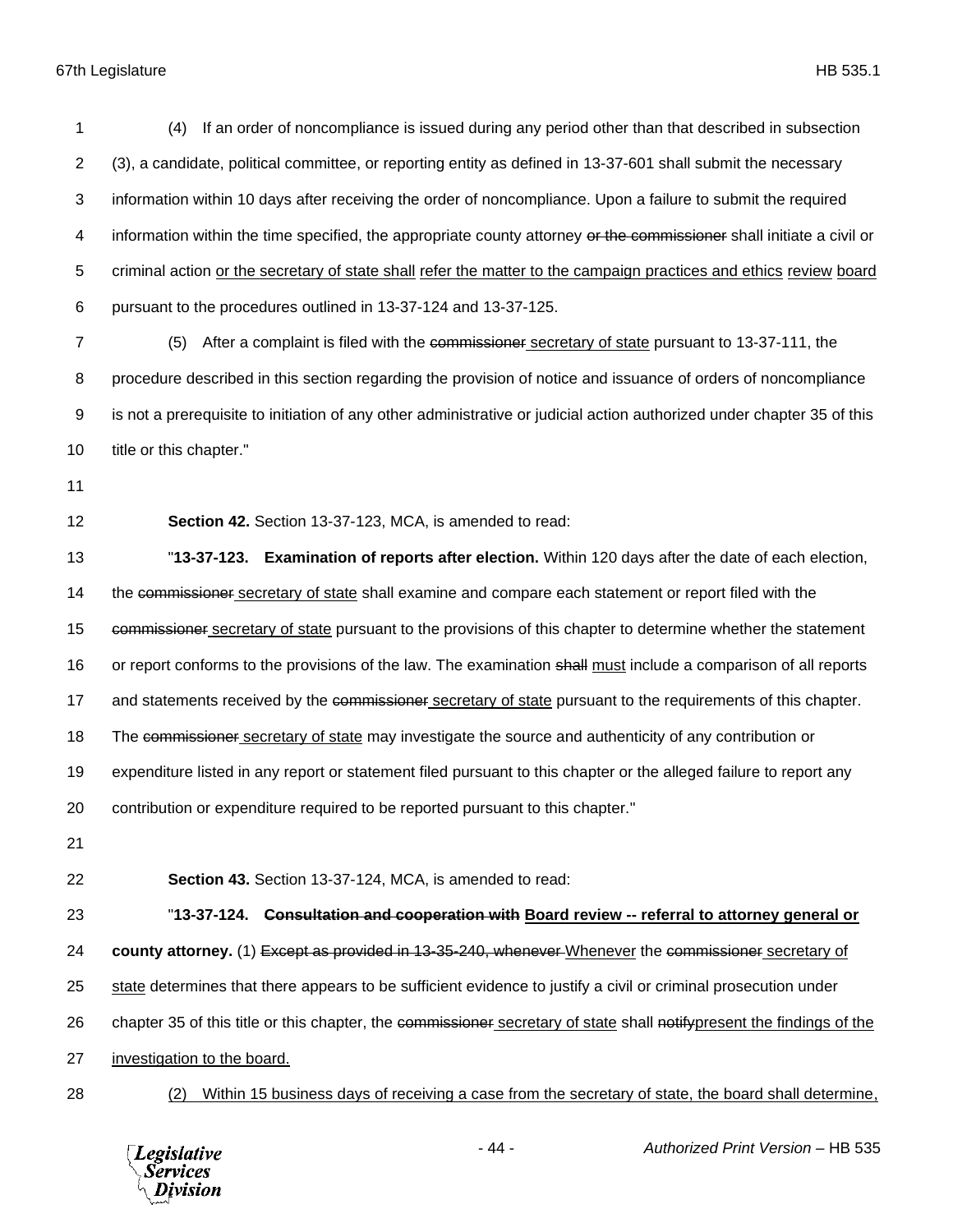| 1              | pursuant to criteria adopted by the board in rule, whether there appears to be sufficient evidence to justify a civil    |  |  |  |
|----------------|--------------------------------------------------------------------------------------------------------------------------|--|--|--|
| $\overline{2}$ | or criminal prosecution of an election or campaign practices violation under chapter 35 of this title or this            |  |  |  |
| 3              | chapter.                                                                                                                 |  |  |  |
| 4              | If the board cannot reach a decision by majority vote, the case may not be pursued.<br>(3)                               |  |  |  |
| 5              | If the board determines by majority vote that a case may proceed, the secretary of state shall<br>(4)                    |  |  |  |
| 6              | notify the following entity and transmit all information relevant to the alleged violation:                              |  |  |  |
| 7              | the attorney general if the alleged violation was committed by an officer of a statewide office, a<br>(a)                |  |  |  |
| 8              | candidate for a statewide office, or a county attorney; or                                                               |  |  |  |
| 9              | (b) the county attorney of the county in which the alleged violation occurred for all other public offices               |  |  |  |
| 10             | and candidates or ballot campaigns.                                                                                      |  |  |  |
| 11             | and shall arrange to transmit to the county attorney all information relevant to the alleged violation. If               |  |  |  |
| 12             | the county attorney fails to initiate the appropriate civil or criminal action within 30 days after receiving            |  |  |  |
| 13             | notification of the alleged violation, the commissioner may then initiate the appropriate legal action.                  |  |  |  |
| 14             | (2) A county attorney may, at any time prior to the expiration of the 30-day time period specified in                    |  |  |  |
| 15             | subsection (1), waive the right to prosecute, and the waiver authorizes the commissioner to initiate the                 |  |  |  |
| 16             | appropriate civil or criminal action.                                                                                    |  |  |  |
| 17             | (3) The provisions of subsection (1) do not apply to a situation in which the alleged violation has been                 |  |  |  |
| 18             | committed by the county attorney of a county. In this instance, the commissioner is authorized to directly               |  |  |  |
| 19             | prosecute any alleged violation of chapter 35 of this title or this chapter.                                             |  |  |  |
| 20             | (4) If a prosecution is undertaken by the commissioner, all court costs associated with the prosecution                  |  |  |  |
| 21             | must be paid by the state of Montana, and all fines and forfeitures imposed pursuant to a prosecution by the             |  |  |  |
| 22             | commissioner, except those paid to or imposed by a justice's court, must be deposited in the state general               |  |  |  |
| 23             | fund."                                                                                                                   |  |  |  |
| 24             |                                                                                                                          |  |  |  |
| 25             | Section 44. Section 13-37-126, MCA, is amended to read:                                                                  |  |  |  |
| 26             | "13-37-126.<br>Names not to appear on ballot. (1) The name of a candidate may not appear on the                          |  |  |  |
| 27             | official ballot for an election if the candidate or a treasurer for a candidate fails to file any statement or report as |  |  |  |
| 28             | required by 2-2-106 or this chapter.                                                                                     |  |  |  |

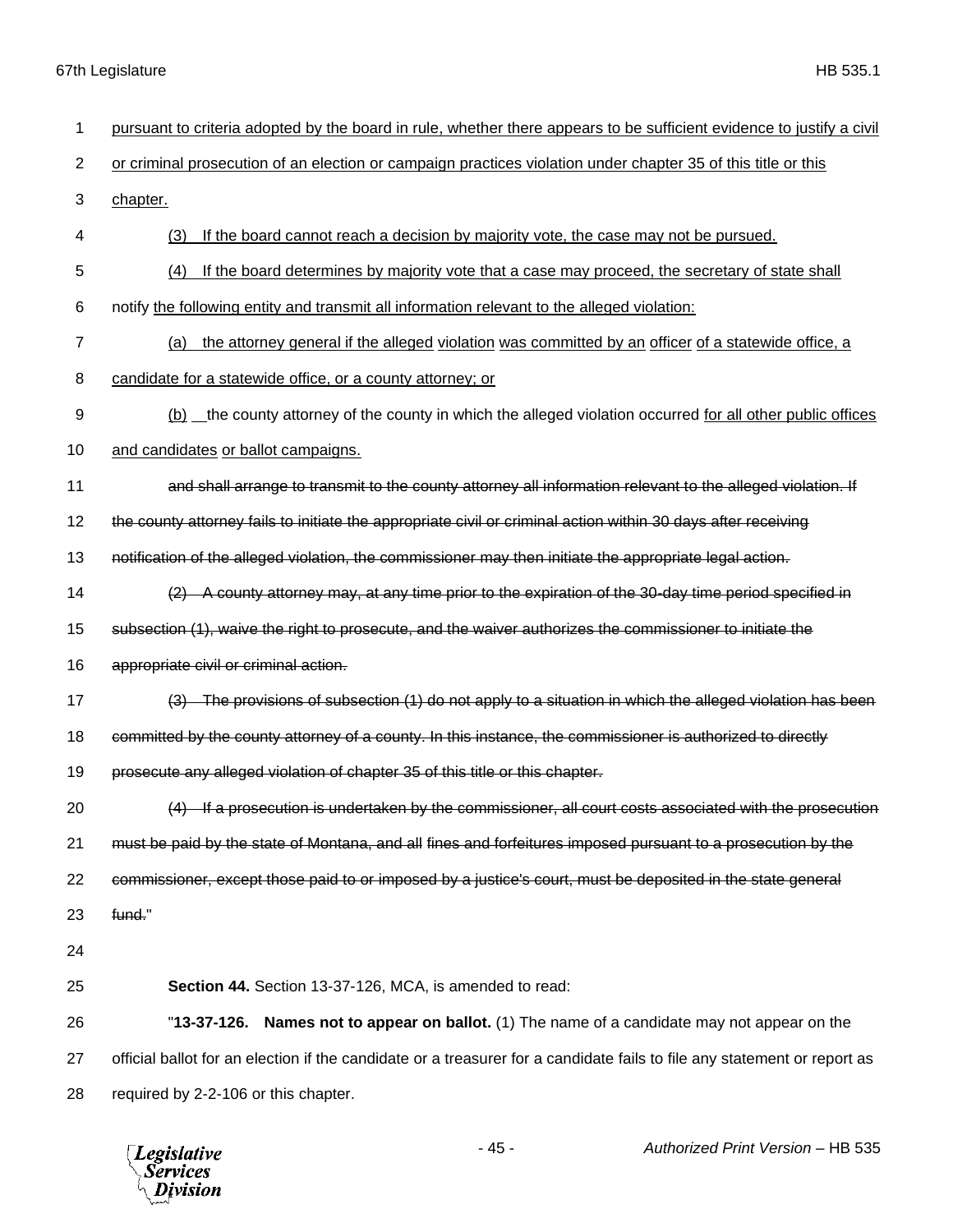$Division$ 

| $\overline{2}$ | not by the same candidate.                                                                                             |  |  |  |
|----------------|------------------------------------------------------------------------------------------------------------------------|--|--|--|
| 3              | (3)<br>(a) In carrying out the mandate of this section, the commissioner secretary of state shall, by a                |  |  |  |
| 4              | document in the records kept by the secretary of state and written statement, notify, the secretary of state and       |  |  |  |
| 5              | by written statement, the election administrator conducting an election when a candidate or a candidate's              |  |  |  |
| 6              | treasurer has not complied with 2-2-106 or the provisions of this chapter and that the candidate's name may not        |  |  |  |
| 7              | appear on the official ballot.                                                                                         |  |  |  |
| 8              | The commissioner secretary of state shall document and provide the notification:<br>(b)                                |  |  |  |
| 9              | 2 calendar days before the certification deadline provided in 13-10-208 for statewide primary<br>(i)                   |  |  |  |
| 10             | elections and 20-20-401 for school district elections; and                                                             |  |  |  |
| 11             | (ii) 7 days before the certification deadline provided in 13-12-201 for general elections."                            |  |  |  |
| 12             |                                                                                                                        |  |  |  |
| 13             | Section 45. Section 13-37-127, MCA, is amended to read:                                                                |  |  |  |
| 14             | "13-37-127. Withholding of certificates of nomination or election. (1) A certificate of election may                   |  |  |  |
| 15             | not be granted to any candidate until the candidate or the candidate's treasurer has filed the reports and             |  |  |  |
| 16             | statements that must be filed pursuant to the provisions of this chapter. A candidate for an elective office may       |  |  |  |
| 17             | not assume the powers and duties of that office until the candidate has received a certificate of election as          |  |  |  |
| 18             | provided by law. A certificate of election may only be issued by the public official responsible for issuing a         |  |  |  |
| 19             | certificate or commission of election.                                                                                 |  |  |  |
| 20             | (2)<br>In carrying out the mandate of this section, the commissioner secretary of state must, by written               |  |  |  |
| 21             | statement, notify the public official responsible for issuing a certificate of nomination or election that a candidate |  |  |  |
| 22             | or the candidate's treasurer has complied with the provisions of this chapter as described in subsection (1) and       |  |  |  |
| 23             | that a certificate of nomination or election may be issued. If the secretary of state is the official responsible for  |  |  |  |
| 24             | issuing a certificate of nomination or election, the secretary of state shall document that the candidate or the       |  |  |  |
| 25             | candidate's treasurer has complied with the provisions of this chapter as described in subsection (1) in the           |  |  |  |
| 26             | secretary of state's records."                                                                                         |  |  |  |
| 27             |                                                                                                                        |  |  |  |
| 28             | Section 46. Section 13-37-128, MCA, is amended to read:                                                                |  |  |  |
|                | $-46-$<br>Authorized Print Version - HB 535<br><b>Legislative</b><br><b>Services</b>                                   |  |  |  |

(2) A vacancy on an official ballot under this section may be filled in the manner provided by law, but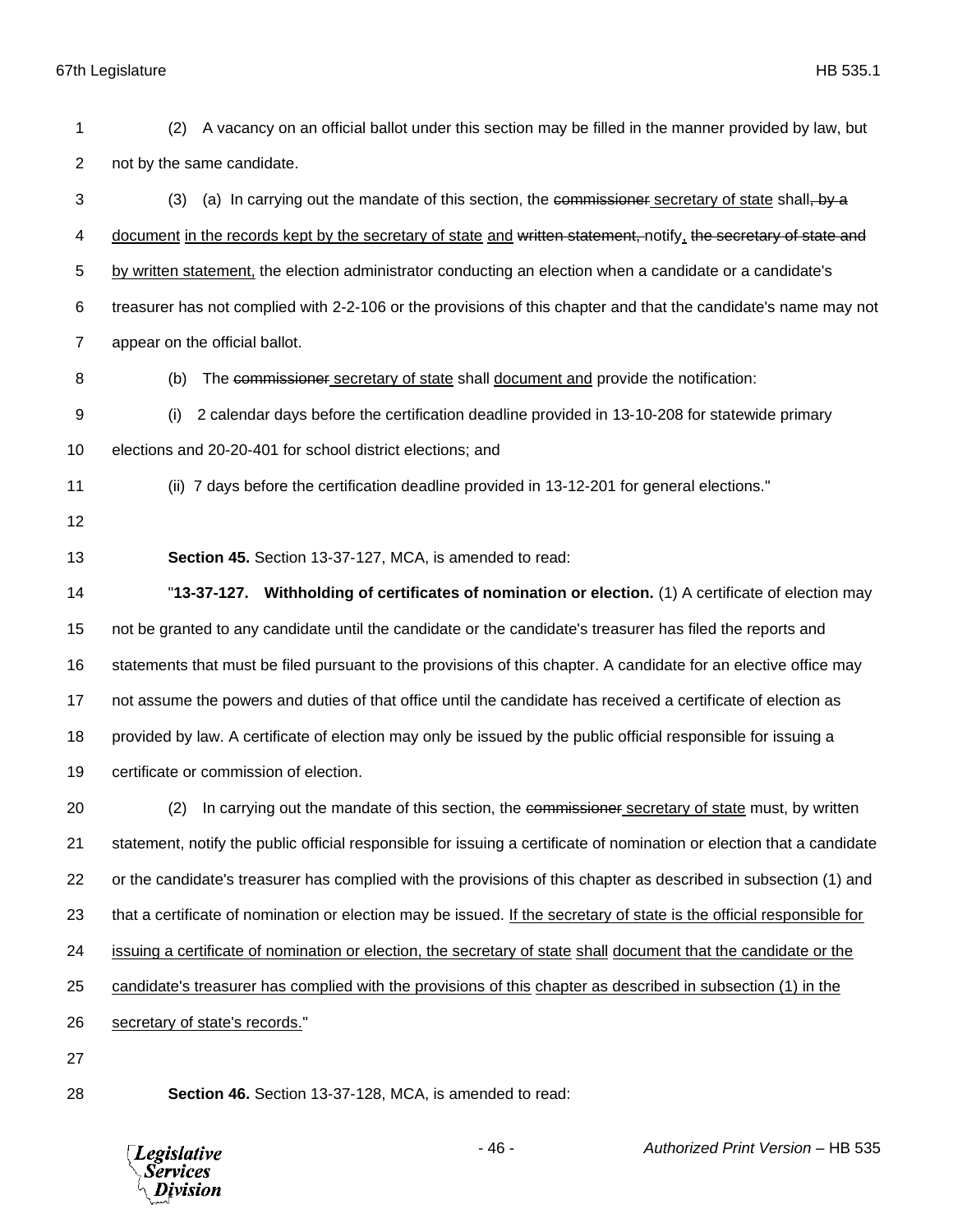| 1              | "13-37-128. Cause of action created. (1) A person who intentionally or negligently violates any of the              |  |  |  |  |
|----------------|---------------------------------------------------------------------------------------------------------------------|--|--|--|--|
| $\mathbf{2}$   | reporting provisions of this chapter, a provision of 13-35-225, or a provision of Title 13, chapter 35, part 4, is  |  |  |  |  |
| 3              | liable in a civil action brought by the commissioner or a county attorney or the attorney general pursuant to the   |  |  |  |  |
| 4              | provisions outlined in 13-37-124 and 13-37-125 for an amount up to \$500 or three times the amount of the           |  |  |  |  |
| 5              | unlawful contributions or expenditures, whichever is greater.                                                       |  |  |  |  |
| 6              | A person who makes or receives a contribution or expenditure in violation of 13-35-227, 13-35-<br>(2)               |  |  |  |  |
| $\overline{7}$ | 228, or this chapter or who violates 13-35-226 is liable in a civil action brought by the commissioner secretary of |  |  |  |  |
| 8              | state or a county attorney pursuant to the provisions outlined in 13-37-124 and 13-37-125 for an amount up to       |  |  |  |  |
| 9              | \$500 or three times the amount of the unlawful contribution or expenditure, whichever is greater.                  |  |  |  |  |
| 10             | A person who violates the provisions of 13-37-502 is liable in a civil action brought by the<br>(3)                 |  |  |  |  |
| 11             | eommissioner secretary of state or a county attorney pursuant to the provisions outlined in 13-37-124 and 13-       |  |  |  |  |
| 12             | 37-125 for an amount up to \$500 or three times the amount of the unlawful disbursement, contribution,              |  |  |  |  |
| 13             | expenditure, or promise, whichever is greater."                                                                     |  |  |  |  |
| 14             |                                                                                                                     |  |  |  |  |
| 15             | Section 47. Section 13-37-129, MCA, is amended to read:                                                             |  |  |  |  |
| 16             | "13-37-129. Liability and disposition of fines. In determining the amount of liability under 13-37-                 |  |  |  |  |
| 17             | 128, the court may take into account the seriousness of a violation and the degree of culpability of the            |  |  |  |  |
| 18             | defendant. If a judgment is entered against the defendant or defendants in an action brought by a county            |  |  |  |  |
| 19             | attorney in a court other than a justice's court, the county shall must receive 50% of the amount recovered. The    |  |  |  |  |
| 20             | remaining 50% shall must be deposited in the general fund of the state. In an action brought by the                 |  |  |  |  |
| 21             | commissioner attorney general in a court other than a justice's court, the entire amount recovered shall must be    |  |  |  |  |
| 22             | paid to the general fund of the state."                                                                             |  |  |  |  |
| 23             |                                                                                                                     |  |  |  |  |
| 24             | Section 48. Section 13-37-131, MCA, is amended to read:                                                             |  |  |  |  |
| 25             | <b>Misrepresentation of voting record.</b> (1) It is unlawful for a person to misrepresent a<br>$"13-37-131.$       |  |  |  |  |
| 26             | candidate's public voting record with knowledge that the assertion is false or with a reckless disregard of         |  |  |  |  |
| 27             | whether or not the assertion is false.                                                                              |  |  |  |  |
| 28             | It is unlawful for a person to misrepresent to a candidate another candidate's public voting record<br>(2)          |  |  |  |  |
|                |                                                                                                                     |  |  |  |  |

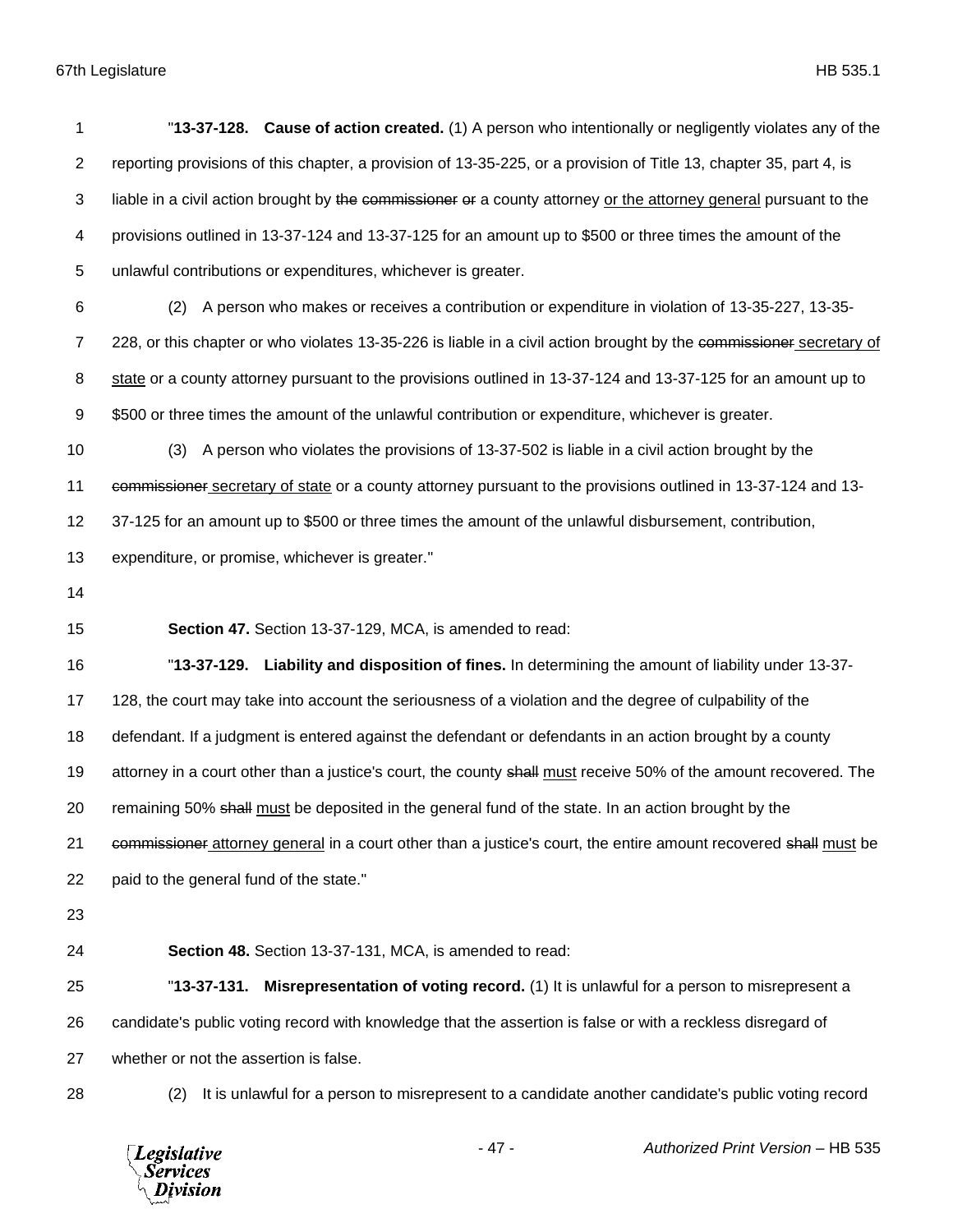| 1              | with knowledge that the assertion is false or with a reckless disregard of whether or not the assertion is false.  |  |  |  |
|----------------|--------------------------------------------------------------------------------------------------------------------|--|--|--|
| $\overline{c}$ | For the purposes of this section, the public voting record of a candidate who was previously a<br>(3)              |  |  |  |
| 3              | member of the legislature includes a vote of that candidate recorded in committee minutes or in journals of the    |  |  |  |
| 4              | senate or the house of representatives. Failure of a person to verify a public voting record is evidence of the    |  |  |  |
| 5              | person's reckless disregard if the statement made by the person or the information provided to the candidate is    |  |  |  |
| 6              | false.                                                                                                             |  |  |  |
| $\overline{7}$ | A person violating subsection (1) or (2) is liable in a civil action brought by the commissioner<br>(4)            |  |  |  |
| 8              | attorney general or county attorney pursuant to 13-37-124 for an amount up to \$1,000. An action pursuant to       |  |  |  |
| 9              | this section is subject to the provisions of 13-37-129 and 13-37-130."                                             |  |  |  |
| 10             |                                                                                                                    |  |  |  |
| 11             | Section 49. Section 13-37-201, MCA, is amended to read:                                                            |  |  |  |
| 12             | "13-37-201. Campaign treasurer. (1) Except as provided in 13-37-206, each candidate and each                       |  |  |  |
| 13             | political committee shall appoint one campaign treasurer and certify the full name and complete address of the     |  |  |  |
| 14             | campaign treasurer pursuant to this section.                                                                       |  |  |  |
| 15             | (a) A candidate shall file the certification within 5 days after becoming a candidate.<br>(2)                      |  |  |  |
| 16             | Except as provided in subsection $(2)(c)$ , a political committee shall file the certification, which must<br>(b)  |  |  |  |
| 17             | include an organizational statement and the name and address of all officers, if any, within 5 days after it makes |  |  |  |
| 18             | an expenditure or authorizes another person to make an expenditure on its behalf, whichever occurs first.          |  |  |  |
| 19             | A political committee that is seeking to place a ballot issue before the electors shall file the<br>(c)            |  |  |  |
| 20             | certification, including the information required in subsection (2)(b), within 5 days after the issue becomes a    |  |  |  |
| 21             | ballot issue, as defined in $13-1-101(6)(b)$ .                                                                     |  |  |  |
| 22             | The certification of a candidate or political committee must be filed with the commissioner<br>(3)                 |  |  |  |
| 23             | secretary of state."                                                                                               |  |  |  |
| 24             |                                                                                                                    |  |  |  |
| 25             | Section 50. Section 13-37-216, MCA, is amended to read:                                                            |  |  |  |
| 26             | Limitations on contributions -- adjustment. (1) (a) Subject to adjustment as provided<br>"13-37-216.               |  |  |  |
| 27             | for in subsection (3) and subject to 13-35-227 and 13-37-219, aggregate contributions for each election in a       |  |  |  |
| 28             | campaign by a political committee or by an individual, other than the candidate, to a candidate are limited as     |  |  |  |
|                |                                                                                                                    |  |  |  |

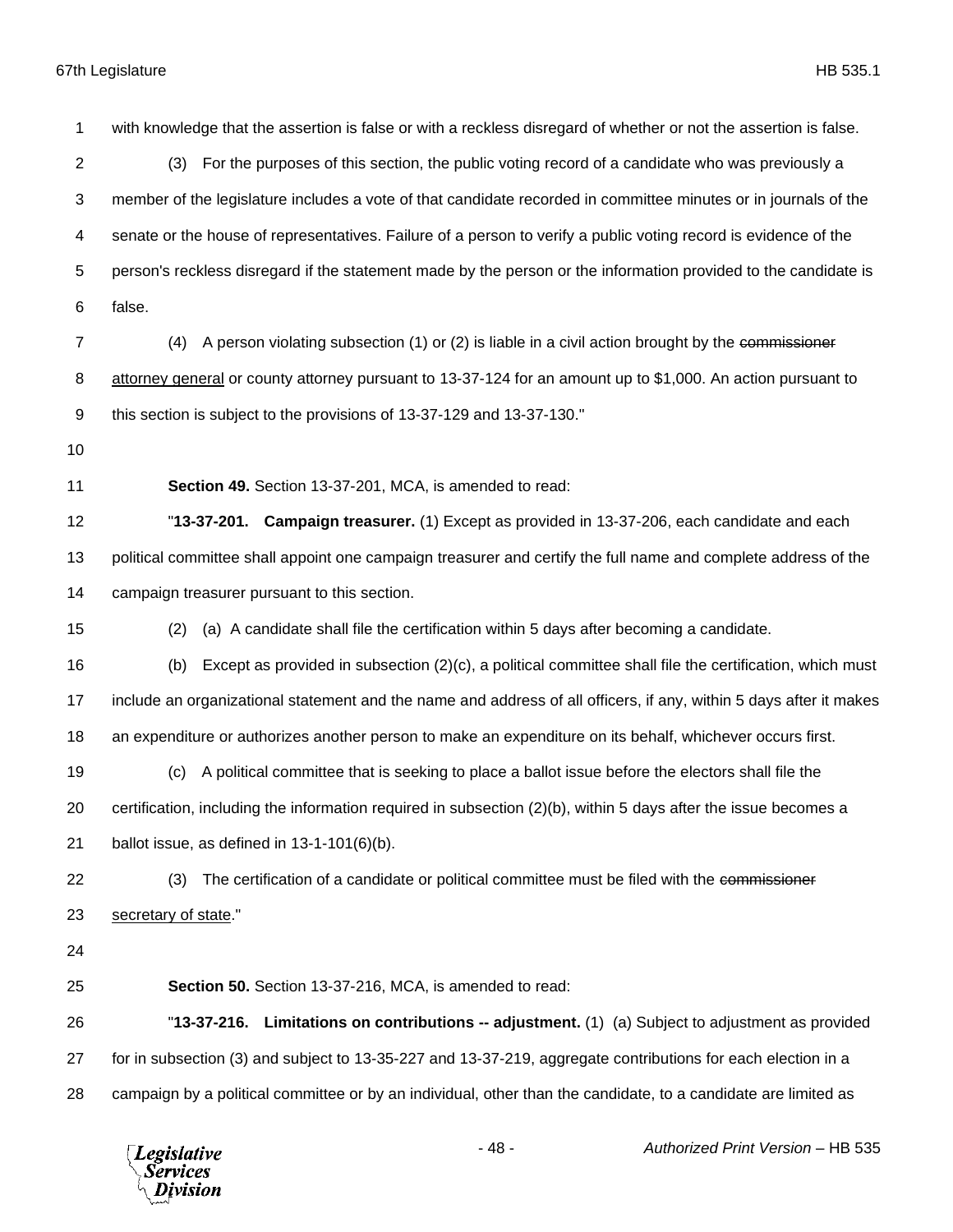follows: (i) for candidates filed jointly for the office of governor and lieutenant governor, not to exceed \$500; (ii) for a candidate to be elected for state office in a statewide election, other than the candidates for governor and lieutenant governor, not to exceed \$250; (iii) for a candidate for any other public office, not to exceed \$130. (b) A contribution to a candidate includes contributions made to any political committee organized on the candidate's behalf. A political committee that is not independent of the candidate is considered to be organized on the candidate's behalf. (2) All political committees except those of political party organizations are subject to the provisions of subsection (1). Political party organizations may form political committees that are subject to the following aggregate limitations, adjusted as provided for in subsection (3) and subject to 13-37-219, from all political party committees: (a) for candidates filed jointly for the offices of governor and lieutenant governor, not to exceed \$18,000; (b) for a candidate to be elected for state office in a statewide election, other than the candidates for 16 governor and lieutenant governor, not to exceed \$6,500; (c) for a candidate for public service commissioner, not to exceed \$2,600; (d) for a candidate for the state senate, not to exceed \$1,050; (e) for a candidate for any other public office, not to exceed \$650. (3) (a) The commissioner secretary of state shall adjust the limitations in subsections (1) and (2) by multiplying each limit by an inflation factor, which is determined by dividing the consumer price index for June of the year prior to the year in which a general election is held by the consumer price index for June 2002. (b) The resulting figure must be rounded up or down to the nearest: (i) \$10 increment for the limits established in subsection (1); and (ii) \$50 increment for the limits established in subsection (2). (c) The commissioner secretary of state shall publish the revised limitations as a rule. (4) A candidate may not accept any contributions, including in-kind contributions, in excess of the limits in this section.

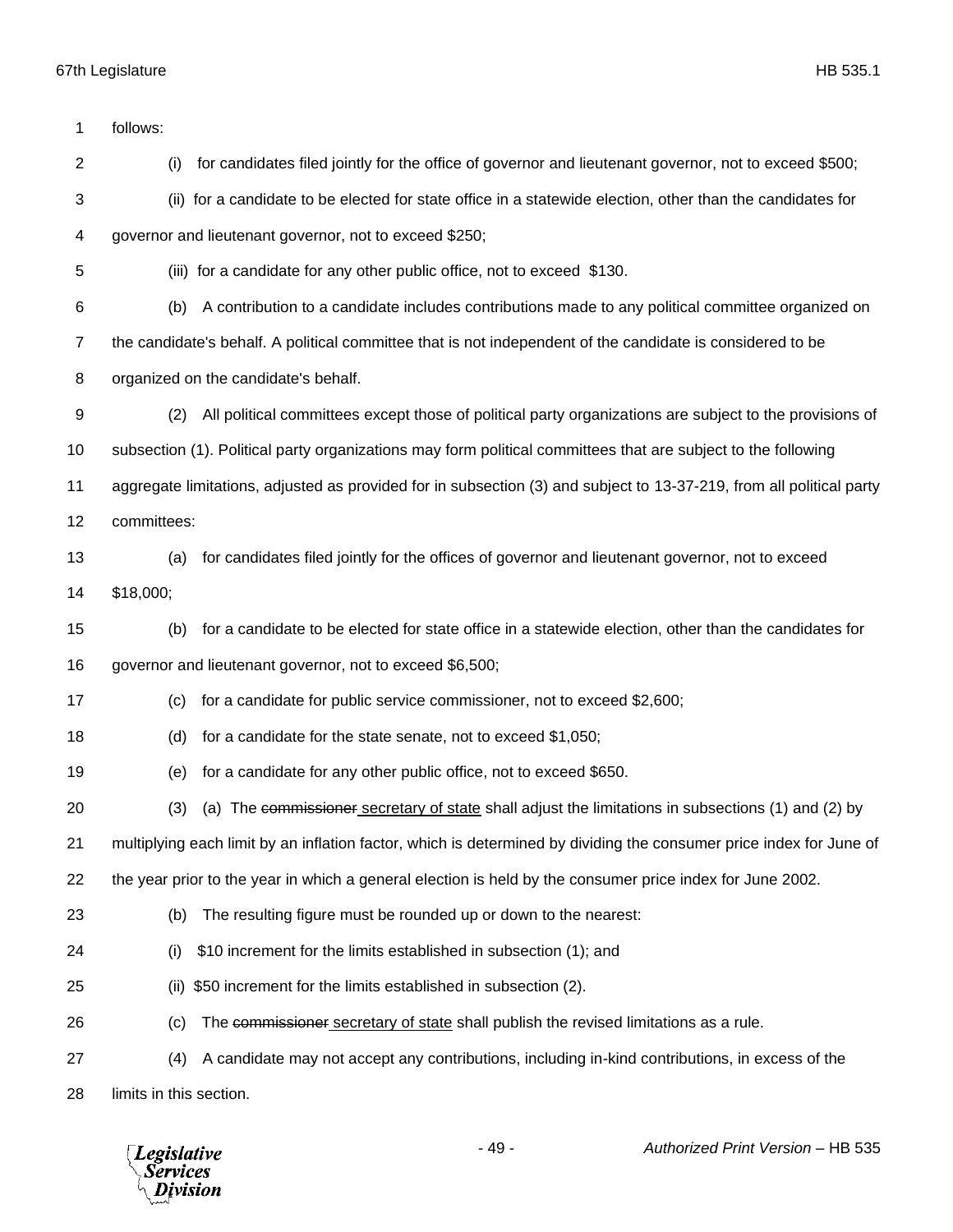| 1               | For purposes of this section, "election" means the general election or a primary election that<br>(5)                |  |  |  |
|-----------------|----------------------------------------------------------------------------------------------------------------------|--|--|--|
| $\overline{2}$  | involves two or more candidates for the same nomination. If there is not a contested primary, there is only one      |  |  |  |
| 3               | election to which the contribution limits apply. If there is a contested primary, then there are two elections to    |  |  |  |
| 4               | which the contribution limits apply."                                                                                |  |  |  |
| 5               |                                                                                                                      |  |  |  |
| 6               | Section 51. Section 13-37-218, MCA, is amended to read:                                                              |  |  |  |
| $\overline{7}$  | "13-37-218. Limitations on receipts from political committees. A candidate for the state senate                      |  |  |  |
| 8               | may receive no more than \$2,150 in total combined monetary contributions from all political committees              |  |  |  |
| 9               | contributing to the candidate's campaign, and a candidate for the state house of representatives may receive no      |  |  |  |
| 10              | more than \$1,300 in total combined monetary contributions from all political committees contributing to the         |  |  |  |
| 11              | candidate's campaign. The limitations in this section must be multiplied by an inflation factor, which is            |  |  |  |
| 12 <sub>2</sub> | determined by dividing the consumer price index for June of the year prior to the year in which a general            |  |  |  |
| 13              | election is held by the consumer price index for June 2003. The resulting figure must be rounded up or down to       |  |  |  |
| 14              | the nearest \$50 increment. The commissioner secretary of state shall publish the revised limitations as a rule.     |  |  |  |
| 15              | In-kind contributions must be included in computing these limitation totals. The limitation provided in this section |  |  |  |
| 16              | does not apply to contributions made by a political party eligible for a primary election under 13-10-601."          |  |  |  |
| 17              |                                                                                                                      |  |  |  |
| 18              | Section 52. Section 13-37-225, MCA, is amended to read:                                                              |  |  |  |
| 19              | "13-37-225. Reports of contributions and expenditures required -- electronic filing and                              |  |  |  |
| 20              | publication. (1) (a) Except as provided in 13-37-206, each candidate and political committee shall file with the     |  |  |  |
| 21              | commissioner secretary of state periodic electronic reports of contributions and expenditures made by or on the      |  |  |  |
| 22              | behalf of a candidate or political committee.                                                                        |  |  |  |
| 23              | The commissioner secretary of state may, for good cause shown in a written application by a<br>(b)                   |  |  |  |
| 24              | candidate or political committee, grant a waiver to the requirement that reports be filed electronically.            |  |  |  |
| 25              | The commissioner secretary of state shall post on the commissioner secretary of state's website:<br>(2)              |  |  |  |
| 26              | all reports filed under 13-37-226 within 7 business days of filing; and<br>(a)                                       |  |  |  |
| 27              | for each election, the calendar dates that correspond with the filing requirements of 13-37-226.<br>(b)              |  |  |  |
| 28              | In lieu of all contribution and expenditure reports required by this chapter, the commissioner<br>(3)                |  |  |  |
|                 |                                                                                                                      |  |  |  |

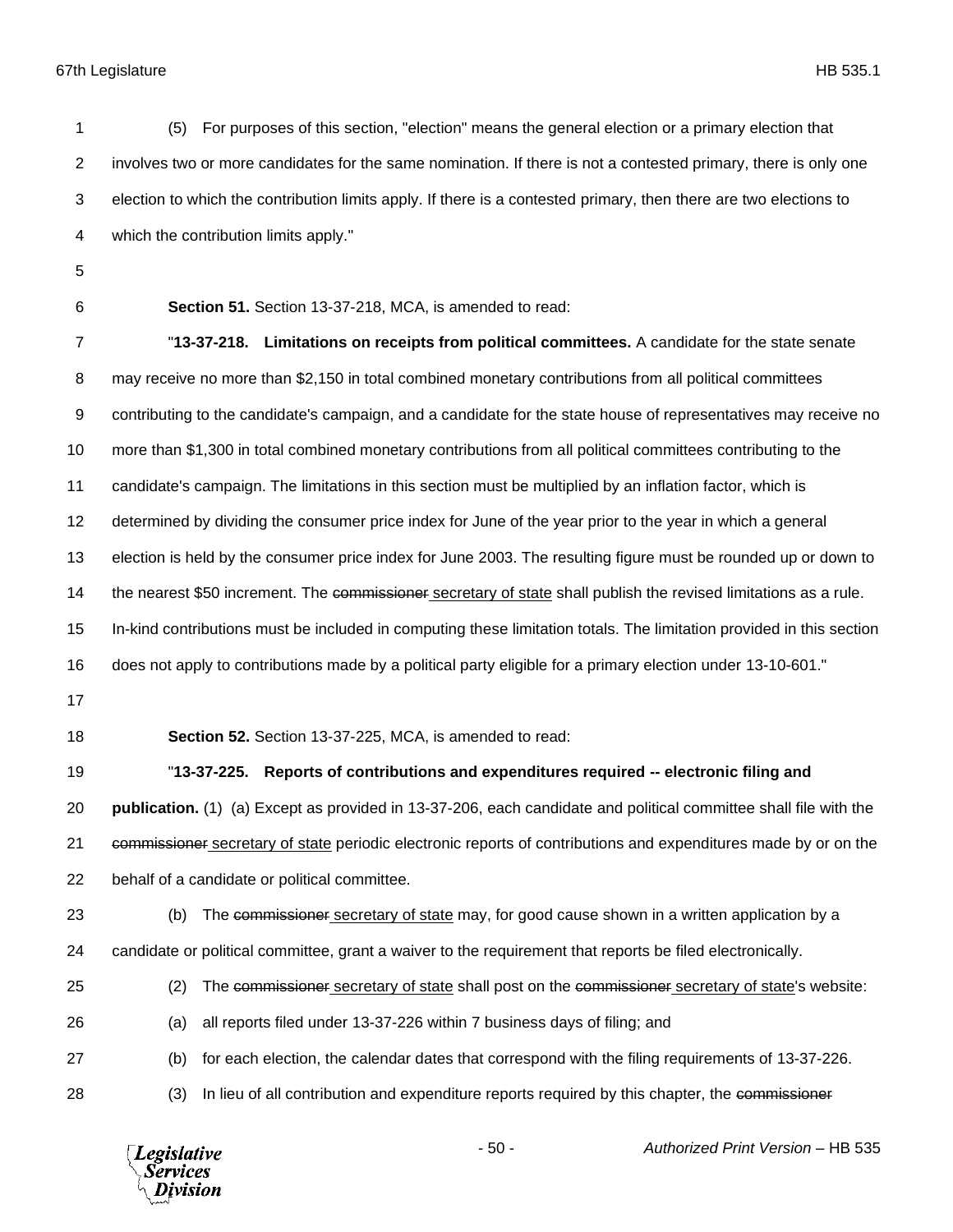| 1              | secretary of state shall accept copies of the reports filed by candidates for congress and president of the United    |  |  |  |
|----------------|-----------------------------------------------------------------------------------------------------------------------|--|--|--|
| $\overline{c}$ | States and their political committees pursuant to the requirements of federal law.                                    |  |  |  |
| 3              | A person who makes an election communication, electioneering communication, or independent<br>(4)                     |  |  |  |
| 4              | expenditure is subject to reporting and disclosure requirements as provided in chapters 35 and 37 of this title."     |  |  |  |
| 5              |                                                                                                                       |  |  |  |
| 6              | Section 53. Section 13-37-227, MCA, is amended to read:                                                               |  |  |  |
| $\overline{7}$ | "13-37-227. Comprehensive report when several candidates or issues involved. The                                      |  |  |  |
| 8              | commissioner secretary of state shall adopt rules that will permit political committees, including political parties, |  |  |  |
| 9              | to file copies of a single comprehensive report when they support or oppose more than one candidate or issue.         |  |  |  |
| 10             | The commissioner secretary of state shall adopt rules under which committees filing periodic reports with the         |  |  |  |
| 11             | federal election commission and committees headquartered outside the state of Montana shall report in                 |  |  |  |
| 12             | accordance with this title."                                                                                          |  |  |  |
| 13             |                                                                                                                       |  |  |  |
| 14             | Section 54. Section 13-37-229, MCA, is amended to read:                                                               |  |  |  |
| 15             | "13-37-229. Disclosure requirements for candidates, ballot issue committees, political party                          |  |  |  |
| 16             | committees, and independent committees. (1) The reports required under 13-37-225 through 13-37-227                    |  |  |  |
| 17             | from candidates, ballot issue committees, political party committees, and independent committees must                 |  |  |  |
| 18             | disclose the following information concerning contributions received:                                                 |  |  |  |
| 19             | the amount of cash on hand at the beginning of the reporting period;<br>(a)                                           |  |  |  |
| 20             | (b) the full name, mailing address, occupation, and employer, if any, of each person who has made                     |  |  |  |
| 21             | aggregate contributions, other than loans, of \$35 or more to a candidate or political committee, including the       |  |  |  |
| 22             | purchase of tickets and other items for events, such as dinners, luncheons, rallies, and similar fundraising          |  |  |  |
| 23             | events;                                                                                                               |  |  |  |
| 24             | for each person identified under subsection (1)(b), the aggregate amount of contributions made by<br>(c)              |  |  |  |
| 25             | that person within the reporting period and the total amount of contributions made by that person for all             |  |  |  |
| 26             | reporting periods;                                                                                                    |  |  |  |
| 27             | the total sum of individual contributions made to or for a political committee or candidate and not<br>(d)            |  |  |  |
| 28             | reported under subsections $(1)(b)$ and $(1)(c)$ ;                                                                    |  |  |  |
|                |                                                                                                                       |  |  |  |

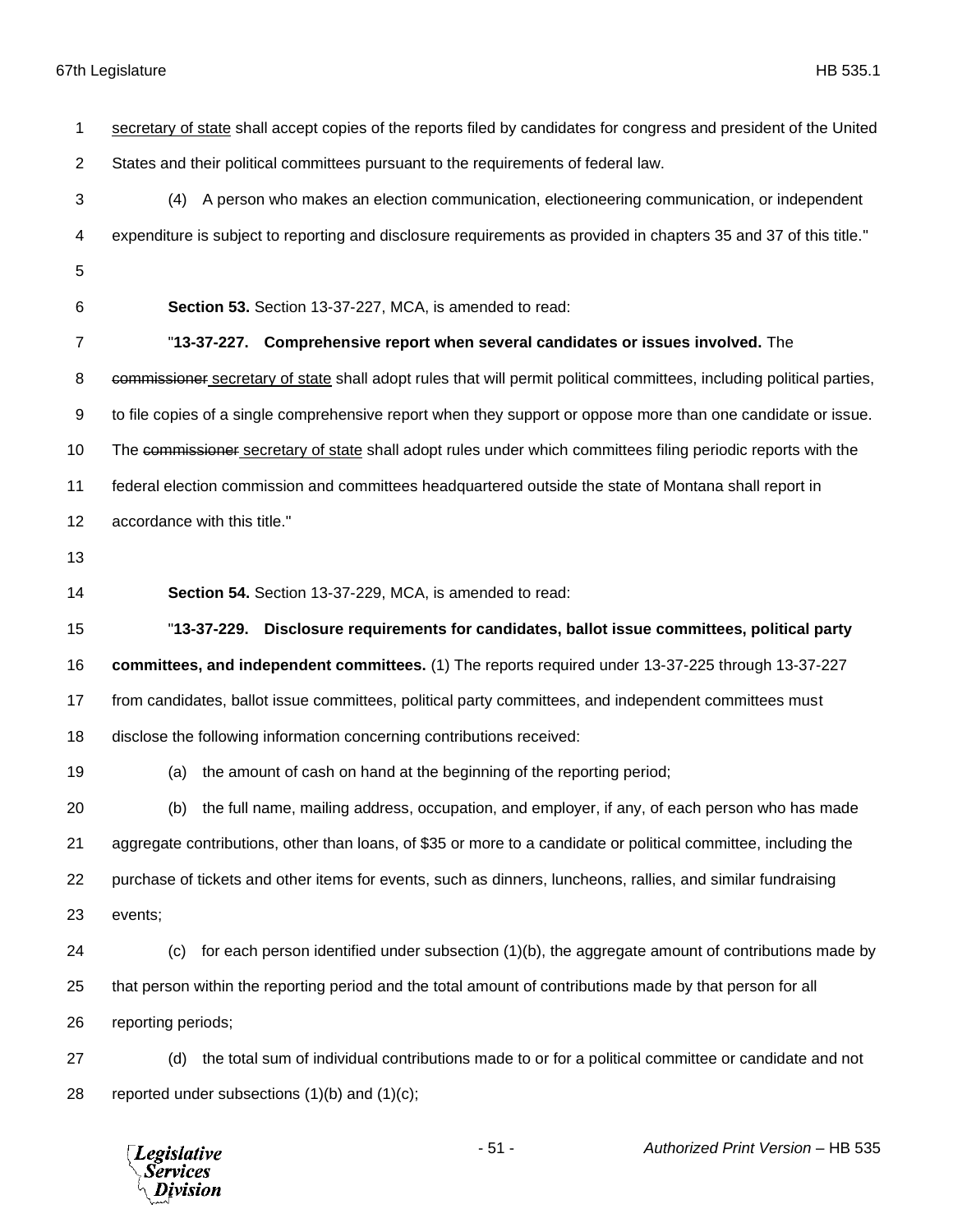(e) the name and address of each political committee or candidate from which the reporting committee or candidate received any transfer of funds, together with the amount and dates of all transfers; (f) each loan from any person during the reporting period, together with the full names, mailing addresses, occupations, and employers, if any, of the lender and endorsers, if any, and the date and amount of each loan; (g) the amount and nature of debts and obligations owed to a political committee or candidate, in the 7 form prescribed by the commissioner secretary of state; (h) an itemized account of proceeds that total less than \$35 from a person from mass collections made at fundraising events; (i) each contribution, rebate, refund, or other receipt not otherwise listed under subsections (1)(b) through (1)(h) during the reporting period; (j) the total sum of all receipts received by or for the committee or candidate during the reporting period; and 14 (k) other information that may be required by the commissioner secretary of state to fully disclose the sources of funds used to support or oppose candidates or issues. (2) (a) Except as provided in subsection (2)(c), the reports required under 13-37-225 through 13-37- 227 from candidates, ballot issue committees, political party committees, and independent committees must disclose the following information concerning expenditures made: (i) the full name, mailing address, occupation, and principal place of business, if any, of each person to whom expenditures have been made by the committee or candidate during the reporting period, including the amount, date, and purpose of each expenditure and the total amount of expenditures made to each person; (ii) the full name, mailing address, occupation, and principal place of business, if any, of each person to whom an expenditure for personal services, salaries, and reimbursed expenses has been made, including the amount, date, and purpose of that expenditure and the total amount of expenditures made to each person; (iii) the total sum of expenditures made by a political committee or candidate during the reporting period; (iv) the name and address of each political committee or candidate to which the reporting committee or candidate made any transfer of funds, together with the amount and dates of all transfers;

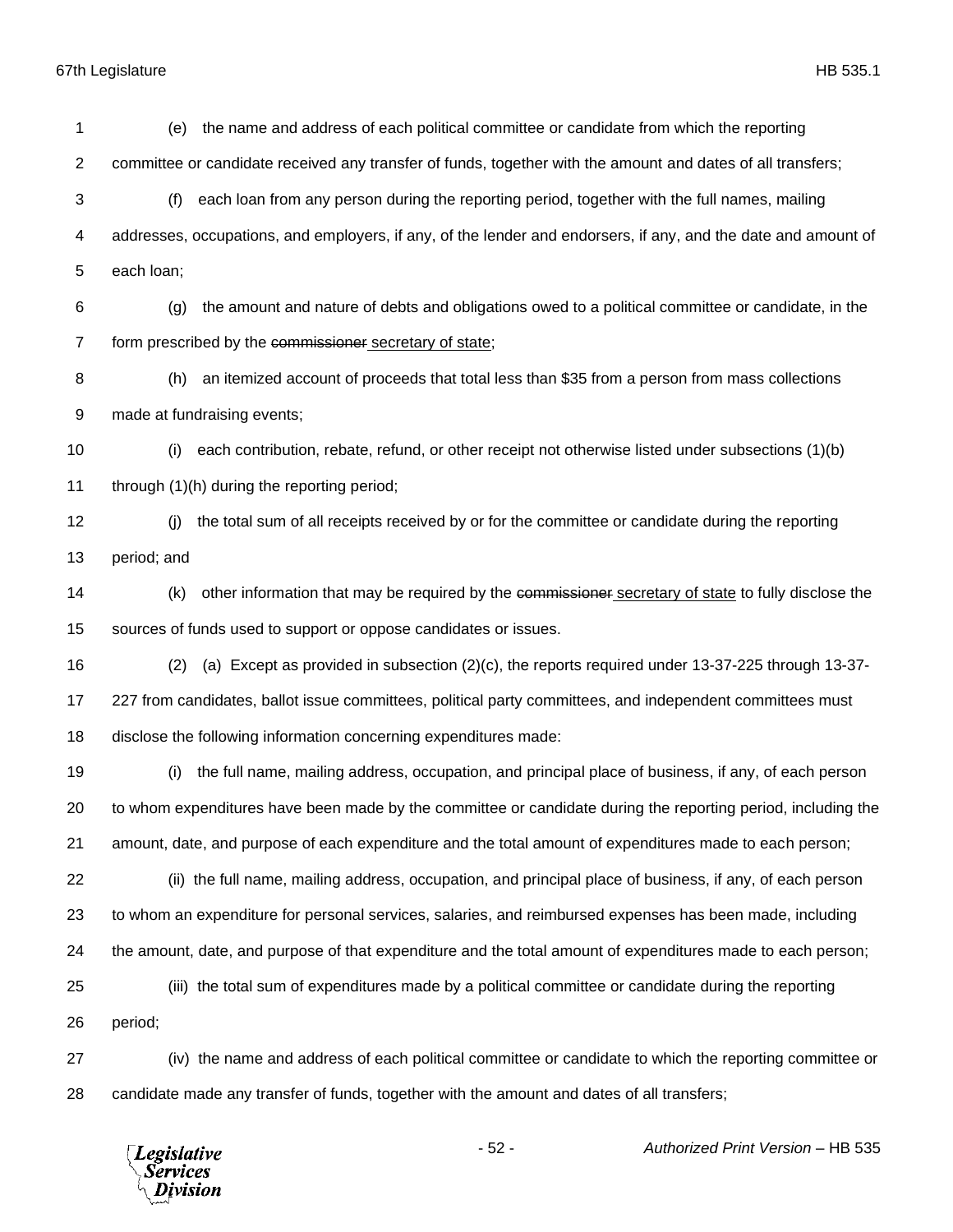| 1              | the name of any person to whom a loan was made during the reporting period, including the full<br>(v)                  |  |  |  |
|----------------|------------------------------------------------------------------------------------------------------------------------|--|--|--|
| $\overline{c}$ | name, mailing address, occupation, and principal place of business, if any, of that person and the full names,         |  |  |  |
| 3              | mailing addresses, occupations, and principal places of business, if any, of the endorsers, if any, and the date       |  |  |  |
| 4              | and amount of each loan;                                                                                               |  |  |  |
| 5              | (vi) the amount and nature of debts and obligations owed by a political committee or candidate in the                  |  |  |  |
| 6              | form prescribed by the commissioner secretary of state; and                                                            |  |  |  |
| $\overline{7}$ | (vii) other information that may be required by the commissioner secretary of state to fully disclose the              |  |  |  |
| 8              | disposition of funds used to support or oppose candidates or issues.                                                   |  |  |  |
| 9              | Reports of expenditures made to a consultant, advertising agency, polling firm, or other person<br>(b)                 |  |  |  |
| 10             | that performs services for or on behalf of a candidate or political committee must be itemized and described in        |  |  |  |
| 11             | sufficient detail to disclose the specific services performed by the entity to which payment or reimbursement          |  |  |  |
| 12             | was made.                                                                                                              |  |  |  |
| 13             | A candidate is required to report the information specified in this subsection (2) only if the<br>(c)                  |  |  |  |
| 14             | transactions involved were undertaken for the purpose of supporting or opposing a candidate."                          |  |  |  |
| 15             |                                                                                                                        |  |  |  |
| 16             | Section 55. Section 13-37-231, MCA, is amended to read:                                                                |  |  |  |
| 17             | "13-37-231. Reports to be certified as true, complete, and correct. (1) A report required by this                      |  |  |  |
| 18             | chapter to be filed by a candidate or political committee must be verified as true, complete, and correct by the       |  |  |  |
| 19             | oath or affirmation of the individual filing the report. The individual filing the report must be the candidate or an  |  |  |  |
| 20             | officer of a political committee who is on file as an officer of the committee with the commissioner secretary of      |  |  |  |
| 21             | state.                                                                                                                 |  |  |  |
| 22             | A copy of a report or statement filed by a candidate or political committee must be preserved by<br>(2)                |  |  |  |
| 23             | the individual filing it for a period coinciding with the term of office for which the person was a candidate or for a |  |  |  |
| 24             | period of 4 years, whichever is longer."                                                                               |  |  |  |
| 25             |                                                                                                                        |  |  |  |
| 26             | Section 56. Section 13-37-232, MCA, is amended to read:                                                                |  |  |  |
| 27             | Disclosure requirements for incidental committees. (1) The reports required under<br>"13-37-232.                       |  |  |  |
| 28             | 13-37-225 through 13-37-227 from incidental committees must disclose the following information concerning              |  |  |  |
|                | $-53-$<br>Authorized Print Version - HB 535<br><b>Legislative</b><br><b>Services</b><br>Division                       |  |  |  |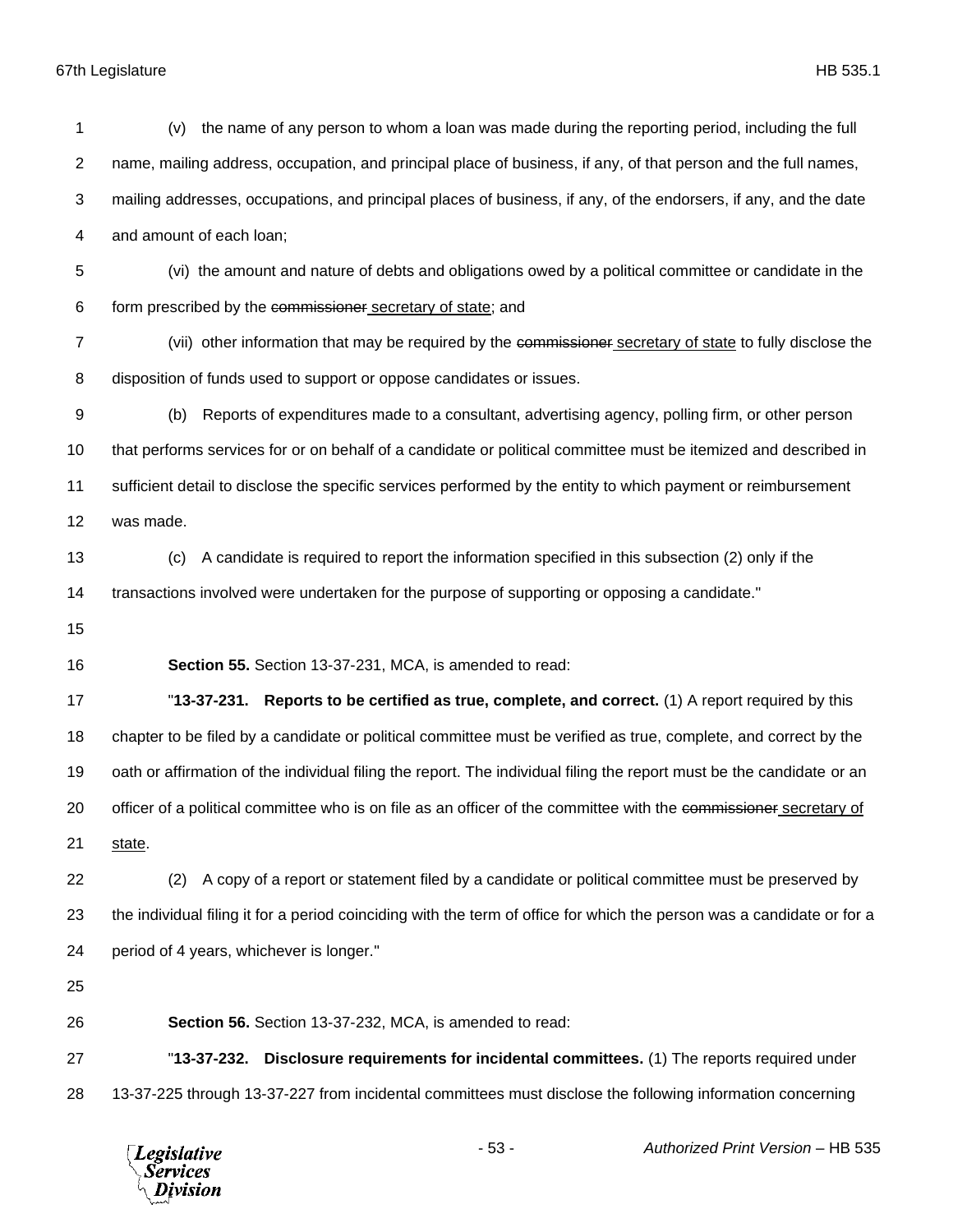contributions to the committee that are designated by the contributor for a specified candidate, ballot issue, or petition for nomination or that are made by the contributor in response to an appeal by the incidental committee for contributions to support incidental committee election activity, including in-kind expenditures, independent expenditures, election communications, or electioneering communications: (a) the full name, mailing address, occupation, and employer, if any, of each person who has made aggregate contributions during the reporting period for a specified candidate, ballot issue, or petition for nomination of \$35 or more; (b) for each person identified under subsection (1)(a), the aggregate amount of contributions made by that person for all reporting periods; (c) each loan received from any person during the reporting period for a specified candidate, ballot issue, or petition for nomination, together with the full names, mailing addresses, occupations, and employers, if any, of the lender and endorsers, if any, and the date and amount of each loan; (d) the amount and nature of debts and obligations owed to an incidental committee for a specified 14 candidate, ballot issue, or petition for nomination in the form prescribed by the commissioner secretary of state; (e) an account of proceeds that total less than \$35 per person from mass collections made at fundraising events sponsored by the incidental committee for a specified candidate, ballot issue, or petition for nomination; and (f) the total sum of all contributions received by or designated for the incidental committee for a specified candidate, ballot issue, or petition for nomination during the reporting period. (2) The reports required under 13-37-225 through 13-37-227 from incidental committees must disclose the following information concerning expenditures made: (a) the full name, mailing address, occupation, and principal place of business, if any, of each person to whom expenditures have been made during the reporting period, including the amount, date, and purpose of each expenditure and the total amount of expenditures made to each person; (b) the full name, mailing address, occupation, and principal place of business, if any, of each person to whom an expenditure for personal services, salaries, and reimbursed expenses has been made during the reporting period, including the amount, date, and purpose of that expenditure and the total amount of expenditures made to each person;

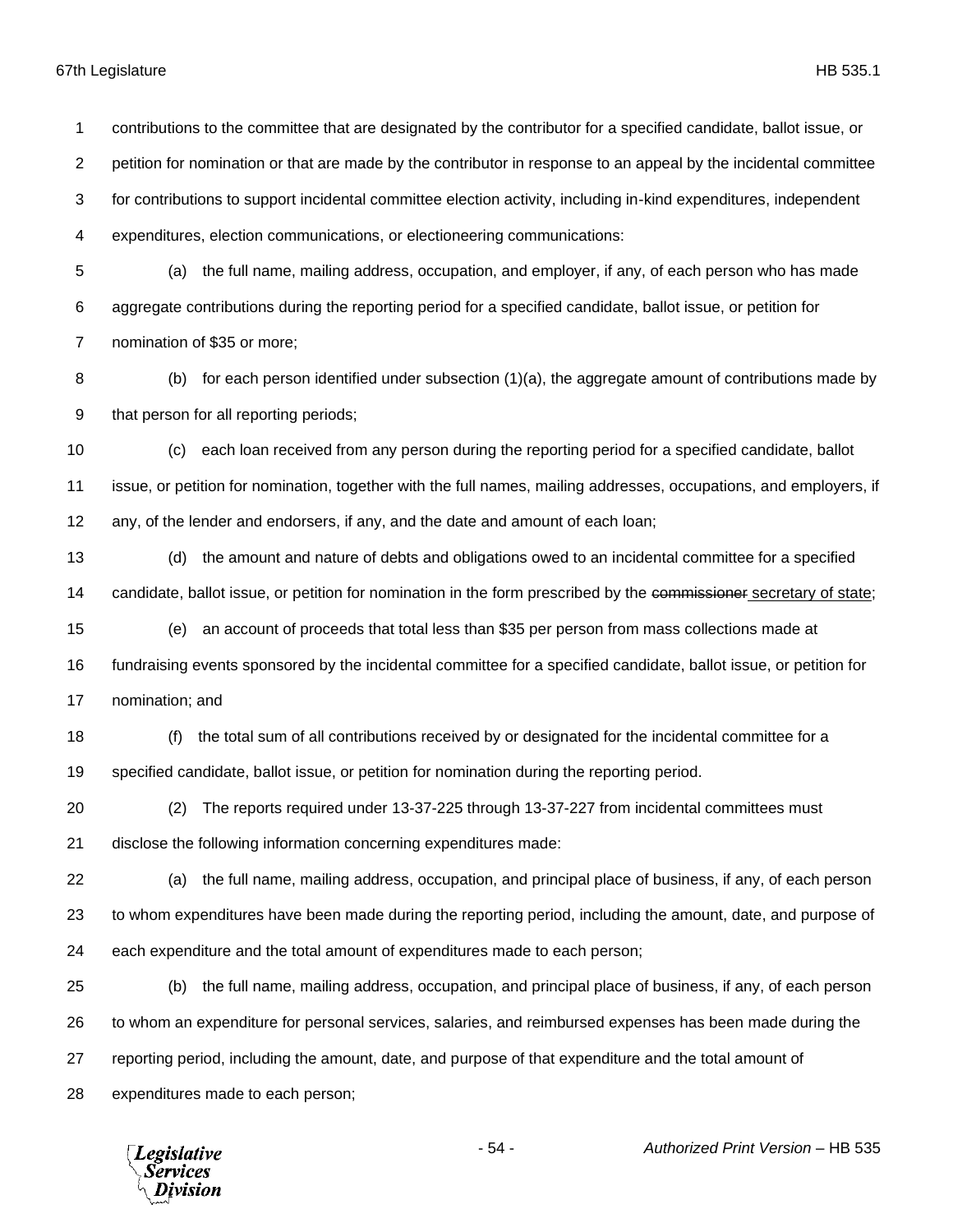(c) the total sum of expenditures made during the reporting period; (d) the name and address of each political committee or candidate to which the reporting committee made any transfer of funds together with the amount and dates of all transfers; (e) the name of any person to whom a loan was made during the reporting period, including the full name, mailing address, occupation, and principal place of business, if any, of that person, and the full names, mailing addresses, occupations, and principal places of business, if any, of the endorsers, if any, and the date and amount of each loan; (f) the amount and nature of debts and obligations owed by a political committee in the form prescribed by the commissioner secretary of state; and 10 (g) other information that may be required by the commissioner secretary of state to fully disclose the disposition of funds used to make expenditures. (3) Reports of expenditures made to a consultant, advertising agency, polling firm, or other person that performs services for or on behalf of an incidental committee must be itemized and described in sufficient detail to disclose the specific services performed by the entity to which payment or reimbursement was made. (4) An incidental committee that does not receive contributions for a specified candidate, ballot issue, or petition for nomination and that does not solicit contributions for incidental committee election activity, including in-kind expenditures, independent expenditures, election communications, or electioneering communications, is required to report only its expenditures." **Section 57.** Section 13-37-240, MCA, is amended to read: "**13-37-240. Surplus campaign funds.** (1) A candidate shall dispose of any surplus funds from the candidate's campaign within 120 days after the time of filing the closing campaign report pursuant to 13-37-228. In disposing of the surplus funds, a candidate may not contribute the funds to another campaign, including the candidate's own future campaign, or use the funds for personal benefit. A successful candidate for a statewide elected or legislative office or for public service commissioner may establish a constituent services account as provided in 13-37-402. The candidate shall provide a supplement to the closing campaign report to the 27 commissioner secretary of state showing the disposition of any surplus campaign funds.

(2) For purposes of this section, "personal benefit" means a use that will provide a direct or indirect

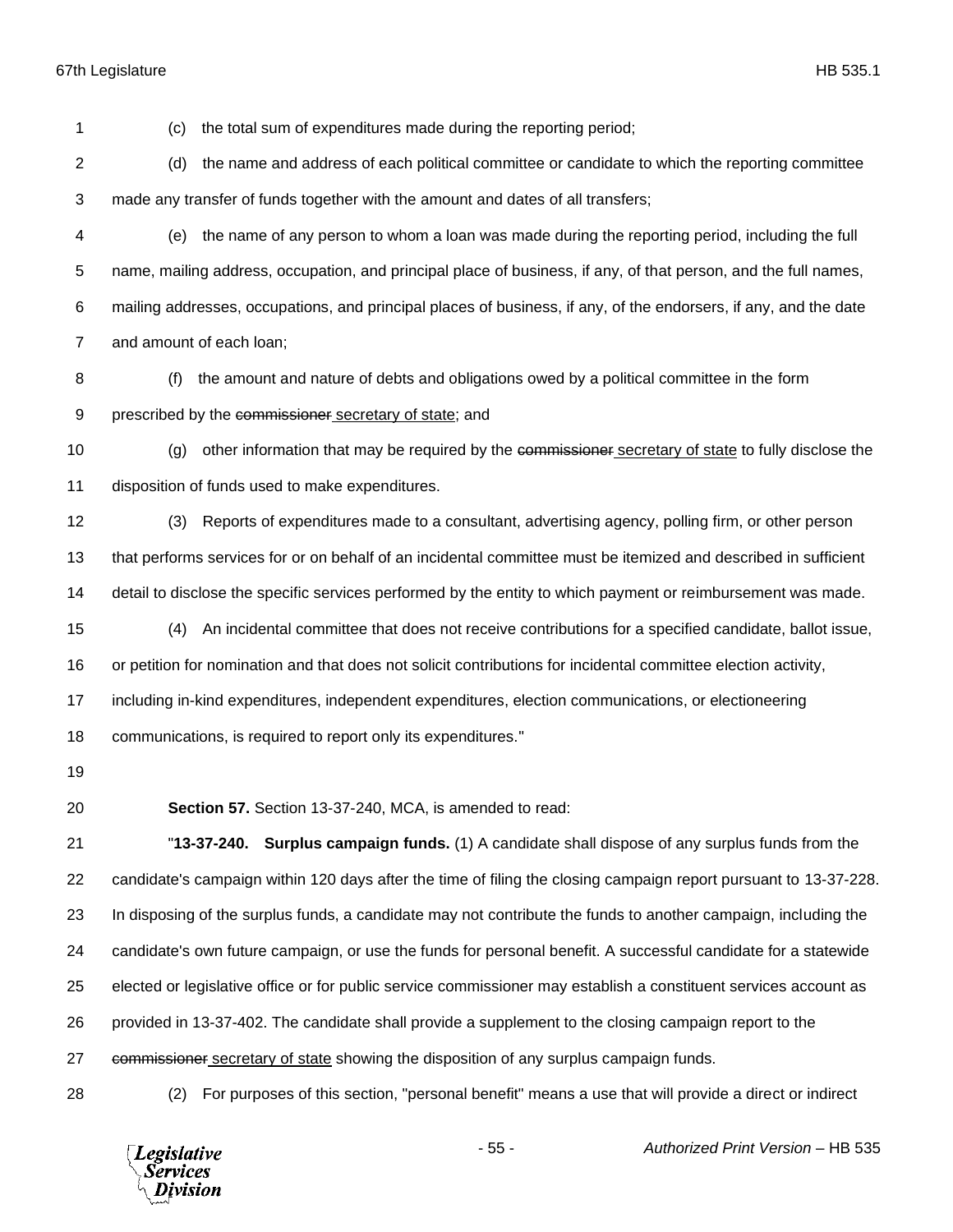benefit of any kind to the candidate or any member of the candidate's immediate family."

**Section 58.** Section 13-37-250, MCA, is amended to read:

 "**13-37-250. Voluntary spending limits.** (1) (a) The following statement may be used in printed matter and in broadcast advertisements and may appear in the voter information pamphlet prepared by the secretary of state: "According to the Office of the Commissioner of Political Practices Secretary of State, \_\_\_\_\_\_\_ is in compliance with the voluntary expenditure limits established under Montana law." (b) The treasurer of each political committee, as defined in 13-1-101, who files a certification on a 9 ballot issue pursuant to 13-37-201 may also file with the commissioner secretary of state a sworn statement that the committee will not exceed the voluntary expenditure limits of this section. If a sworn statement is made, 11 it must be filed with the commissioner secretary of state within 30 days of the certification of the political committee. 13 (c) A political committee that has not filed a sworn statement with the commissioner secretary of state may not distribute any printed matter or pay for any broadcast claiming to be in compliance with the voluntary expenditure limits of this section. (d) A political committee may not use evidence of compliance with the voluntary expenditure limits of

 this section to imply to the public that the committee has received endorsement or approval by the state of Montana.

 (2) For the purposes of this section, the expenditures made by a political committee consist of the aggregate total of the following during the calendar year:

(a) all committee loans or expenditures made by check or cash; and

(b) the dollar value of all in-kind contributions made or received by the committee.

(3) In order to be identified as a political committee in compliance with the voluntary expenditure limits

of this section, the committee's expenditures, as described in subsection (2), may not exceed \$195,000.

25 (4) A political committee that files with the commissioner secretary of state a sworn statement to abide by the voluntary expenditure limits of this section but that exceeds those limits shall pay a fine of \$6,500 27 to the commissioner secretary of state. This money must be deposited in a separate fund to be used to support 28 the enforcement programs of the office of the commissioner secretary of state.

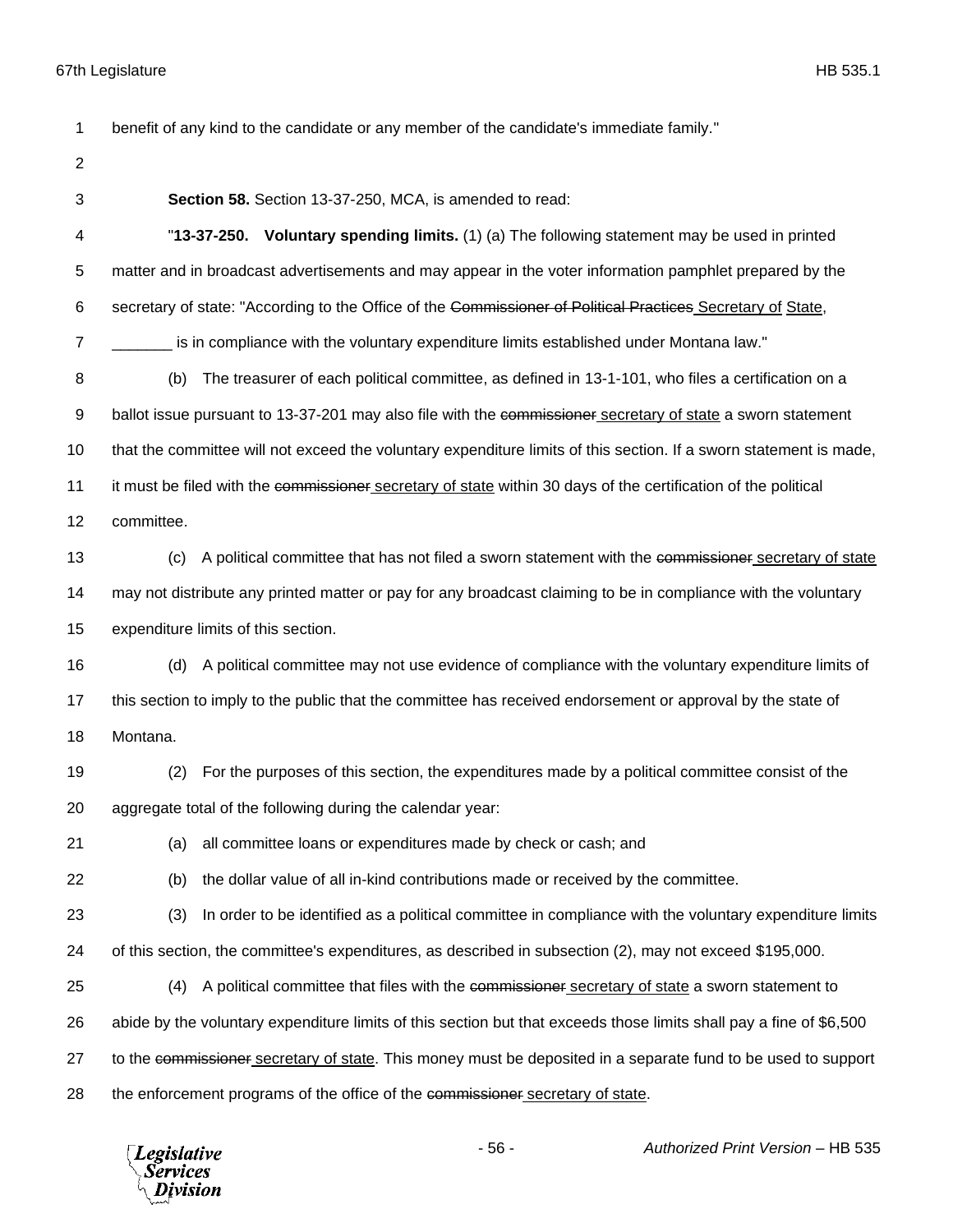| 1              | After July 1, 2004, all limits on voluntary spending in this section must be multiplied by an inflation<br>(5)   |  |  |  |
|----------------|------------------------------------------------------------------------------------------------------------------|--|--|--|
| $\overline{2}$ | factor, which is determined by dividing the consumer price index for June of the year prior to the year in which |  |  |  |
| 3              | the general election is held by the consumer price index for June 2003. The resulting figure must be rounded up  |  |  |  |
| 4              | or down to the nearest \$50 increment."                                                                          |  |  |  |
| 5              |                                                                                                                  |  |  |  |
| 6              | Section 59. Section 13-37-401, MCA, is amended to read:                                                          |  |  |  |
| $\overline{7}$ | "13-37-401.<br>Definitions. As used in 13-37-402 and this section, the following definitions apply:              |  |  |  |
| 8              | "Constituent services" means travel, mailing, and other expenses incurred to represent and serve<br>(1)          |  |  |  |
| 9              | constituents and authorized in rules adopted by the commissioner secretary of state to implement the             |  |  |  |
| 10             | provisions of 13-37-402 and this section.                                                                        |  |  |  |
| 11             | "Personal benefit" has the meaning provided in 13-37-240."<br>(2)                                                |  |  |  |
| 12             |                                                                                                                  |  |  |  |
| 13             | Section 60. Section 13-37-402, MCA, is amended to read:                                                          |  |  |  |
| 14             | "13-37-402. Constituent accounts -- reports. (1) A constituent services account may be established               |  |  |  |
| 15             | to pay for constituent services by a successful candidate required to report under 13-37-229. A constituent      |  |  |  |
| 16             | services account may be established by filing an appropriate form with the commissioner secretary of state.      |  |  |  |
| 17             | (a) A successful candidate may deposit only surplus campaign funds in a constituent services<br>(2)              |  |  |  |
| 18             | account.                                                                                                         |  |  |  |
| 19             | The money in the account may be used only for constituent services. The money in the account<br>(b)              |  |  |  |
| 20             | may not be used for personal benefit. Expenditures from a constituent services account may not be made when      |  |  |  |
| 21             | the holder of the constituent services account also has an open campaign account.                                |  |  |  |
| 22             | A person described in subsection (1) may not establish any account related to the public official's<br>(3)       |  |  |  |
| 23             | office other than a constituent services account. This subsection does not prohibit a person from establishing a |  |  |  |
| 24             | campaign account.                                                                                                |  |  |  |
| 25             | The holder of a constituent services account shall file a quarterly report with the commissioner<br>(4)          |  |  |  |
| 26             | secretary of state, by a date established by the commissioner secretary of state by rule. The report must        |  |  |  |
| 27             | disclose the source of all money deposited in the account and enumerate expenditures from the account. The       |  |  |  |
| 28             | report must include the same information as required for a candidate required to report under 13-37-229. The     |  |  |  |
|                |                                                                                                                  |  |  |  |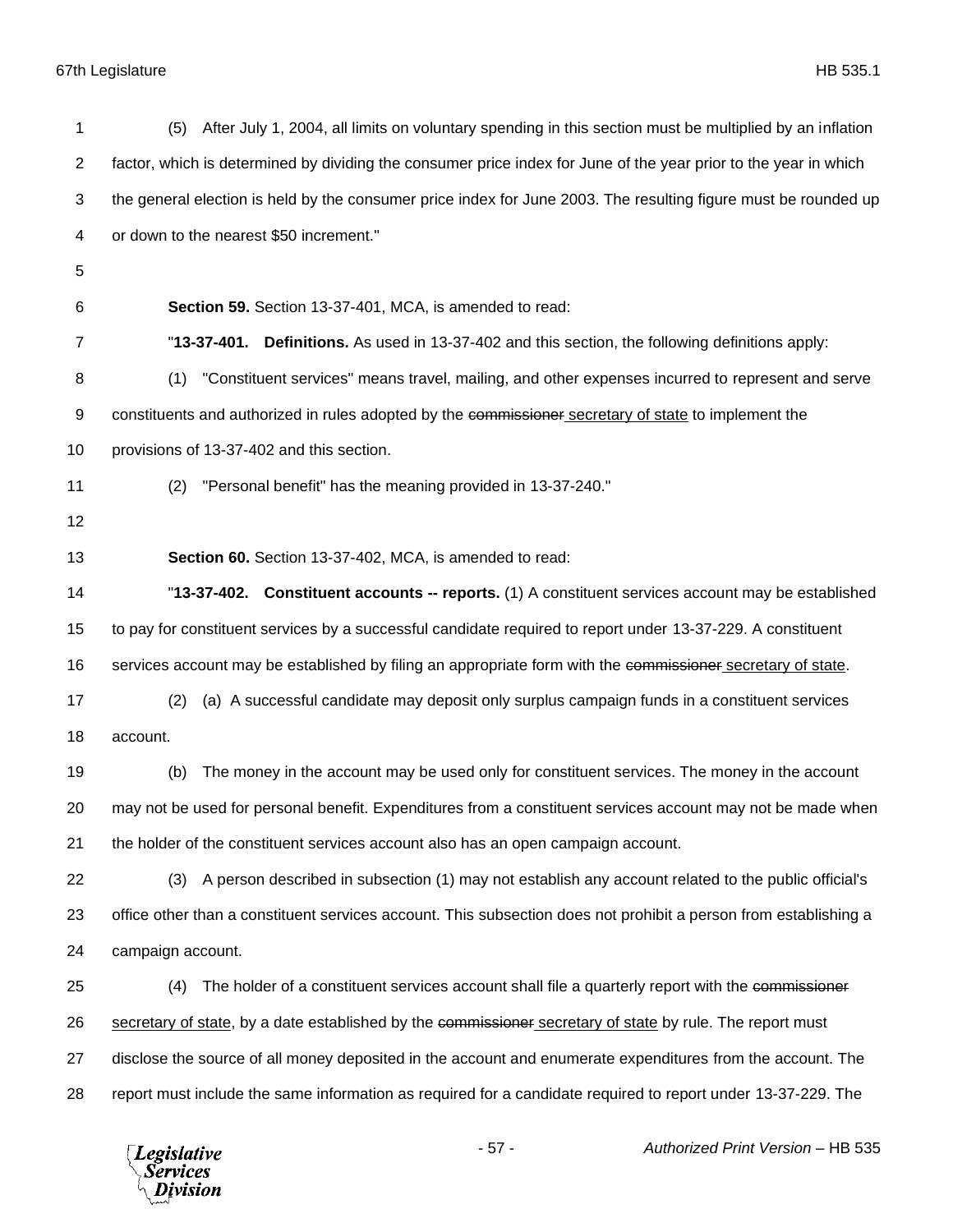**Legislative** Services

 report must be certified as provided in 13-37-231. (5) The holder of a constituent services account shall close the account within 120 days after the account holder leaves public office." **Section 61.** Section 13-37-403, MCA, is amended to read: "**13-37-403. Constituent services account -- prior contributions -- donation to charity.** A person who established a constituent services account prior to May 14, 2007, shall donate any money remaining in the account on April 24, 2009, to charity by July 1, 2009, or deposit the money by July 1, 2009, into a constituent services account established after May 14, 2007, and shall close the old account. The holder of a constituent 10 services account subject to this section shall file a report with the commissioner secretary of state describing the disposition of the money subject to this section." **Section 62.** Section 13-37-502, MCA, is amended to read: "**13-37-502. Prohibition on foreign national interference in election.** (1) It is unlawful for a foreign national, directly or through an intermediary, to make a disbursement for an electioneering communication, a contribution, or an expenditure, or to make an express or implied promise to make a contribution or an expenditure, in connection with any candidate election. (2) It is unlawful for a person to solicit, accept, or receive a contribution, expenditure, or disbursement described in subsection (1) from a foreign national. (3) To the extent that a potential violation of this section also violates 52 U.S.C. 30121 or 11 CFR 21 110.20, investigation and enforcement of the matter must be referred to the federal election commission. The 22 <del>commissioner or a</del> A county attorney may not bring an enforcement action regarding the portion of the matter that also violates 52 U.S.C. 30121 or 11 CFR 110.20." **Section 63.** Section 13-37-602, MCA, is amended to read: "**13-37-602. Organization statement.** (1) Within 5 days of becoming a reporting entity, the reporting 27 entity shall certify its name and complete address with the commissioner secretary of state. (2) A minor party qualification committee shall include the following additional information in the

- 58 - *Authorized Print Version* – HB 535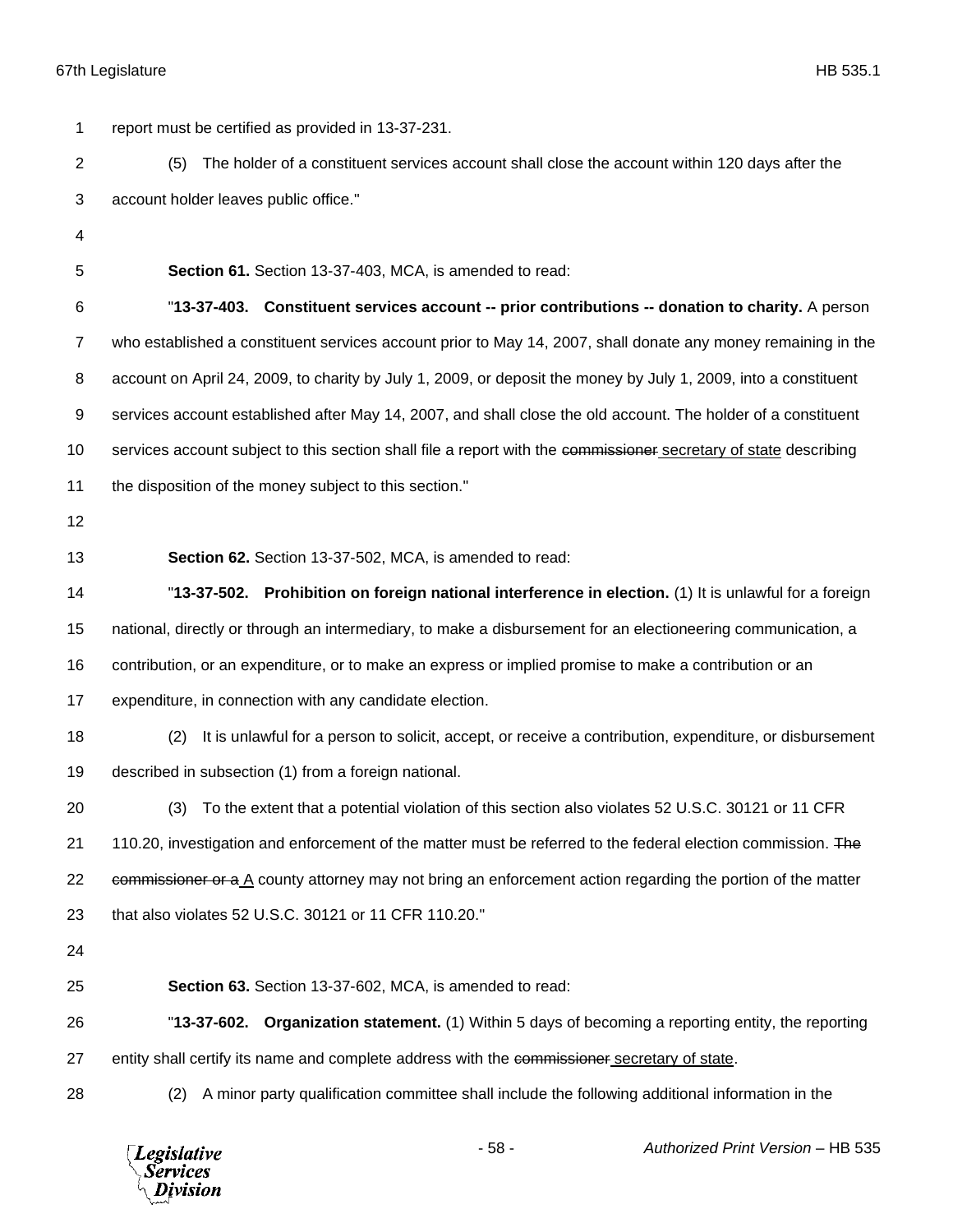| 1              | certification:                                                                                                     |  |  |
|----------------|--------------------------------------------------------------------------------------------------------------------|--|--|
| $\overline{c}$ | the name and address of the committee's treasurer;<br>(a)                                                          |  |  |
| 3              | the name and address of all officers, if any;<br>(b)                                                               |  |  |
| 4              | an organizational statement; and<br>(c)                                                                            |  |  |
| 5              | the name and address of the depository designated for depositing all contributions received and<br>(d)             |  |  |
| 6              | disbursing all expenditures made by the minor party qualification committee.                                       |  |  |
| 7              | Only a bank, credit union, savings and loan association, or building and loan association<br>(3)                   |  |  |
| 8              | authorized to transact business in Montana may be designated as a depository under subsection (2)."                |  |  |
| 9              |                                                                                                                    |  |  |
| 10             | Section 64. Section 13-37-603, MCA, is amended to read:                                                            |  |  |
| 11             | "13-37-603. Reporting entity -- reports required -- exception. (1) A reporting entity shall keep                   |  |  |
| 12             | detailed records of all contributions received and expenditures made by or on behalf of the reporting entity. If   |  |  |
| 13             | the reporting entity is a minor party qualification committee, the treasurer appointed pursuant to 13-37-602 shall |  |  |
| 14             | keep the records on behalf of the minor party qualification committee.                                             |  |  |
| 15             | A reporting entity may not knowingly report a contribution in the name of any person other than the<br>(2)         |  |  |
| 16             | person by whom it was actually furnished.                                                                          |  |  |
| 17             | A reporting entity shall file periodic reports containing the information required by 13-37-605<br>(3)             |  |  |
| 18             | pursuant to the dates required by 13-37-604.                                                                       |  |  |
| 19             | Records kept pursuant to this section must be preserved by the reporting entity for 4 years from<br>(4)            |  |  |
| 20             | the date prescribed in 13-10-601(2)(c) on which the signatures were presented or otherwise would have been         |  |  |
| 21             | presented to the election administrator.                                                                           |  |  |
| 22             | The commissioner-secretary of state may inspect records or accounts that must be kept pursuant<br>(5)              |  |  |
| 23             | to this part, as long as the inspection is made during reasonable office hours.                                    |  |  |
| 24             | If a reporting entity is otherwise required to file a report under Title 13, chapter 37, part 2,<br>(6)            |  |  |
| 25             | concerning the same matters required to be reported under this part, the reporting entity may not be required to   |  |  |
| 26             | file a duplicate report or duplicate information but shall file the information in one report."                    |  |  |
| 27             |                                                                                                                    |  |  |
| 28             | Section 65. Section 13-37-605, MCA, is amended to read:                                                            |  |  |
|                |                                                                                                                    |  |  |

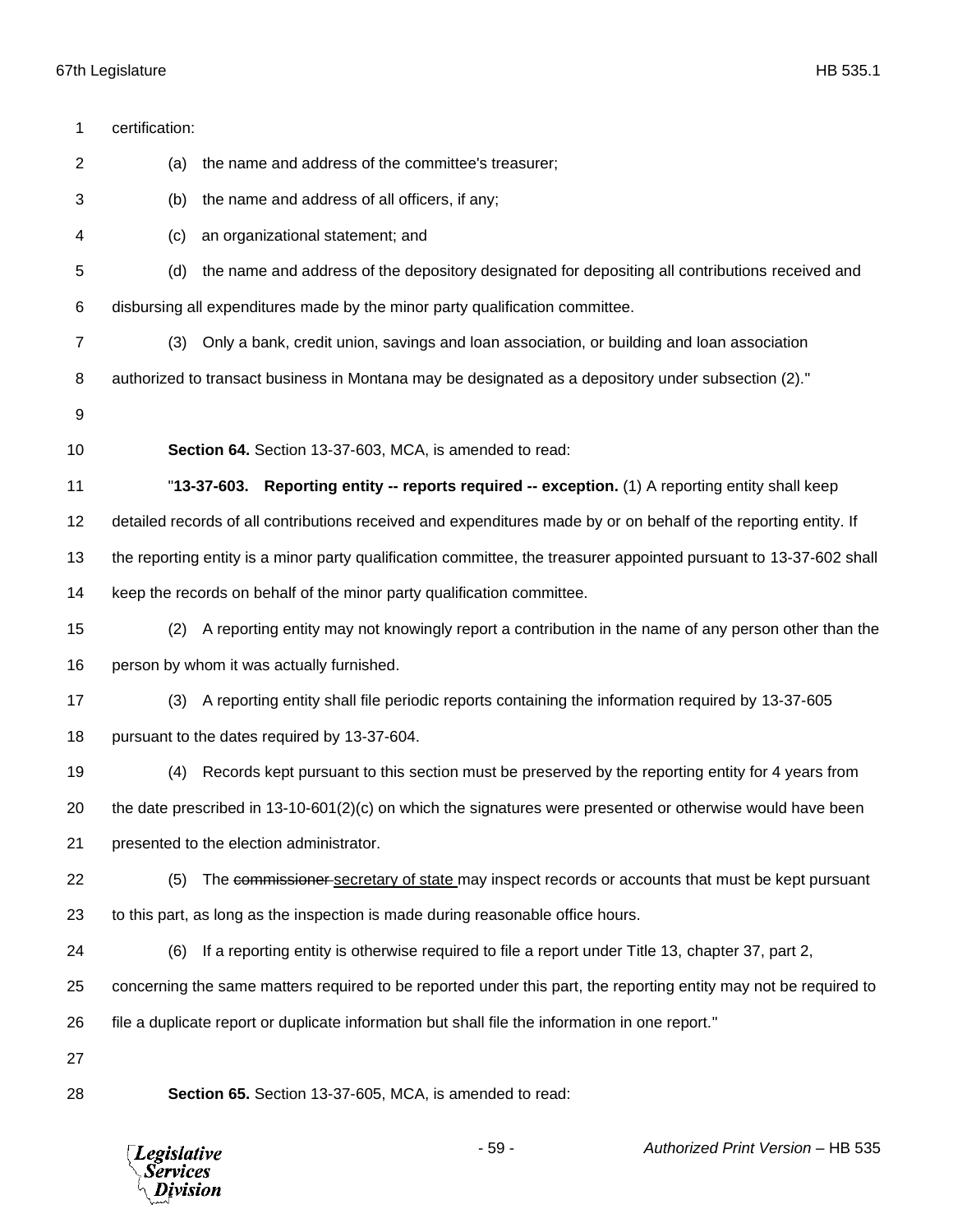| 1              | "13-37-605. Content of reports. (1) The periodic reports required by 13-37-603 must contain                            |  |  |  |
|----------------|------------------------------------------------------------------------------------------------------------------------|--|--|--|
| 2              | information concerning contributions received or expenditures made by or on behalf of the reporting entity. The        |  |  |  |
| 3              | reports must contain the following information:                                                                        |  |  |  |
| 4              | for contributions received:<br>(a)                                                                                     |  |  |  |
| 5              | the amount of cash on hand at the beginning of the reporting period;<br>(i)                                            |  |  |  |
| 6              | the full name, mailing address, occupation, and employer, if any, of each person who has made<br>(ii)                  |  |  |  |
| $\overline{7}$ | aggregate contributions of \$35 or more;                                                                               |  |  |  |
| 8              | (iii) for each person identified under subsection (1)(a)(ii), the aggregate amount of contributions made               |  |  |  |
| 9              | by that person within the reporting period and the total amount of contributions made by that person for all           |  |  |  |
| 10             | reporting periods;                                                                                                     |  |  |  |
| 11             | (iv) the total sum of individual contributions made by the reporting entity and not reported under                     |  |  |  |
| 12             | subsections $(1)(a)(ii)$ and $(1)(a)(iii)$ ;                                                                           |  |  |  |
| 13             | the name and address of each person from which the reporting entity received any transfer of<br>(v)                    |  |  |  |
| 14             | funds for the purpose of furthering an effort to qualify a minor party for primary elections using a minor party       |  |  |  |
| 15             | petition, together with the amount and dates of all transfers;                                                         |  |  |  |
| 16             | (vi) each loan of funds designated for use or used in furtherance of an effort to qualify a minor party for            |  |  |  |
| 17             | primary elections using a minor party petition from any person during the reporting period, together with the full     |  |  |  |
| 18             | names, mailing addresses, occupations, and employers, if any, of the lender and endorsers, if any, and the             |  |  |  |
| 19             | date and amount of each loan;                                                                                          |  |  |  |
| 20             | (vii) the amount and nature of debts and obligations owed to a reporting entity relating to the reporting              |  |  |  |
| 21             | entity's effort to qualify a minor party for primary elections using a minor party petition, in the form prescribed by |  |  |  |
| 22             | the commissioner secretary of state;                                                                                   |  |  |  |
| 23             | (viii) an itemized account of proceeds that total less than \$35 from a person from mass collections                   |  |  |  |
| 24             | made at fundraising events;                                                                                            |  |  |  |
| 25             | (ix) each contribution not otherwise listed under subsections $(1)(a)(ii)$ through $(1)(a)(iii)$ during the            |  |  |  |
| 26             | reporting period;                                                                                                      |  |  |  |
| 27             | the total sum of all contributions received by or for the reporting entity during the reporting period;<br>(x)         |  |  |  |
| 28             | and                                                                                                                    |  |  |  |
|                |                                                                                                                        |  |  |  |

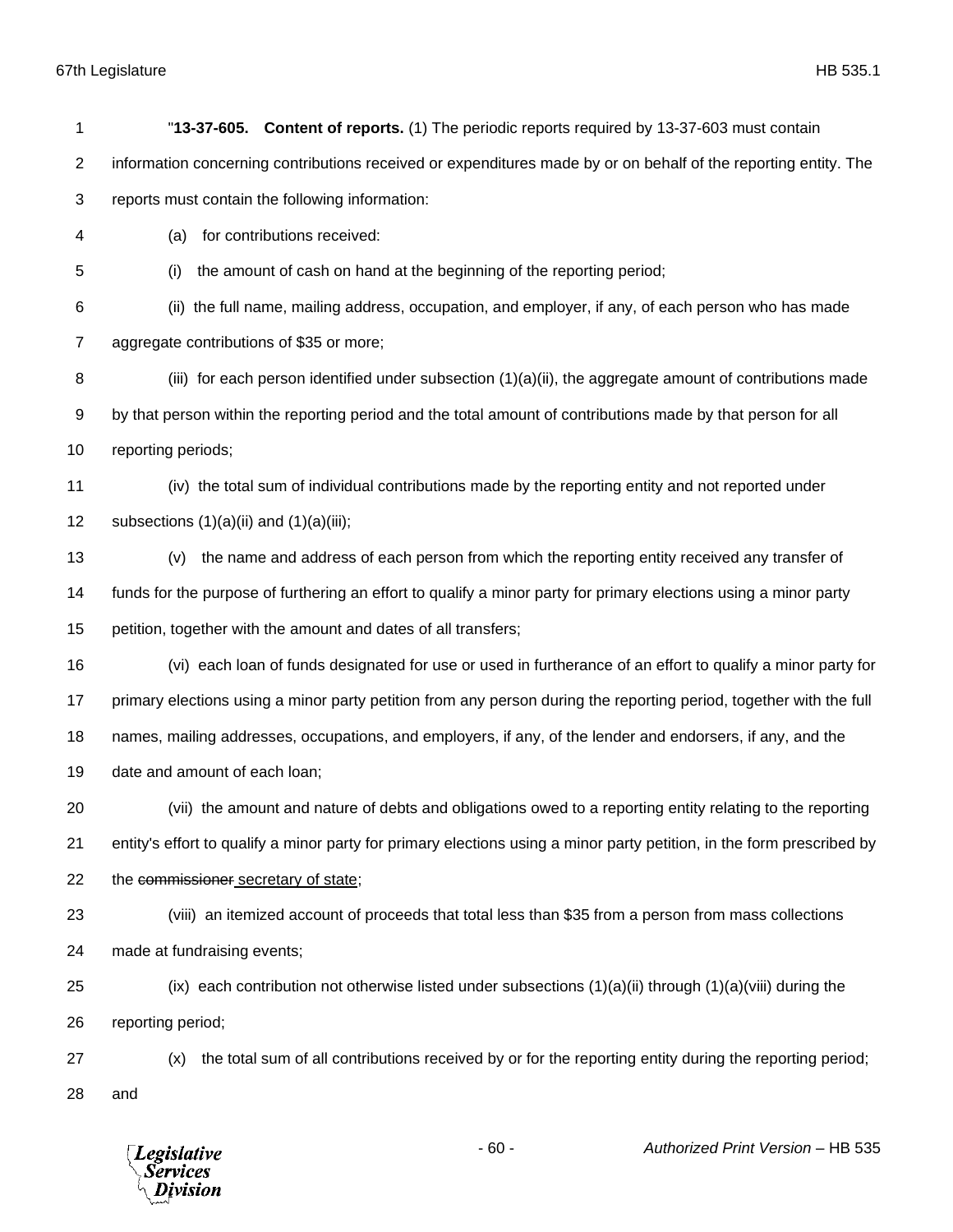1 (xi) other information that may be required by the commissioner secretary of state to fully disclose the sources of funds used in furtherance of an effort to qualify a minor party for primary elections using a minor party petition;

(b) for expenditures made:

 (i) the full name, mailing address, occupation, and principal place of business, if any, of each person to whom expenditures have been made by the reporting entity during the reporting period, including the amount, date, and purpose of each expenditure and the total amount of expenditures made to each person; 8 (ii) the full name, mailing address, occupation, and principal place of business, if any, of each person to whom an expenditure for personal services, salaries, and reimbursed expenses has been made, including the amount, date, and purpose of that expenditure and the total amount of expenditures made to each person;

(iii) the total sum of expenditures made by the reporting entity during the reporting period;

 (iv) the name and address of each person to which the reporting entity made any transfer of funds in furtherance of an effort to qualify a minor party for primary elections using a minor party petition, together with the amount and dates of all transfers;

 (v) the name of any person to whom a loan was made during the reporting period using funds designated for the purpose of furthering an effort to qualify a minor party for primary elections using a minor party petition, including the full name, mailing address, occupation, and principal place of business, if any, of that person and the full names, mailing addresses, occupations, and principal places of business, if any, of the endorsers, if any, and the date and amount of each loan;

 (vi) the amount and nature of debts and obligations owed by the reporting entity relating to the reporting entity's effort to qualify a minor party for primary elections using a minor party petition in a form 22 prescribed by the commissioner secretary of state; and

 (vii) other information that may be required by the commissioner secretary of state to fully disclose the disposition of funds used in furtherance of an effort to qualify a minor party for primary elections using a minor party petition.

 (2) Reports of expenditures made to a consultant or other person that performs services for or on behalf of a reporting entity must be itemized and described in sufficient detail to disclose the specific services performed by the entity to which payment or reimbursement was made.

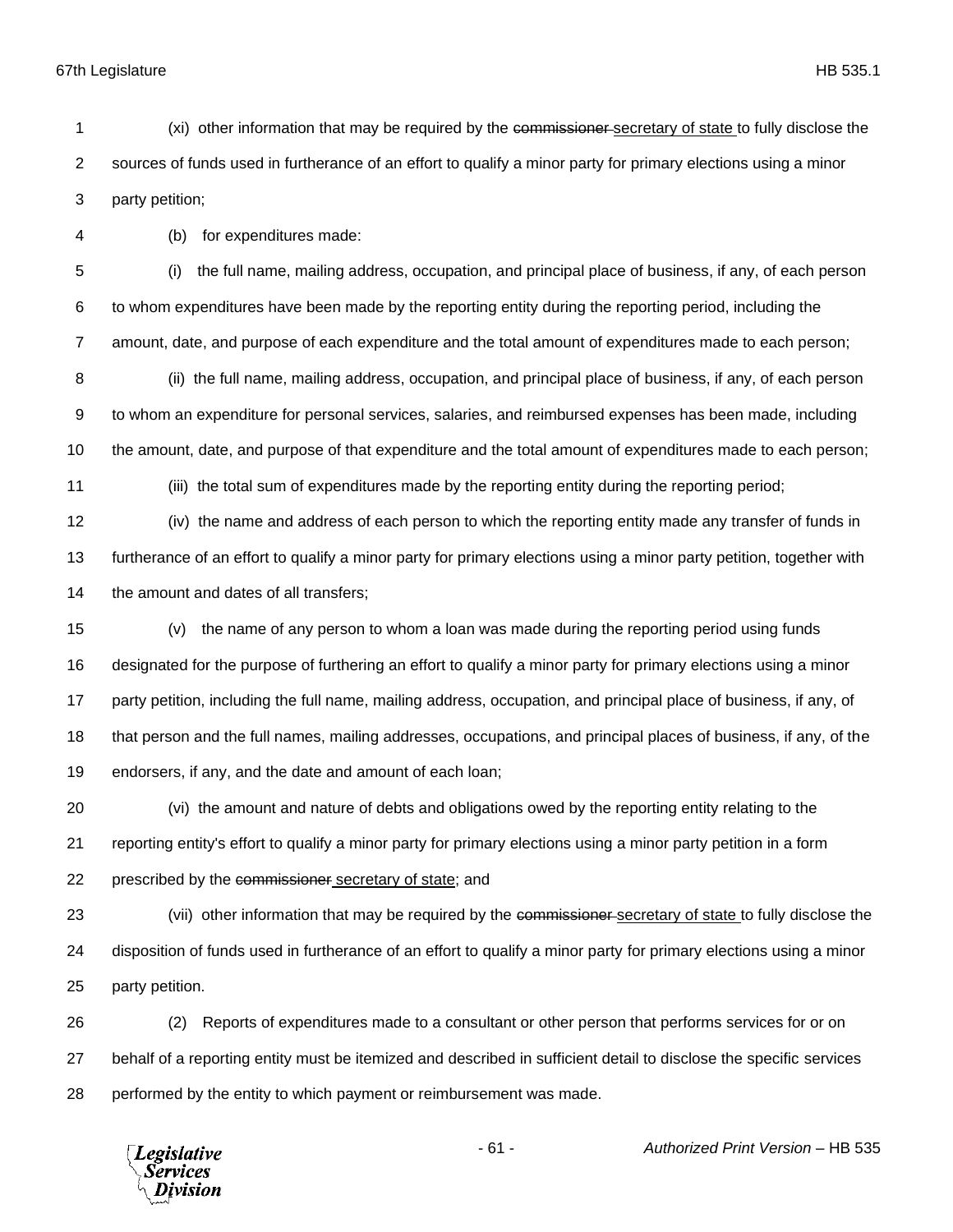| 1              | Reports required by 13-37-603 must be verified as true, complete, and correct by the oath or<br>(3)       |                                                                                                                     |  |
|----------------|-----------------------------------------------------------------------------------------------------------|---------------------------------------------------------------------------------------------------------------------|--|
| 2              | affirmation of the individual filing the report."                                                         |                                                                                                                     |  |
| 3              |                                                                                                           |                                                                                                                     |  |
| 4              | Section 66. Section 13-37-606, MCA, is amended to read:                                                   |                                                                                                                     |  |
| 5              | "13-37-606. Forms. The commissioner-secretary of state shall prescribe reporting forms required for       |                                                                                                                     |  |
| 6              | submissions under this part."                                                                             |                                                                                                                     |  |
| $\overline{7}$ |                                                                                                           |                                                                                                                     |  |
| 8              |                                                                                                           | NEW SECTION. Section 67. Repealer. The following sections of the Montana Code Annotated are                         |  |
| 9              | repealed:                                                                                                 |                                                                                                                     |  |
| 10             | $2 - 15 - 411.$                                                                                           | Commissioner of political practices.                                                                                |  |
| 11             | 13-37-102.                                                                                                | Creation of office -- nomination -- appointment -- removal.                                                         |  |
| 12             | 13-37-103.                                                                                                | Term of office.                                                                                                     |  |
| 13             | 13-37-104.                                                                                                | Vacancy.                                                                                                            |  |
| 14             | 13-37-105.                                                                                                | Impeachment and prosecution of commissioner.                                                                        |  |
| 15             | 13-37-106.                                                                                                | Salary.                                                                                                             |  |
| 16             | 13-37-107.                                                                                                | Commissioner of political practices -- qualifications.                                                              |  |
| 17             | 13-37-108.                                                                                                | Commissioner of political practices -- restrictions.                                                                |  |
| 18             | 13-37-112.                                                                                                | Personnel and budget.                                                                                               |  |
| 19             | 13-37-116.                                                                                                | Exercise of powers.                                                                                                 |  |
| 20             |                                                                                                           |                                                                                                                     |  |
| 21             |                                                                                                           | NEW SECTION. Section 68. Transition. (1) Within 15 days of [the effective date of this act], the                    |  |
| 22             | majority and minority leaders of each house of the legislature shall each appoint a board member.         |                                                                                                                     |  |
| 23             | (2)                                                                                                       | Except as provided in subsection (3), the provisions of 2-15-131 through 2-15-137 govern the                        |  |
| 24             |                                                                                                           | transfer of duties from the commissioner of political practices to the secretary of state and the attorney general. |  |
| 25             | (3)                                                                                                       | The commissioner of political practices in office on [the effective date of this act] is entitled to                |  |
| 26             | rights to vacation pay, sick pay, and leave, rights under any retirement or personnel plan, and rights to |                                                                                                                     |  |
| 27             |                                                                                                           | compensatory time earned, but is not entitled to rights of tenure in office.                                        |  |
| 28             | (4)                                                                                                       | Rules promulgated by the commissioner of political practices must remain in effect until repealed                   |  |
|                |                                                                                                           |                                                                                                                     |  |